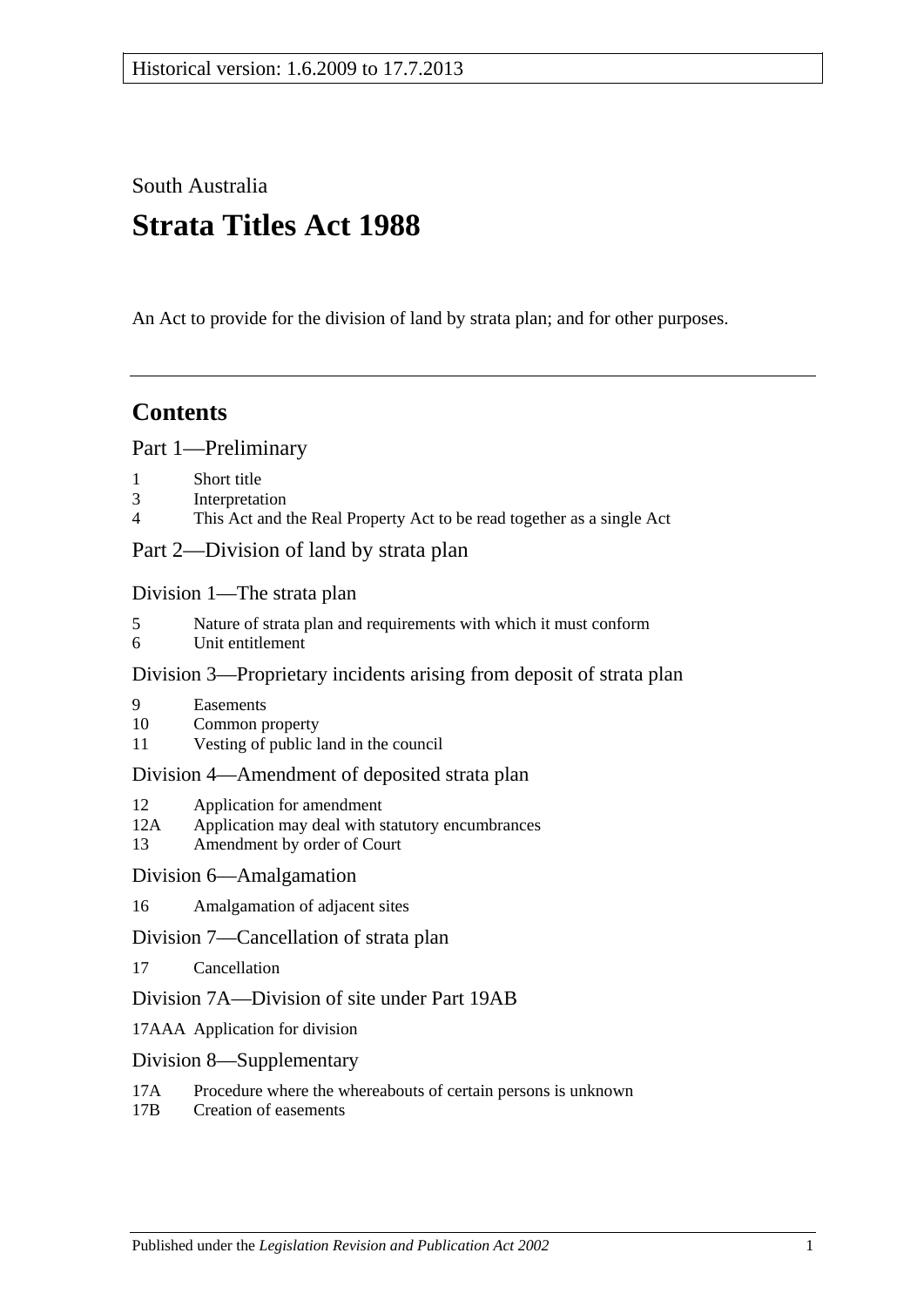# [Part 3—The strata corporation](#page-15-1)

#### [Division 1—Constitution of strata corporation](#page-15-2)

- 18 [Name of strata corporation](#page-15-3)
- 19 [The articles](#page-15-4)
- 20 [Binding character of the articles](#page-16-0)
- 21 [Unit holders are guarantors of strata corporation's liabilities](#page-16-1)
- 22 [Restriction of payment by strata corporation to its members](#page-16-2)
- 23 [Officers of strata corporation](#page-16-3)
- 24 [Contractual formalities](#page-17-0)

#### [Division 2—General functions, powers and duties](#page-17-1)

- 25 [Functions](#page-17-2)
- 26 [General powers](#page-17-3)
- 27 [Power to raise money](#page-18-0)

### [Division 3—Special powers of strata corporation to maintain the integrity of the](#page-19-0)  [strata scheme](#page-19-0)

- 28 [Power to enforce duties of maintenance or repair](#page-19-1)
- 29 [Alterations and additions](#page-19-2)

#### [Division 4—Duty to insure](#page-20-0)

- 29A [Application of Division](#page-20-1)
- 30 [Duty to insure](#page-20-2)
- 31 [Duty to insure against liability](#page-20-3)
- 32 [Right of unit holders to satisfy themselves as to insurance](#page-20-4)

#### [Division 5—General meetings](#page-21-0)

- 33 [Holding of general meetings](#page-21-1)
- 34 [Voting rights at general meetings](#page-21-2)

#### [Division 6—Management committee](#page-22-0)

- 35 [Management committee](#page-22-1)
- 36 [Validity of acts](#page-23-0)

#### [Division 6A—Agents' trust accounts](#page-23-1)

- 36A [Application of Division](#page-23-2)
- 36B [Interpretation](#page-24-0)
- 36C [Trust money to be deposited in trust account](#page-24-1)
- 36D [Withdrawal of money from trust account](#page-24-2)
- 36E [Authorised trust accounts](#page-24-3)
- 36F [Application of interest](#page-25-0)
- 36G [Keeping of records](#page-25-1)
- 36H [Audit of trust accounts](#page-25-2)
- 36I [Obtaining information for purposes of audit or examination](#page-26-0)
- 36J [ADIs etc to report deficiencies in trust accounts](#page-26-1)
- 36K [Confidentiality](#page-26-2)
- 36L [ADIs etc not affected by notice of trust](#page-26-3)

#### [Division 7—Appointment of administrator](#page-27-0)

37 [Administrator of strata corporation's affairs](#page-27-1)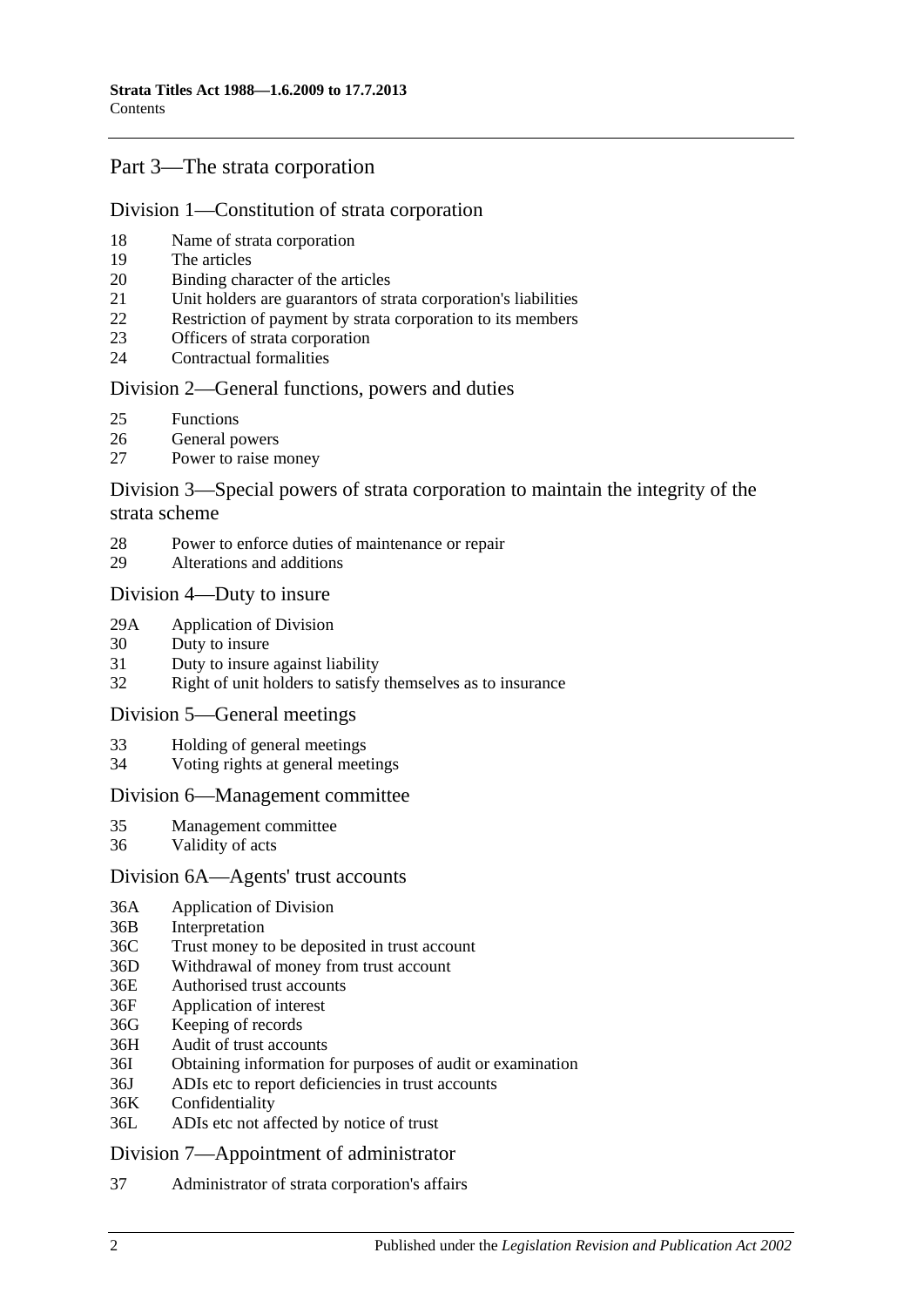#### [Division 8—Supplementary](#page-27-2)

- 38 [Duties of the original proprietor in relation to strata corporation](#page-27-3)<br>39 Power to require handing over of property
- [Power to require handing over of property](#page-28-0)
- 40 [Record keeping](#page-28-1)
- 41 [Information to be furnished](#page-29-0)

### [Part 3A—Resolution of disputes](#page-30-0)

41A [Resolution of disputes etc](#page-30-1)

#### [Part 4—Miscellaneous](#page-32-0)

- 42 [Unit holder's power](#page-32-1) of entry
- 43 [Insurance by unit holder](#page-32-2)
- 44 [Dealing with part of unit](#page-33-0)
- 44A [Body corporate may act as officer etc](#page-34-0)
- 45 [Persons under disability etc](#page-34-1)
- 46 [Relief where unanimous resolution required](#page-34-2)
- 47 [Vicarious liability of management committee members](#page-35-0)
- 48 [Applications etc](#page-35-1)
- 48A [Applications to Magistrates Court](#page-35-2)
- 49 [Service](#page-35-3)
- 50 [Proceedings for offences](#page-36-0)
- 51 [Regulations](#page-36-1)

#### [Schedule 2—Transitional provisions](#page-36-2)

- 1 [Interpretation](#page-36-3)
- 2 [Existing plans](#page-36-4)
- 3 [Strata corporations](#page-37-0)
- 4 [Continuation and completion of proceedings under the repealed provisions](#page-37-1)
- 6 [Application of Acts](#page-37-2)

# [Schedule 3—Articles of strata corporation](#page-37-3)

[Legislative history](#page-40-0)

[Appendix—Divisional penalties and expiation fees](#page-47-0)

# <span id="page-2-0"></span>**The Parliament of South Australia enacts as follows:**

# **Part 1—Preliminary**

#### <span id="page-2-1"></span>**1—Short title**

This Act may be cited as the *Strata Titles Act 1988*.

# <span id="page-2-2"></span>**3—Interpretation**

(1) In this Act, unless the contrary intention appears—

*allotment* means the whole of the land comprised in a certificate of title;

*building* includes a fixed structure;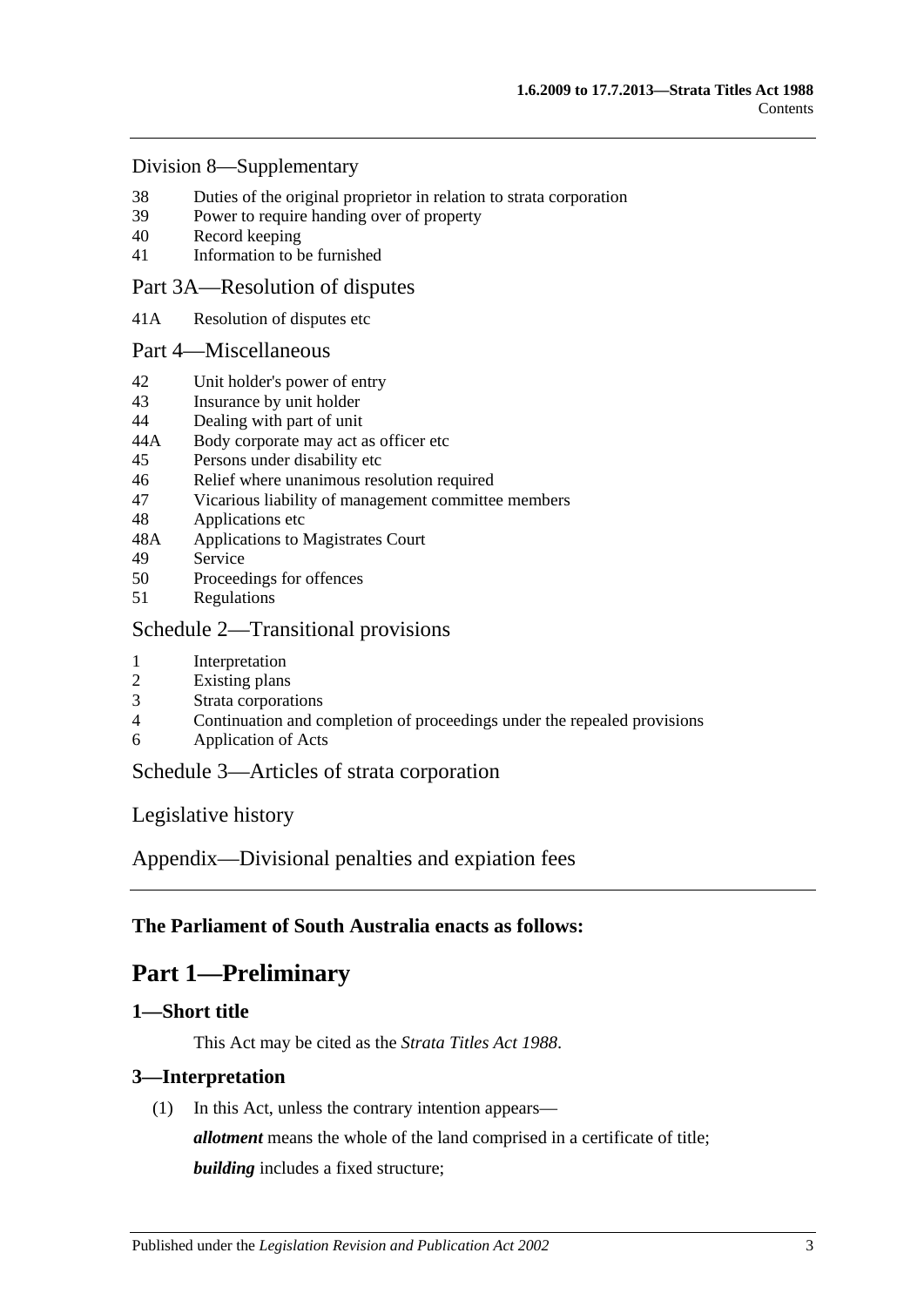*ceiling* includes a false or suspended ceiling;

*the Commission* means the Development Assessment Commission constituted under the *[Development Act](http://www.legislation.sa.gov.au/index.aspx?action=legref&type=act&legtitle=Development%20Act%201993) 1993*;

*council* means—

- (a) in relation to a local government area—a municipal or district council;
- (b) in relation to the parts of the State that lie outside local government areas—the Outback Areas Community Development Trust;

*the Court* means the Supreme Court of South Australia;

*deposited* in relation to a strata plan means deposited in the Lands Titles Registration Office by the Registrar-General;

*easement* includes a right of way;

*encumbrance* includes—

- (a) a life estate or a lease; or
- (b) a mortgage or charge; or
- (c) a claim or lien; or
- (d) an easement; or
- (e) a caveat;

*fence* includes a gate:

*floor* includes a stairway or ramp;

*holder* of a statutory encumbrance means—

- (a) in relation to an agreement relating to the management, preservation or conservation of land lodged under Part 5 of the *[Development Act](http://www.legislation.sa.gov.au/index.aspx?action=legref&type=act&legtitle=Development%20Act%201993) 1993*—the Minister, greenway authority or council that entered into the agreement; or
- (b) in any other case—the Minister responsible for the administration of the Act under which the encumbrance was entered into or is in force;

*occupier* in relation to a unit means a person who occupies the unit on a temporary or permanent basis (either solely or jointly with other persons) and includes a person who is unlawfully in occupation of a unit;

*original registered proprietor* in relation to a strata scheme means the person who was, immediately before the deposit of the strata plan, the registered proprietor of an estate in fee simple in the land;

*owner* in relation to land means the proprietor of an estate in fee simple in the land;

*public land* means—

- (a) land vested in a council;
- (b) land controlled or managed by a council;

*registered encumbrance* means an encumbrance registered or entered on a certificate of title;

*site* means the land comprised in a strata plan (as distinct from the buildings and other improvements to that land);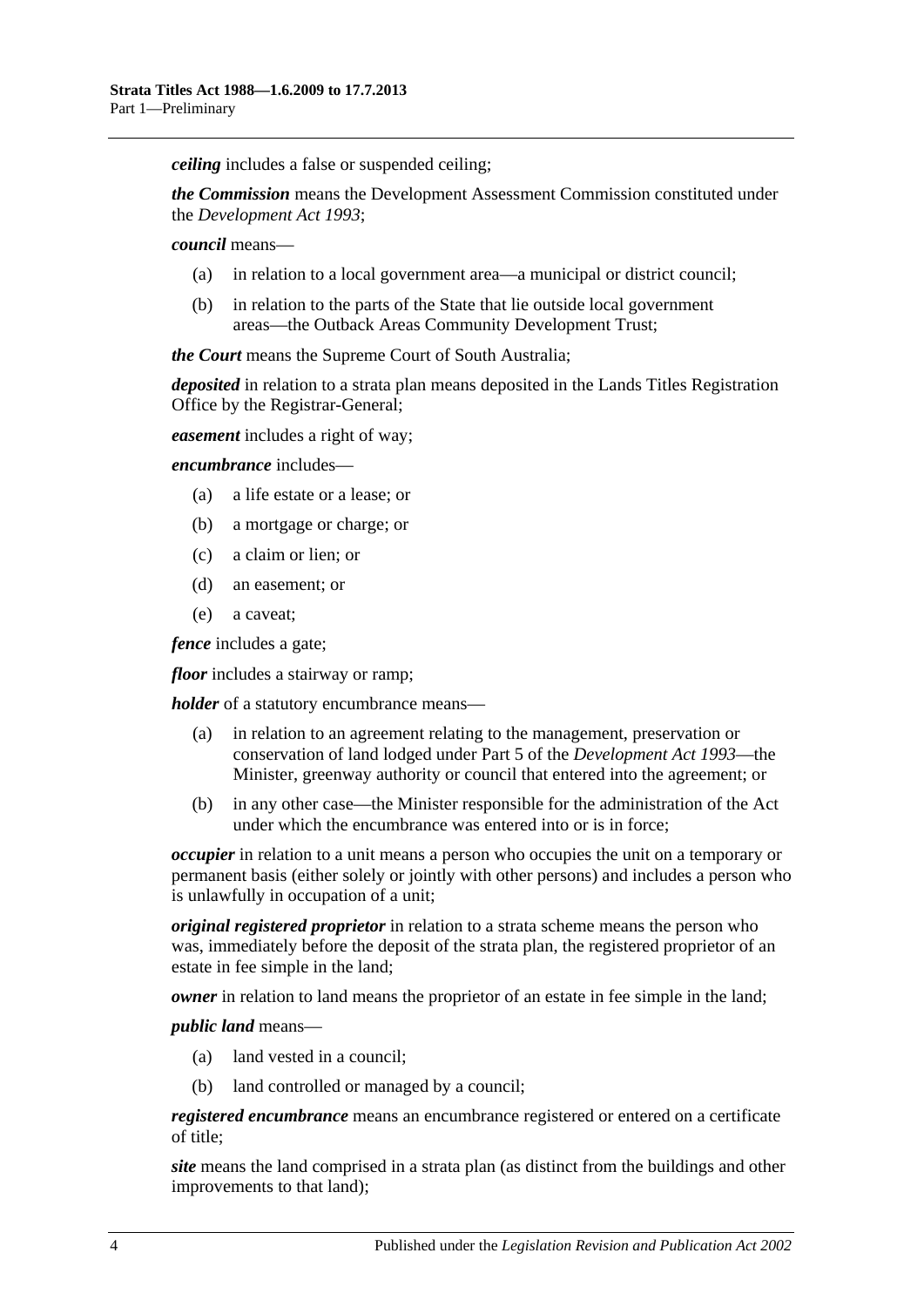*special resolution* in relation to a strata corporation means a resolution as to which the following conditions are satisfied;

- (a) at least 14 days' written notice, setting out the terms of the proposed resolution, is given to the unit holders;
- (b) the resolution is supported at a duly convened general meeting of the strata corporation by a number of votes equal to, or exceeding, two-thirds of the total number of votes that could be exercised at a general meeting of the corporation assuming that all unit holders attended and exercised their right to vote;

#### *statutory encumbrance* means—

- (aaa) an Aboriginal heritage agreement entered into under the *[Aboriginal Heritage](http://www.legislation.sa.gov.au/index.aspx?action=legref&type=act&legtitle=Aboriginal%20Heritage%20Act%201988)  Act [1988](http://www.legislation.sa.gov.au/index.aspx?action=legref&type=act&legtitle=Aboriginal%20Heritage%20Act%201988)*;
- (aa) an agreement under section 39D of the repealed *[City of Adelaide](http://www.legislation.sa.gov.au/index.aspx?action=legref&type=act&legtitle=City%20of%20Adelaide%20Development%20Control%20Act%201976)  [Development Control Act](http://www.legislation.sa.gov.au/index.aspx?action=legref&type=act&legtitle=City%20of%20Adelaide%20Development%20Control%20Act%201976) 1976* that is continued in force by virtue of the provisions of the *[Acts Interpretation Act](http://www.legislation.sa.gov.au/index.aspx?action=legref&type=act&legtitle=Acts%20Interpretation%20Act%201915) 1915*;
- (a) an agreement relating to the management, preservation or conservation of land lodged under Part 5 of the *[Development Act](http://www.legislation.sa.gov.au/index.aspx?action=legref&type=act&legtitle=Development%20Act%201993) 1993*;
- (b) any agreement or proclamation registered or noted on the title immediately before the commencement of the *[Development Act](http://www.legislation.sa.gov.au/index.aspx?action=legref&type=act&legtitle=Development%20Act%201993) 1993* that is continued in force by virtue of the provisions of the *[Statutes Repeal and Amendment](http://www.legislation.sa.gov.au/index.aspx?action=legref&type=act&legtitle=Statutes%20Repeal%20and%20Amendment%20(Development)%20Act%201993)  [\(Development\) Act](http://www.legislation.sa.gov.au/index.aspx?action=legref&type=act&legtitle=Statutes%20Repeal%20and%20Amendment%20(Development)%20Act%201993) 1993*;
- (d) a heritage agreement entered into under the *[Heritage Act](http://www.legislation.sa.gov.au/index.aspx?action=legref&type=act&legtitle=Heritage%20Act%201993) 1993*;
- (da) a heritage agreement entered into under the *[Native Vegetation Act](http://www.legislation.sa.gov.au/index.aspx?action=legref&type=act&legtitle=Native%20Vegetation%20Act%201991) 1991*;
- (db) an access agreement entered into under the *[Recreational Greenways](http://www.legislation.sa.gov.au/index.aspx?action=legref&type=act&legtitle=Recreational%20Greenways%20Act%202000)  Act [2000](http://www.legislation.sa.gov.au/index.aspx?action=legref&type=act&legtitle=Recreational%20Greenways%20Act%202000)*;
- (e) a management agreement entered into under the *[River Murray Act](http://www.legislation.sa.gov.au/index.aspx?action=legref&type=act&legtitle=River%20Murray%20Act%202003) 2003*;
- (ea) a management agreement entered into under the *[Upper South East Dryland](http://www.legislation.sa.gov.au/index.aspx?action=legref&type=act&legtitle=Upper%20South%20East%20Dryland%20Salinity%20and%20Flood%20Management%20Act%202002)  [Salinity and Flood Management Act](http://www.legislation.sa.gov.au/index.aspx?action=legref&type=act&legtitle=Upper%20South%20East%20Dryland%20Salinity%20and%20Flood%20Management%20Act%202002) 2002*;
- (f) any other encumbrance created by or under any statute and prescribed by the regulations for the purposes of this definition;

*the strata community* means those who reside or work at the units in a strata scheme;

*strata corporation* means a body corporate created under this Act on the deposit of a strata plan;

*strata scheme* means—

- (a) the land comprised in a strata plan; and
- (b) the buildings and other improvements on that land;

*unanimous resolution* in relation to a strata corporation means a special resolution passed without any dissentient vote at a general meeting of the corporation;

*unit* means an area shown on a strata plan as a unit;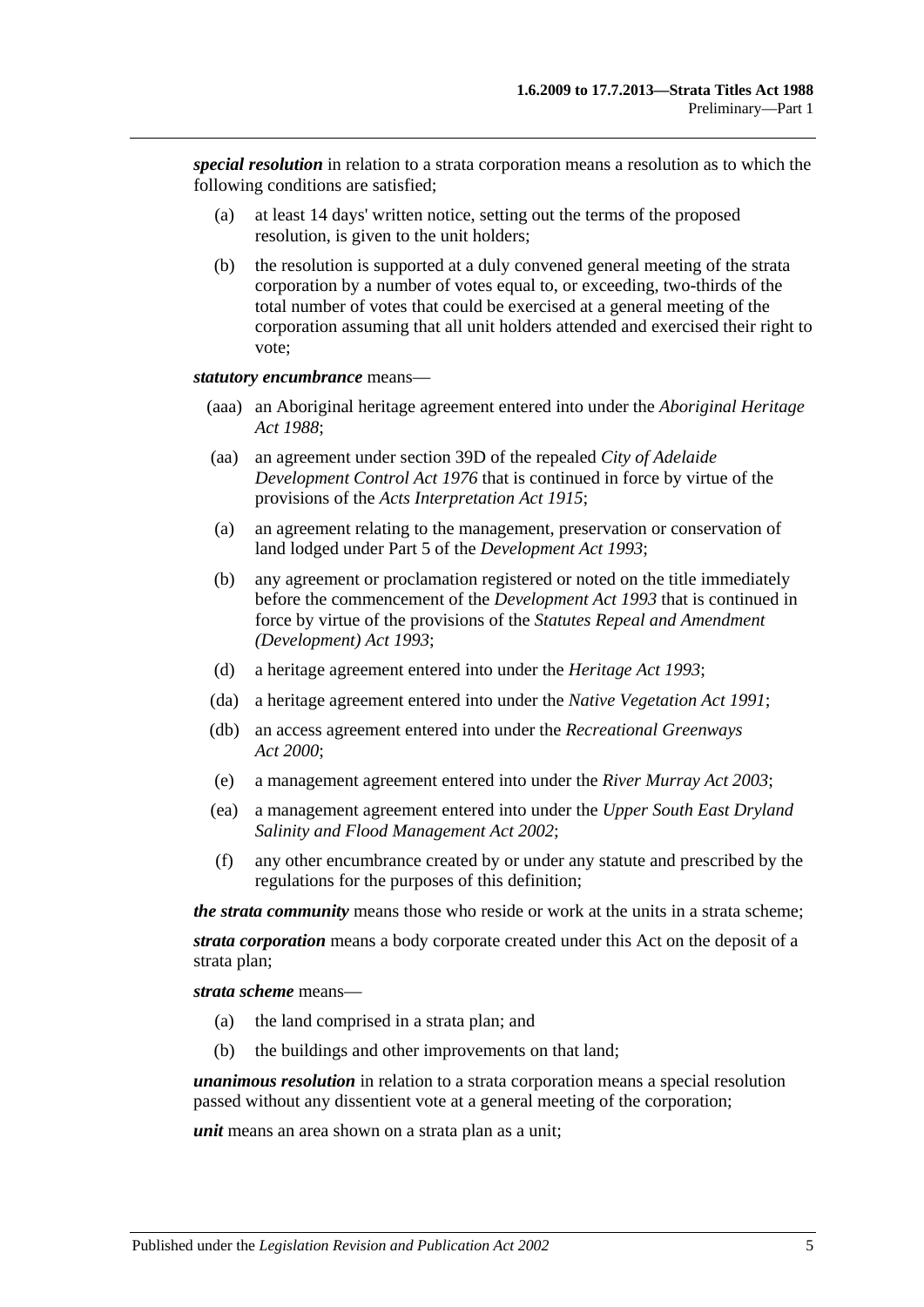#### *unit holder* means—

- (a) a person registered as proprietor of an estate in fee simple in the unit;
- (b) if the fee simple is divided into a life estate with a remainder or reversionary interest—the person registered as the proprietor of the life estate;

*wall* includes a door or window.

- (2) For the purposes of this Act, land will be regarded as being adjacent to other land if the land—
	- (a) abuts on the other land; or
	- (b) is separated from the other land only by—
		- (i) a road, street, footpath, railway or thoroughfare; or
		- (ii) a reserve or other similar open space.

#### **Note—**

For definition of divisional penalties (and divisional expiation fees) see Appendix.

#### <span id="page-5-0"></span>**4—This Act and the Real Property Act to be read together as a single Act**

This Act and the *[Real Property Act](http://www.legislation.sa.gov.au/index.aspx?action=legref&type=act&legtitle=Real%20Property%20Act%201886) 1886* will be read together and construed as if the two Acts constituted a single Act.

# <span id="page-5-2"></span><span id="page-5-1"></span>**Part 2—Division of land by strata plan**

#### **Division 1—The strata plan**

#### <span id="page-5-3"></span>**5—Nature of strata plan and requirements with which it must conform**

- (1) A strata plan is a plan dividing land into—
	- (a) units (of which there must be at least two); and
	- (b) common property.
- (2) A strata plan must comprise the whole of one or more allotments.
- (3) A strata plan—
	- (a) must define the units to be created by the plan in a manner that allows the boundaries of each unit to be ascertained; and
	- (b) must assign to each unit a distinguishing number; and
	- (c) must have annexed to it a schedule of unit entitlements in relation to the units; and
	- (d) must delineate the boundaries of the land comprised in the plan; and
	- (e) must delineate in relation to those boundaries the external lateral boundaries of all buildings on the land; and
	- (f) must comply with any other requirements stipulated by the Registrar-General.
- $(4)$  A unit—
	- (a) must consist of, or include, the whole or a part of a building;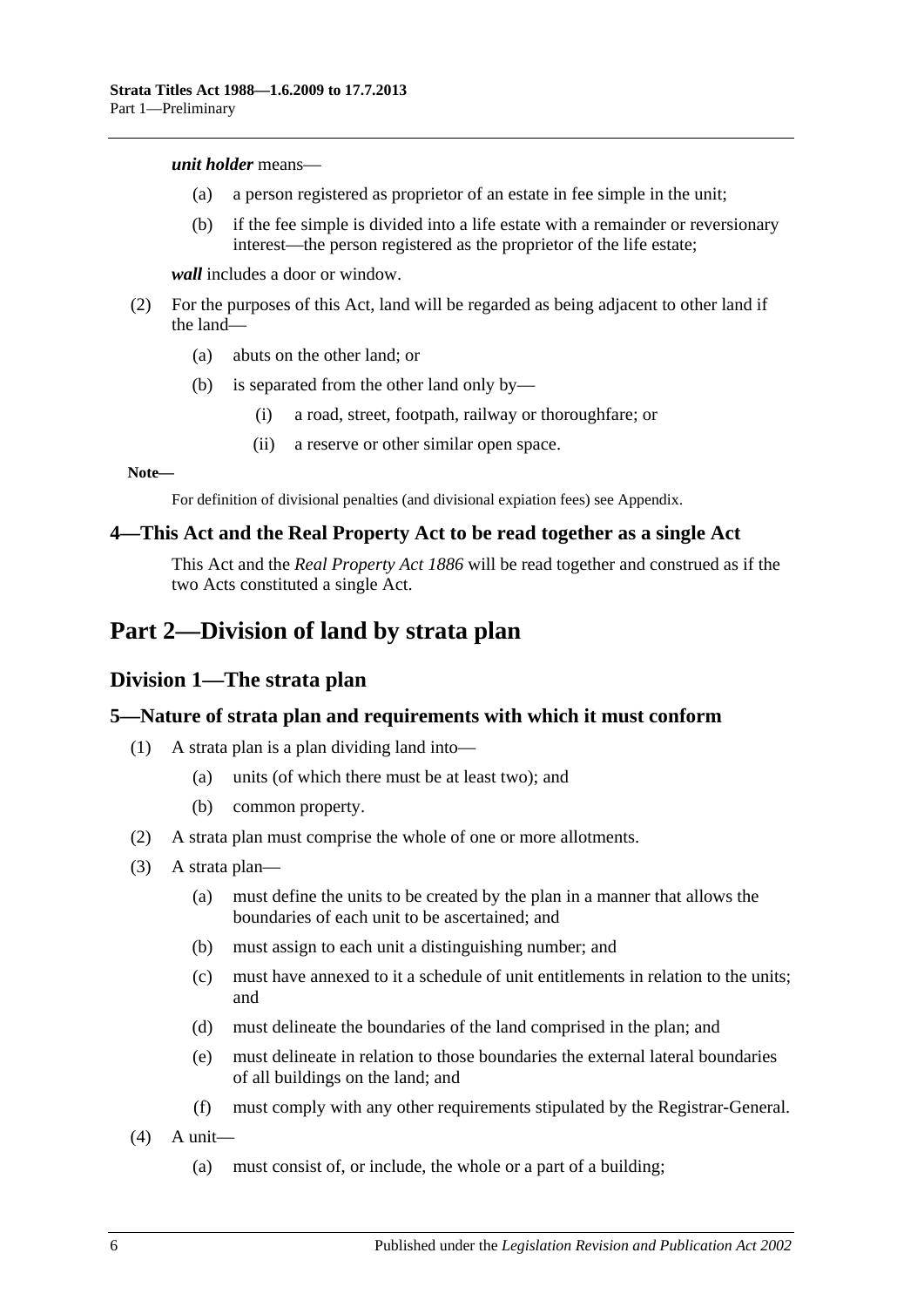- (b) need not be wholly within one or more buildings;
- (c) may be below, on or above the surface of land;
- (d) may be wholly on one storey or level or partly on one storey or level and partly on another or others;
- (e) may include an area (a *unit subsidiary*)—
	- (i) for the separate use of the occupier of the unit; and
	- (ii) appurtenant to the portion of the unit designed for separate occupation.
- (5) Subject to any explicit statement to the contrary in a strata plan, the following principles apply to the definition of a unit by strata plan—
	- (a) where a boundary is defined by reference to a wall or fence—the boundary is the inner surface of the wall or fence;
	- (b) where a boundary is defined by reference to a floor—the boundary is the upper surface of the floor;
	- (c) where a boundary is defined by reference to a ceiling or roof—the boundary is the under surface of the ceiling or roof.
- (6) The common property comprises—
	- (a) any land or space that is not within a unit;
	- (b) any pipe, cable, wire, duct or drain that is not for the exclusive use of a unit;
	- (c) any structure that is not for the exclusive use of a unit installed before the deposit of the strata plan;
	- (d) any structure installed by a strata corporation as part of the common property;
	- (e) any other structure on the site committed to the care of a strata corporation as part of the common property.
- (7) Subject to any explicit statement to the contrary in the strata plan, a wall or fence between a building that forms part of a unit and a unit subsidiary to that unit is part of the common property.
- (8) The plan must conform with any requirements of the regulations as to the design of the strata scheme.

#### <span id="page-6-0"></span>**6—Unit entitlement**

- (1) The unit entitlement of a unit is a number assigned to the unit that bears in relation to the aggregate unit entitlements of all of the units defined on the relevant strata plan (within a tolerance of  $\pm 10$  per cent) the same proportion that the capital value of the unit bears to the aggregate capital value of all of the units.
- (2) The unit entitlement of a unit must be expressed as a whole number.
- (3) The aggregate unit entitlements of all units defined on a strata plan must, if the regulations so provide, be a number fixed in the regulations.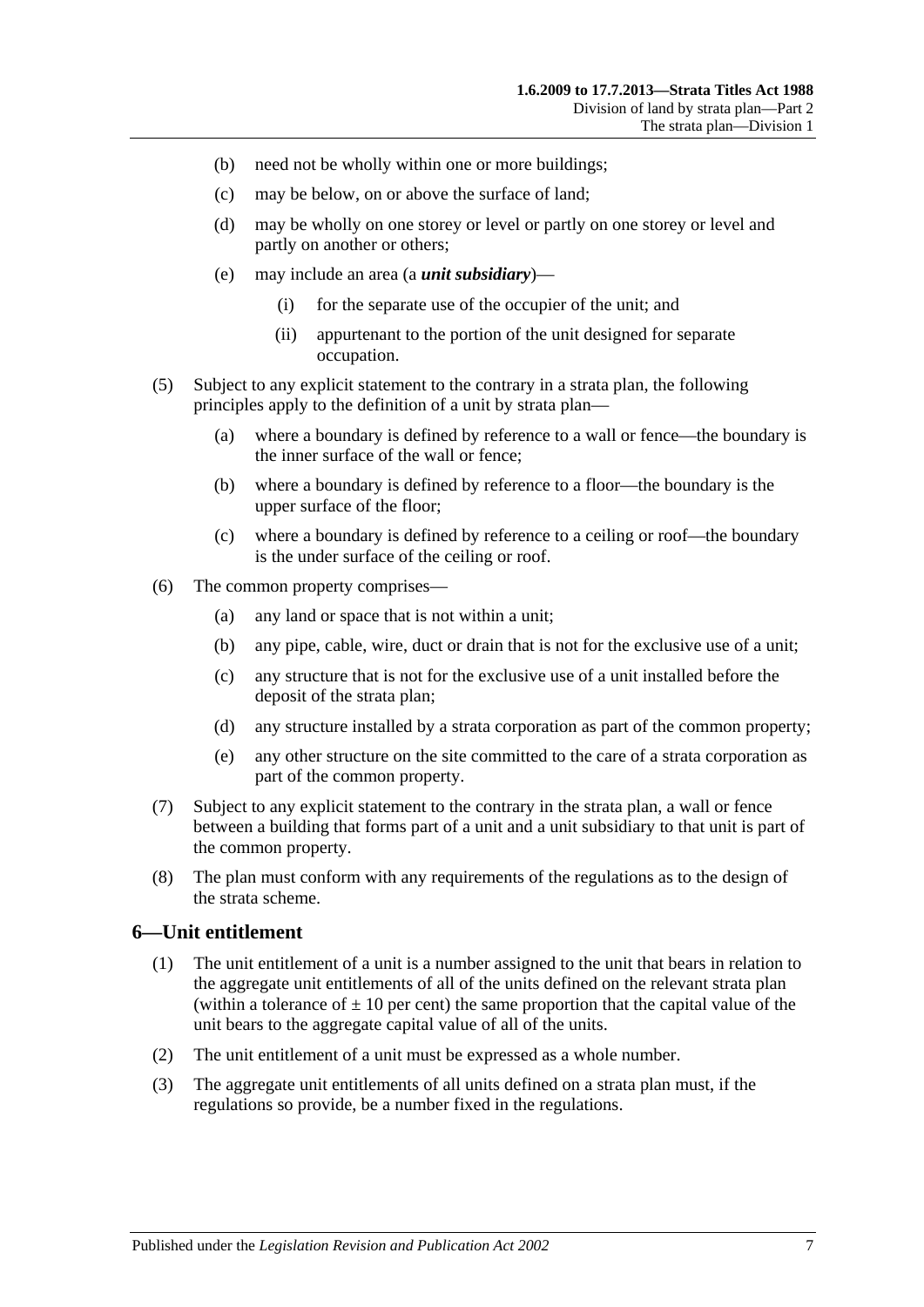# <span id="page-7-0"></span>**Division 3—Proprietary incidents arising from deposit of strata plan**

#### <span id="page-7-1"></span>**9—Easements**

The following easements exist, to the extent required by the nature of the strata scheme, between the units and between the units and common property:

- (a) easements of support and shelter;
- (b) easements allowing for the establishment and maintenance of pipes, ducts, cables and other equipment so that—
	- (i) a unit may be supplied with water, gas, electricity, heating oil, or air-conditioned air;
	- (ii) a unit may be connected to the telephone or to a radio or television antenna;
	- (iii) a unit may be connected to sewerage, garbage, drainage or other similar services.

# <span id="page-7-2"></span>**10—Common property**

- (1) The common property is held by the strata corporation in trust for the unit holders.
- (2) An equitable share in the common property attaches to each unit and cannot be alienated or dealt with separately from the unit.
- (3) The extent of the share is proportioned to the unit entitlement of the unit.

# <span id="page-7-6"></span><span id="page-7-3"></span>**11—Vesting of public land in the council**

- (1) Any land shown on a deposited strata plan as a road, street, thoroughfare, reserve or similar open space (except any such land shown on the plan as an easement or excluded by regulation from the application of this section) is vested in the council in fee simple free of any encumbrance.
- (2) Any road, street or thoroughfare that vests in a council under [subsection](#page-7-6) (1) will be regarded, for all purposes, as a public road, street or thoroughfare.

# <span id="page-7-4"></span>**Division 4—Amendment of deposited strata plan**

# <span id="page-7-5"></span>**12—Application for amendment**

- (1) An application for the amendment of a deposited strata plan may be made only by the strata corporation.
- (2) The applicant must provide evidence to the satisfaction of the Registrar-General—
	- (a) that the application is made in pursuance of a unanimous resolution duly passed at a properly convened meeting of the strata corporation;
	- (b) that any person with an encumbrance registered in relation to units or common property affected by the proposed amendment consents to the amendment;
	- (c) if units or common property affected by the proposed amendment are subject to a statutory encumbrance—that the holder of the statutory encumbrance consents to the amendment.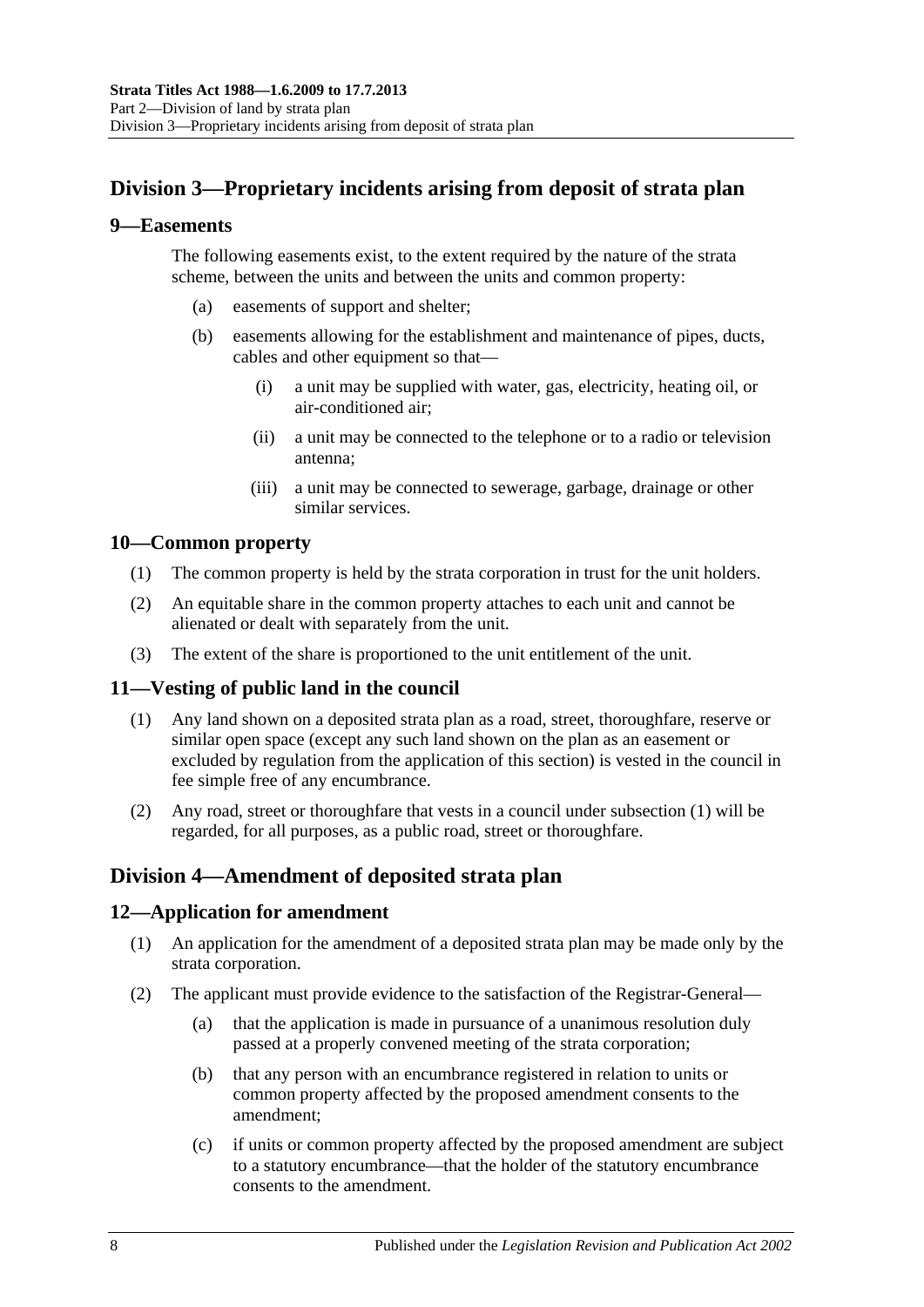- (2a) Where the amendment of a deposited strata plan would result in the extinguishment of an easement in respect of part of the dominant land, the consent of a person who has, or claims, an estate or interest in the servient land is not required in relation to that extinguishment if rights under the easement continue in existence in respect of some other part of the dominant land.
- (3) The application must be accompanied by—
	- (a) any duplicate certificates of title affected by the amendment; and
	- (c) if the amendment affects the delineation of units, common property or any buildings on the site—
		- (i) a plan indicating the changes to be effected by the amendment;
		- (ii) a certificate from a licensed surveyor in the prescribed form (which may be endorsed on the plan) certifying that the plan correctly delineates the units, the common property and the buildings on the site;
		- (iii) a certificate from a licensed valuer certifying the amount (if any) by which the value of any unit or the common property would be varied by the amendment; and
	- (d) if the amendment—
		- (i) consists of a variation of the unit entitlements of the units; or
		- (ii) affects the relative value of the units,

a fresh schedule of unit entitlements certified correct by a licensed valuer; and

- (e) an instrument providing for the discharge of any registered encumbrance shown on the original certificate or certificates of title of the units that should, in the opinion of the Registrar-General, be discharged; and
- (f) such other documentary material as the Registrar-General may require.
- (3a) Where—
	- (a) the erection or alteration of a building on the site causes an encroachment on land not included in the site; and
	- (b) the application for amendment relates (wholly or in part) to the erection or alteration of that building,

the application can only be accepted if—

- (c) no part of a unit would, if the amendment were made, form part of the encroachment; and
- $(d)$
- (i) the encroachment is over public land and the council within whose area the land is situated consents to the encroachment; or
- (ii) the encroachment consists of the protrusion of footings, or footings and associated structures of a prescribed nature, by not more than the prescribed distance beyond the boundaries of the site, and the owner of the land over which the encroachment occurs consents to the encroachment; or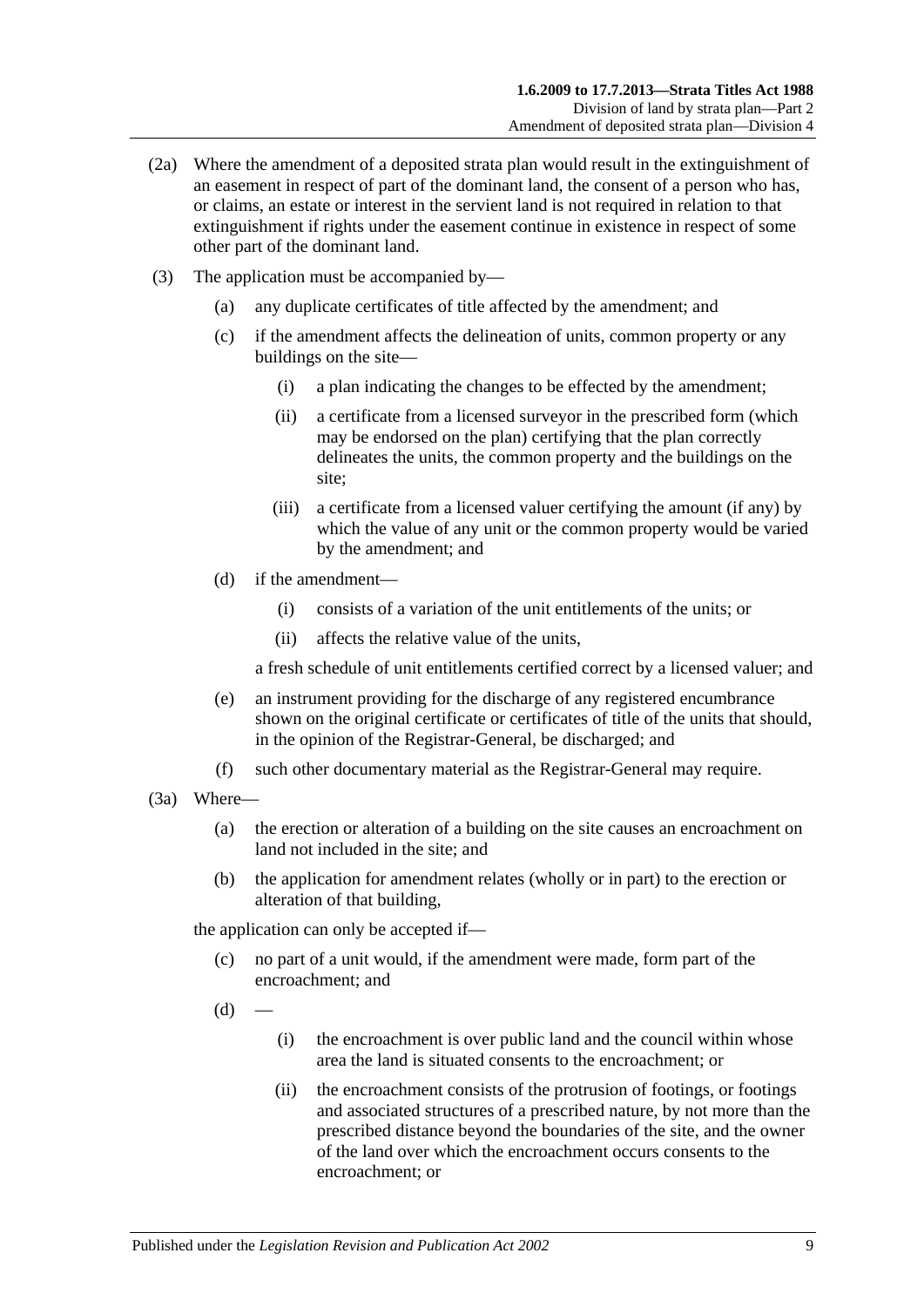- (iii) it is established to the Registrar-General's satisfaction that the encroachment is otherwise authorised by law.
- (3b) If the amendment affects the delineation of units or common property, the Registrar-General must not deal with the application unless satisfied that the certificate from the Development Assessment Commission required by section 51 of the *[Development Act](http://www.legislation.sa.gov.au/index.aspx?action=legref&type=act&legtitle=Development%20Act%201993) 1993* has been given, and is in force, in relation to the amendment.
- (3c) The certificate from the Development Assessment Commission under section 51 of the *[Development Act](http://www.legislation.sa.gov.au/index.aspx?action=legref&type=act&legtitle=Development%20Act%201993) 1993* expires at the expiration of 1 year after the application for amendment was lodged with the Registrar-General unless the Registrar-General extends the life of the certificate.
- (4) Where due application is made for the amendment of a strata plan, the Registrar-General will, so far as the nature of this amendment requires—
	- (a) amend the plan in accordance with the application, or substitute a fresh strata plan;
	- (b) amend or endorse any certificate of title affected by the amendment, or cancel any such certificate and issue a new certificate or new certificates;
	- (c) substitute a fresh schedule of unit entitlements.
- (4a) Where an application affected by an encroachment is accepted by the Registrar-General—
	- (a) unless the encroachment is over public land, the Registrar-General will, on the amendment of the plan, enter the encroachment on any relevant certificate of title; and
	- (b) any consent given in relation to the encroachment is binding on present and subsequent owners and occupiers of the land.
- (5) Where part of a unit is, on the amendment of the strata plan by the Registrar-General, transferred to another unit or to common property, then—
	- (a) the part is discharged from any encumbrance (other than an easement or statutory encumbrance) registered over the unit from which it is transferred; and
	- (b) if the part is being transferred to another unit—the part will be held subject to any encumbrance registered over the whole of that unit.
- (5a) Where part of the common property is, on the amendment of the strata plan by the Registrar-General, transferred to a unit, then—
	- (a) the part is discharged from any encumbrance (other than an easement or statutory encumbrance) registered over the common property; and
	- (b) the part will be held subject to any encumbrance registered over the whole of the unit.
- (6) Where an amendment provides for—
	- (a) the division of a unit into two or more units; or
	- (b) the consolidation of two or more units into one unit,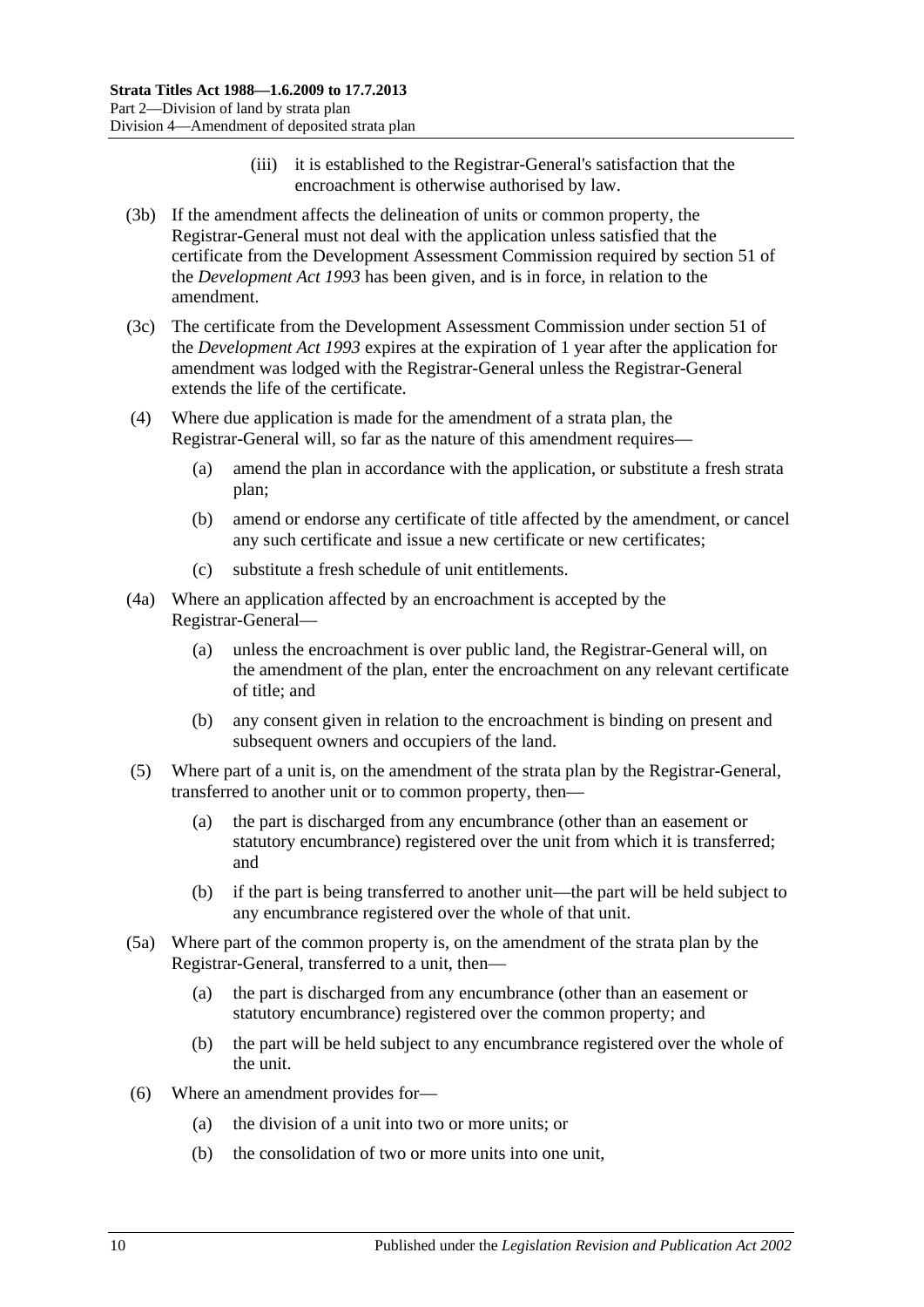any unit created by the amendment will be held subject to any registered encumbrance shown on the original certificate or certificates of title (unless an instrument providing for the discharge of the encumbrance is lodged with the Registrar-General).

- (7) An application for the amendment of a deposited strata plan that effects the transfer of an interest in land is a conveyance.
- (8) If, on amendment of a deposited strata plan, part, but not the whole, of an allotment within the meaning of Part 19AB of the *[Real Property Act](http://www.legislation.sa.gov.au/index.aspx?action=legref&type=act&legtitle=Real%20Property%20Act%201886) 1886* is to be included in the site or land is to be removed from the site, the application under this section will be taken to be an application for division under Part 19AB of the *[Real Property](http://www.legislation.sa.gov.au/index.aspx?action=legref&type=act&legtitle=Real%20Property%20Act%201886)  Act [1886](http://www.legislation.sa.gov.au/index.aspx?action=legref&type=act&legtitle=Real%20Property%20Act%201886)* as well as being an application under this section and accordingly—
	- (a) both this section and Part 19AB apply to and in relation to the application; and
	- (b) if part of an allotment is to be included from outside the site, the application must be made jointly by the strata corporation and the registered proprietor of the allotment to be divided; and
	- (c) the Registrar-General may direct that a combined plan or two separate plans be lodged with the application.

# <span id="page-10-0"></span>**12A—Application may deal with statutory encumbrances**

Despite any other statutory provision to the contrary, the Registrar-General may treat an application for amendment of a deposited strata plan under this Division as if it included an application for the variation or termination of a statutory encumbrance if—

- (a) the application specifies that variation or termination of a statutory encumbrance is to be registered or noted; and
- (b) the application is accompanied by—
	- (i) a certificate signed by or on behalf of the holder of the statutory encumbrance certifying that the requirements of the Act under which the encumbrance was entered into, or is in force, as to the variation or termination of the statutory encumbrance (if any) have been complied with; and
	- (ii) such other documentary material in relation to the statutory encumbrance as the Registrar-General may require.

# <span id="page-10-1"></span>**13—Amendment by order of Court**

- (1) The Court may, on application under this section, order the amendment of a strata plan.
- (2) An application may be made under this section by—
	- (a) the strata corporation; or
	- (b) a unit holder; or
	- (c) any other person who has a registered interest in a unit; or
	- (d) an insurer of a unit or any of the common property.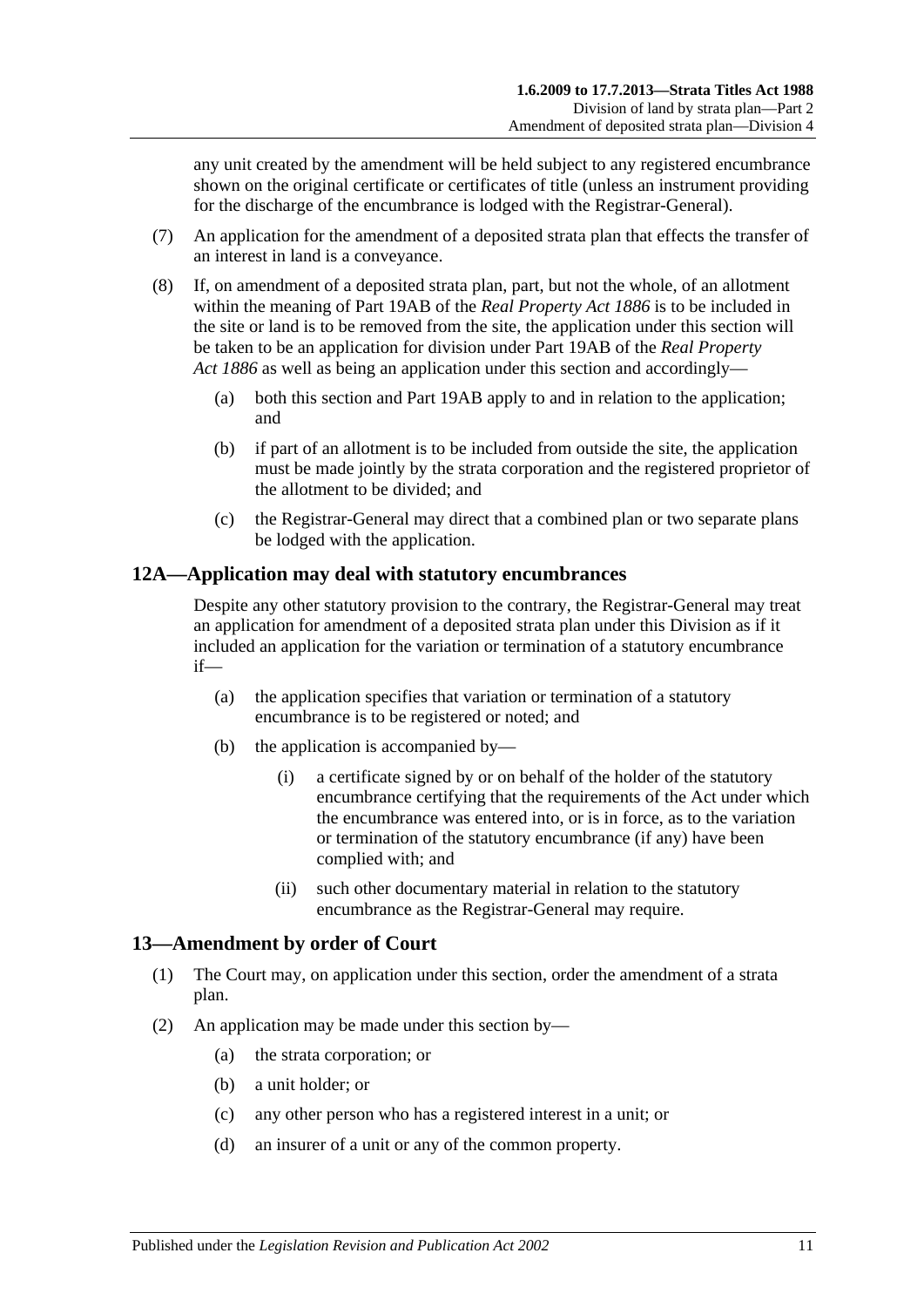- (3) Such an application may only be made—
	- (a) for the purpose of correcting an error in the plan;
	- (b) for the purpose of varying the unit entitlements of the units;
	- (c) for the purpose of achieving amendments that have become desirable in view of damage to buildings within the strata scheme;
	- (d) for the purpose of achieving any other amendments that are desirable in the circumstances of the particular case.
- (4) The Court may, on an application under this section, make—
	- (a) an order for amendment of the strata plan;
	- (b) any further orders that may be necessary to achieve justice between those affected by the amendment;
	- (c) incidental or ancillary orders.
- (5) Where an order for the amendment of a strata plan is made, the Registrar-General will, on lodgement of the order and any other documentary material the Registrar-General requires, amend the plan in accordance with the order.

# <span id="page-11-0"></span>**Division 6—Amalgamation**

### <span id="page-11-1"></span>**16—Amalgamation of adjacent sites**

- (1) Where the sites comprised in two or more deposited strata plans are adjacent to each other, the strata plans may be amalgamated to form a single strata plan.
- (2) An application for amalgamation—
	- (a) must be under the common seals of the strata corporations affected by the proposed amalgamation; and
	- (b) must be endorsed with a statement to the effect that the application is made in pursuance of unanimous resolutions duly passed at properly convened meetings of the strata corporations; and
	- (c) must be endorsed with the consent of all persons (other than unit holders) with registered interests in the units; and
	- (d) must be accompanied by—
		- (i) a fresh strata plan prepared in accordance with this Act covering the proposed new site; and
		- (ia) a certificate from a licensed valuer certifying that the schedule of unit entitlements annexed to the fresh strata plan is correct; and
		- (ii) the duplicate certificates for all of the units and common properties; and
		- (iii) the articles proposed for the corporation to be created by the proposed amalgamation (unless the articles are to be in accordance with [Schedule 3\)](#page-37-3); and
		- (iv) such other documentary material as the Registrar-General may require.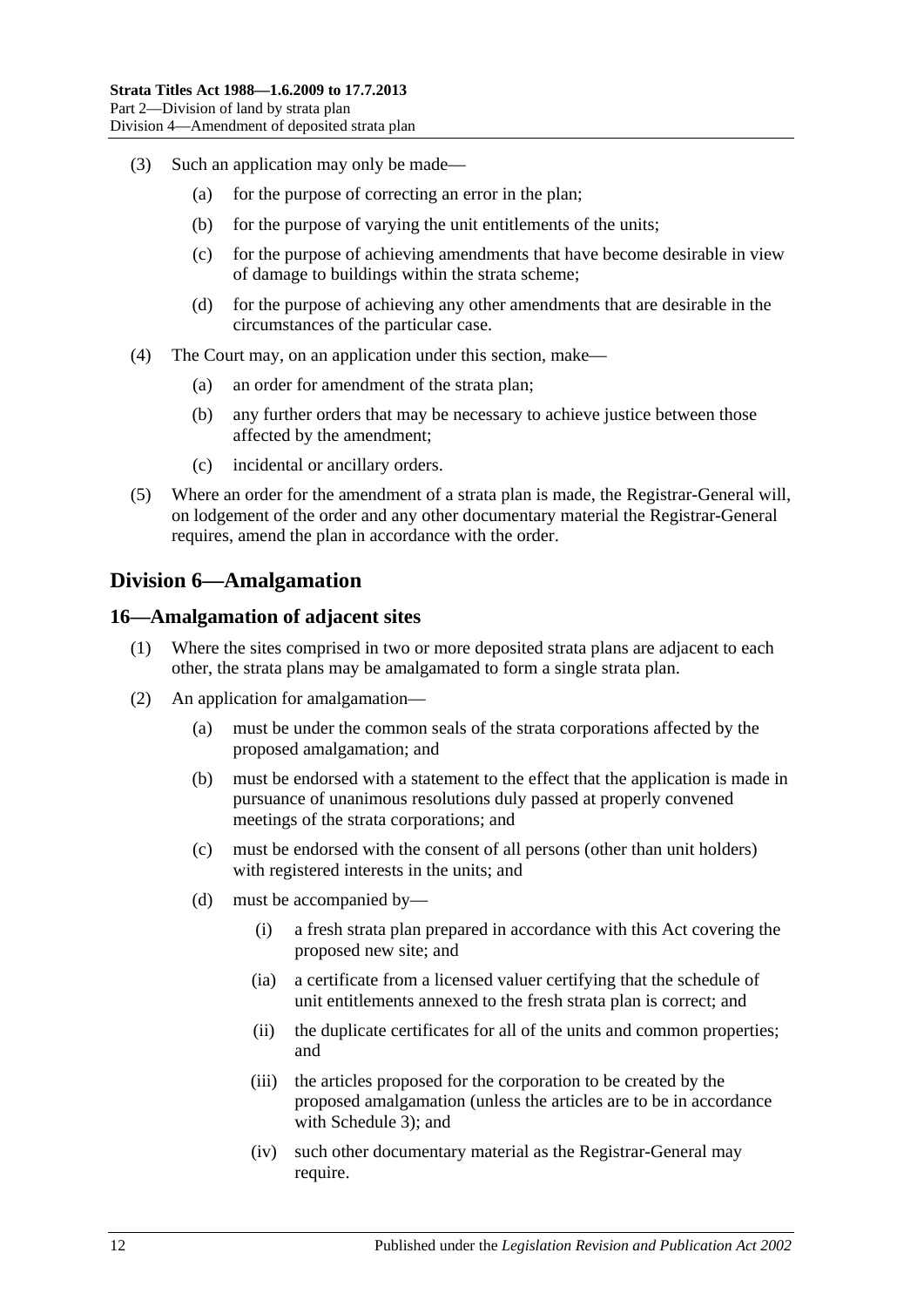- (3) If the Registrar-General deposits the fresh strata plan in pursuance of an application under this section—
	- (a) the existing deposited strata plans will be cancelled and the fresh plan deposited in substitution for them;
	- (b) a new number will be assigned to the fresh plan;
	- (c) appropriate amendments will be made to the certificates for the units, or new certificates issued;
	- (d) a new certificate will be issued for the common property;
	- (e) the existing strata corporations will be dissolved and a new strata corporation created;
	- (f) the assets and liabilities of the strata corporations will vest in or attach to the strata corporation created on deposit of the fresh plan.

# <span id="page-12-0"></span>**Division 7—Cancellation of strata plan**

### <span id="page-12-1"></span>**17—Cancellation**

- (1) A deposited strata plan may be cancelled—
	- (a) by lodging an instrument of cancellation with the Registrar-General; or
	- (b) by order of the Court.
- (2) An instrument of cancellation must be under the seal of the strata corporation and endorsed with the approval of—
	- (a) all unit holders;
	- (b) all other persons with registered interests in a unit or the common property.
- (3) An instrument of cancellation must be accompanied by—
	- (a) unless the Registrar-General otherwise directs—the duplicate certificate of title for every unit and the common property; and
	- (b) such other documentary material as the Registrar-General may require.
- (4) An application for an order of the Court cancelling a strata plan may be made by—
	- (a) the strata corporation;
	- (b) a unit holder;
	- (c) any other person who has a registered interest in a unit.
- (5) If the Court makes an order for the cancellation of a strata plan, the strata corporation must lodge with the Registrar-General—
	- (a) a copy of the order together with an application to note the order;
	- (b) the duplicate certificates of title for the units and common property (except any such duplicate certificates exempted from production by the Court).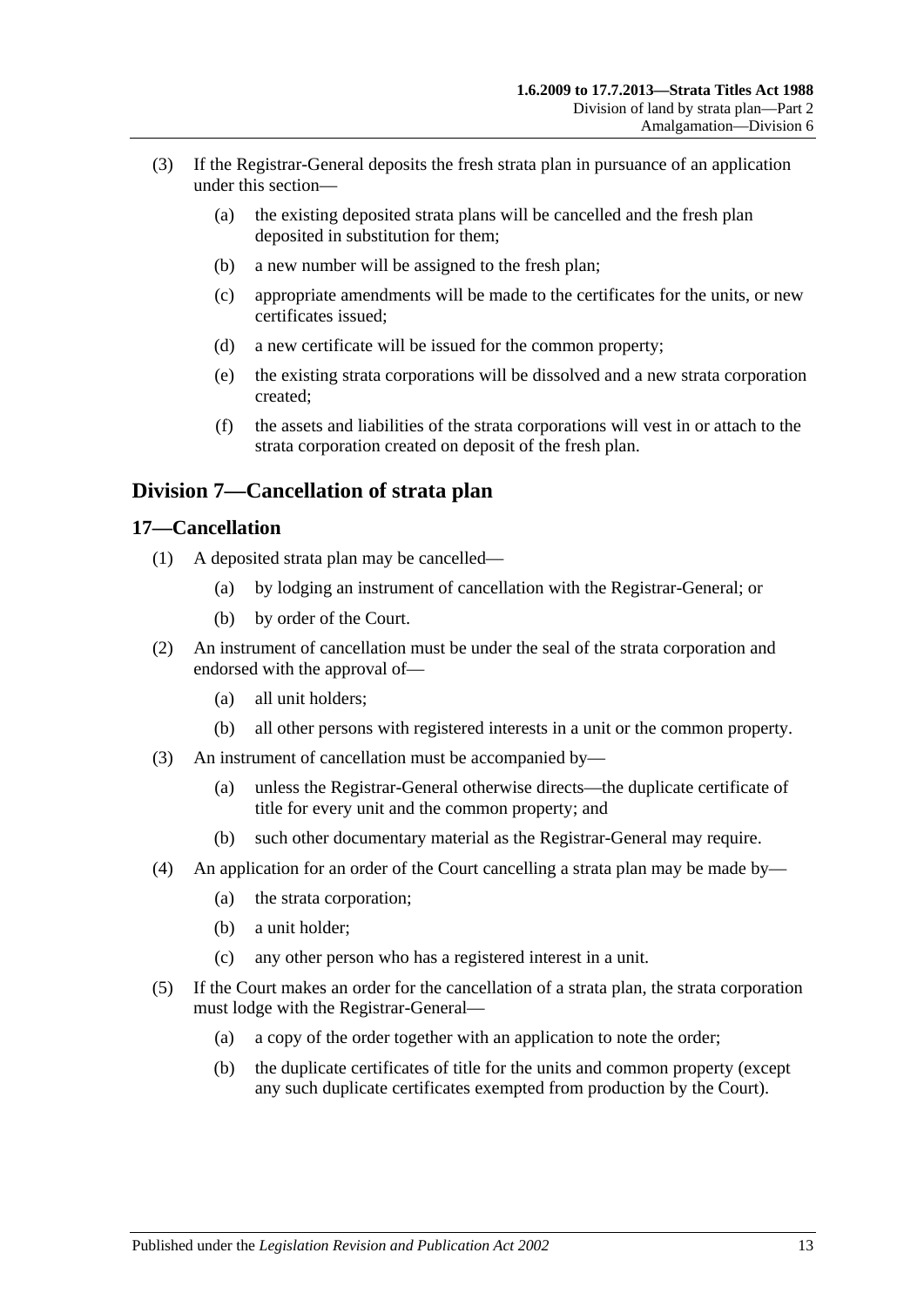- (6) The Registrar-General must, if satisfied that all terms of the order that are to be complied with before the cancellation of the plan (if any) have been complied with, cancel the strata plan by making an endorsement to that effect on the strata plan and making a note of the cancellation in the Register Book on every certificate affected by the cancellation.
- <span id="page-13-3"></span><span id="page-13-2"></span>(7) On cancellation of a strata plan—
	- (a) all land comprised in the plan (other than land vested in the council) vests in fee simple in the former registered proprietors of the units as tenants in common in proportions fixed by reference to the unit entitlements of their respective units;
	- (b) the strata corporation is dissolved;
	- (c) the liabilities of the former strata corporation will attach directly to the former registered proprietors jointly and severally (but they will be entitled to contribution amongst each other in proportions determined by reference to the unit entitlements of the former units);
	- (d) subject to any order of the Court, the assets of the former strata corporation will be divided between the former registered proprietors in proportions determined by reference to the unit entitlements of the former units.
- (7a) The estate vested in a former registered proprietor of a unit under [subsection](#page-13-2) (7)(a) will be subject to—
	- (a) any estate or interest that was, immediately prior to the cancellation of the strata plan, entered on the original certificate of his or her unit; and
	- (b) at the request of the registered proprietor of the servient tenement and the dominant tenement (if any)—any easement that was discharged when the strata plan was originally deposited in the Lands Titles Registration Office.
- (8) For the purposes of [subsection](#page-13-3) (7), the former registered proprietor of a unit is the person who was the registered proprietor of the unit immediately before the cancellation of the plan.
- (9) On cancellation of a deposited strata plan, the site becomes an allotment for the purposes of Part 19AB of the *[Real Property Act](http://www.legislation.sa.gov.au/index.aspx?action=legref&type=act&legtitle=Real%20Property%20Act%201886) 1886* but if that land had been comprised of two or more allotments before division under this Act those allotments are not revived.

# <span id="page-13-0"></span>**Division 7A—Division of site under Part 19AB**

# <span id="page-13-1"></span>**17AAA—Application for division**

- (1) A strata corporation may apply to the Registrar-General for the division of the site under Part 19AB of the *[Real Property Act](http://www.legislation.sa.gov.au/index.aspx?action=legref&type=act&legtitle=Real%20Property%20Act%201886) 1886* and for that purpose the site will be taken to be an allotment within the meaning of Part 19AB and the strata corporation will be taken to be the registered proprietor of the site.
- (2) The plan of division lodged with the application must be endorsed with the consent of the owners of the units comprising the site as well as the consents of the other persons required by Part 19AB Division 2 of the *[Real Property Act](http://www.legislation.sa.gov.au/index.aspx?action=legref&type=act&legtitle=Real%20Property%20Act%201886) 1886*.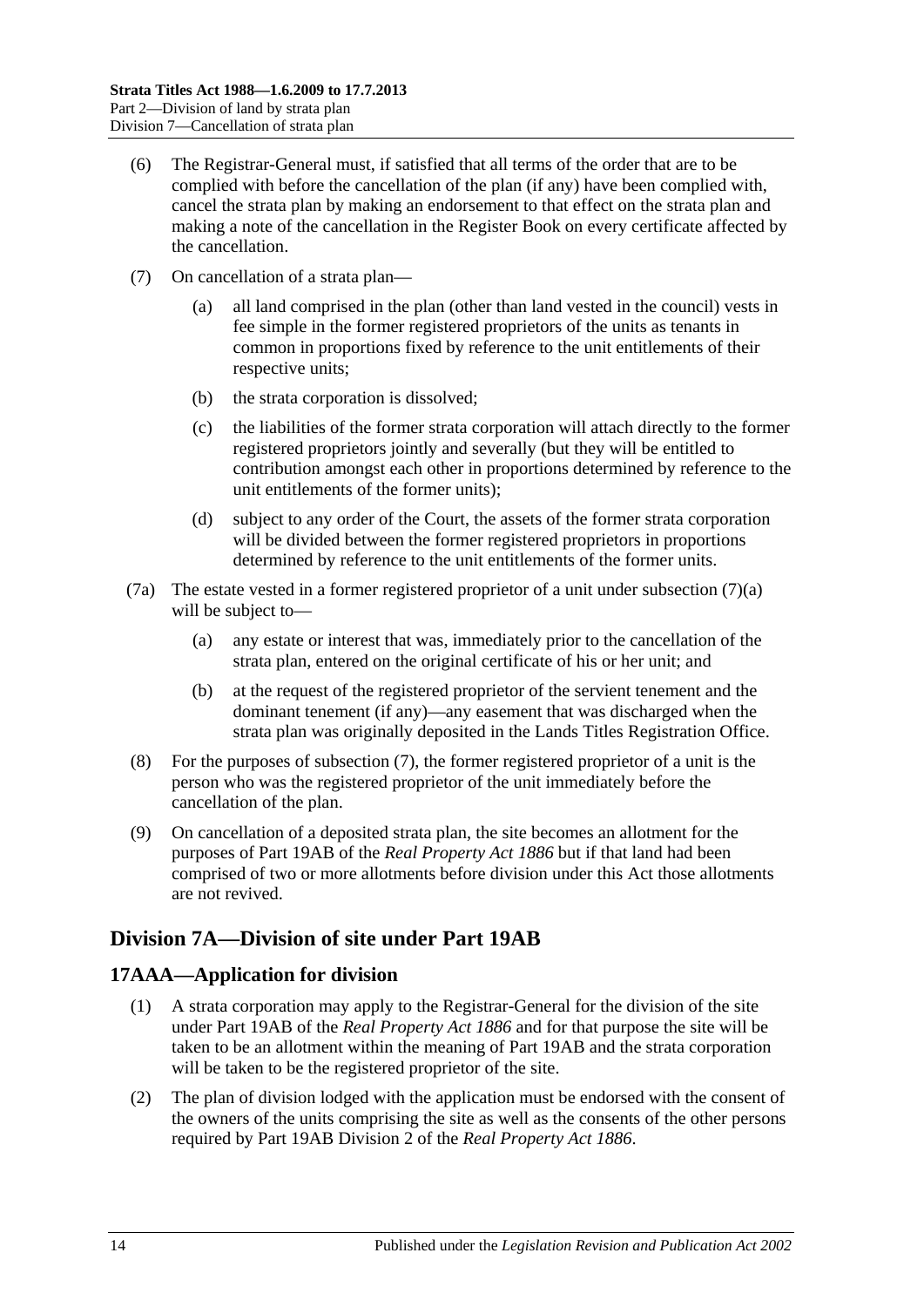- (3) On deposit of the plan of division under Part 19AB the strata plan is cancelled, the strata corporation is dissolved and—
	- (a) the liabilities of the former corporation attach directly to the owners of the former units jointly and severally (but they will be entitled to contribution amongst each other in proportions determined by reference to the unit entitlements of the former units);
	- (b) the assets of the former strata corporation (excluding the common property) will be divided between the owners of the former units in proportions determined by reference to the unit entitlements of the former units.
- (4) The cancellation of a strata plan on the deposit of a plan of division under Part 19AB revokes the articles of the strata corporation.
- (5) If, on the division of a site under this Division, the land comprising the former site is transferred to the owners of the former units in the same shares as if the strata plan had been cancelled under [Division 7,](#page-12-0) no duty is payable under the *[Stamp Duties Act](http://www.legislation.sa.gov.au/index.aspx?action=legref&type=act&legtitle=Stamp%20Duties%20Act%201923) 1923* in respect of the transfer.

# <span id="page-14-0"></span>**Division 8—Supplementary**

# <span id="page-14-1"></span>**17A—Procedure where the whereabouts of certain persons is unknown**

- <span id="page-14-3"></span>(1) Where—
	- (a) application is made to the Registrar-General under [Division 4;](#page-7-4) and
	- (b) a person's consent to the application, or in respect to some other related matter under the relevant Division, is required; and
	- (c) the Registrar-General is satisfied by such evidence as the Registrar-General may require—
		- (i) that the applicant has been unable, after making reasonable inquiries, to ascertain the whereabouts of the person; and
		- (ii) that the applicant has complied with the notice requirements under [subsection](#page-14-2) (2); and
		- (iii) that at least 28 days have elapsed since the applicant complied with those requirements; and
		- (iv) that no objection has been lodged by the person; and
	- (d) the Registrar-General determines (in his or her absolute discretion) that it is reasonable to proceed without the consent,

the person will be taken to have given his or her consent, and, notwithstanding the *[Real Property Act](http://www.legislation.sa.gov.au/index.aspx?action=legref&type=act&legtitle=Real%20Property%20Act%201886) 1886*, the Registrar-General may, if he or she thinks fit, dispense with the requirement that a duplicate certificate of title be produced for the purpose of any dealing to which the person's consent is taken to have been given if the duplicate certificate of title would normally be produced by that person.

- <span id="page-14-2"></span>(2) The notice requirements referred to in [subsection](#page-14-3)  $(1)(c)(ii)$  are that the applicant has—
	- (a) posted to the person whose consent is required, at the last address of the person appearing in the Register Book, a notice containing the prescribed information; and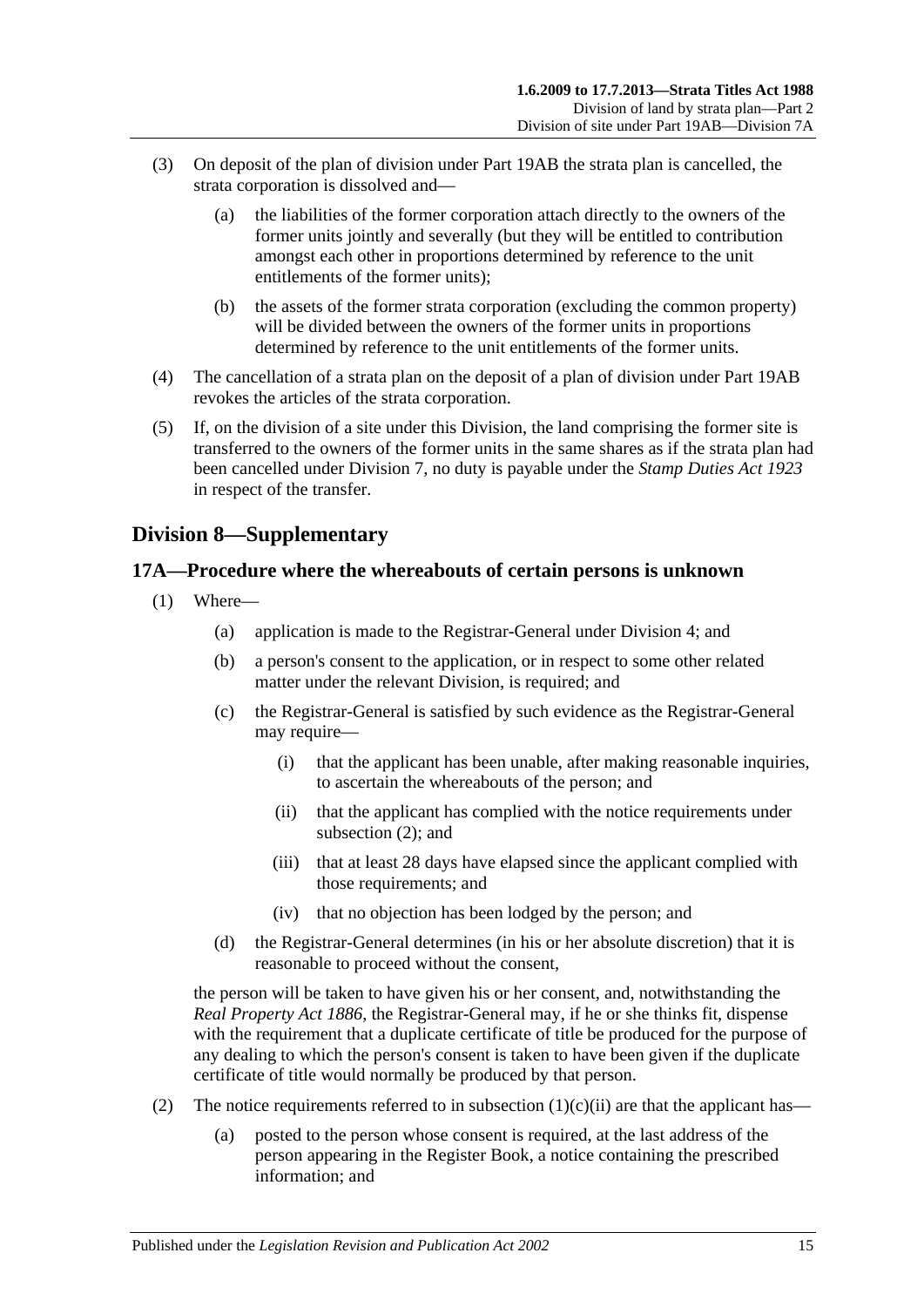- (b) published a copy of the notice in a newspaper circulating generally throughout the State; and
- (c) in a case involving an encroachment, left a copy of the notice in a conspicuous place on or near the land over which the encroachment has occurred.

# <span id="page-15-5"></span><span id="page-15-0"></span>**17B—Creation of easements**

- (1) Where it appears that land within a site is intended to be the dominant or servient tenement of an easement created on the deposit or amendment of a strata plan, the applicant for the deposit or amendment of the plan must lodge with the Registrar-General an instrument, in a form approved by the Registrar-General—
	- (a) describing the land (if any) to which the easement will be appurtenant; and
	- (b) describing the land that will be subject to the easement; and
	- (c) setting out the terms of the easement.
- (2) The instrument referred to in [subsection](#page-15-5) (1) must be executed by the registered proprietor of the land that will be subject to the easement and—
	- (a) where the easement will be appurtenant to land—the registered proprietor of that land; or
	- (b) where the easement will not be appurtenant to any land—the person who will be entitled to exercise rights conferred by the easement.
- (3) On the deposit or amendment of the strata plan (as the case may be), the easement vests in—
	- (a) where the easement will be appurtenant to land—the registered proprietor of that land; or
	- (b) where the easement will not be appurtenant to any land—the person who will be entitled to exercise rights conferred by the easement.

# <span id="page-15-2"></span><span id="page-15-1"></span>**Part 3—The strata corporation**

# **Division 1—Constitution of strata corporation**

#### <span id="page-15-3"></span>**18—Name of strata corporation**

- (1) The name of a strata corporation is "Strata Corporation No. Incorporated" (the number being the number of the deposited strata plan).
- (2) The abbreviation "Inc." may be used in place of the word "Incorporated".
- (3) The strata corporation must have a common seal bearing its name.
- (4) All the unit holders of the units are members of the strata corporation.

#### <span id="page-15-4"></span>**19—The articles**

(1) Subject to this section, the articles of a strata corporation will be as set out in [Schedule](#page-37-3) 3.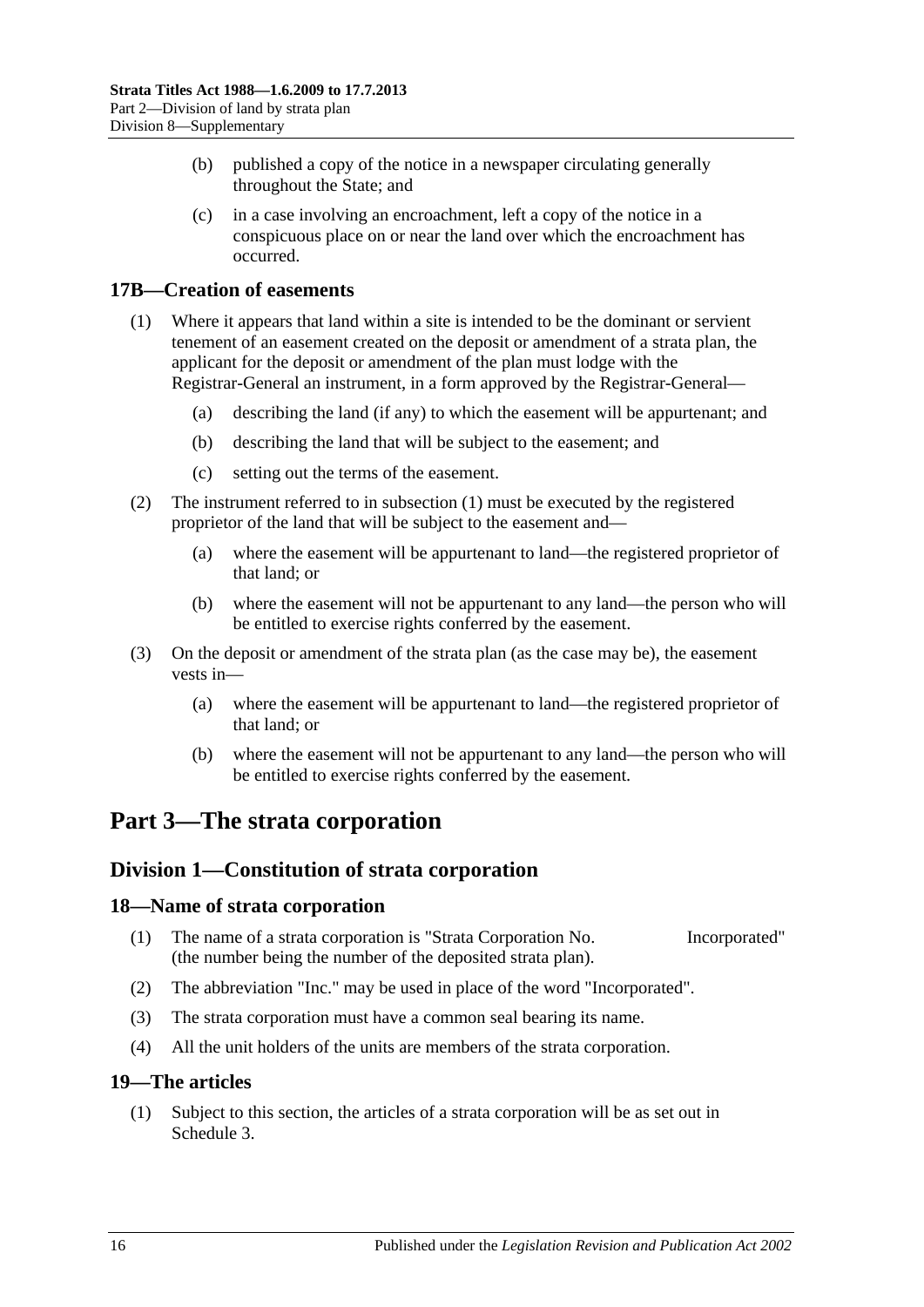- <span id="page-16-4"></span>(2) A strata corporation may by special resolution—
	- (a) adopt articles in substitution for those set out in [Schedule](#page-37-3) 3; or
	- (b) revoke or vary articles previously so adopted.
- (3) A resolution under [subsection](#page-16-4) (2) has no effect until a copy of the resolution certified in the prescribed manner and accompanied (where appropriate) by the substituted articles, or the variation to the articles, is lodged with the Registrar-General.
- (4) The articles of a strata corporation cannot—
	- (a) prevent or restrict alienation of a unit by a unit holder;
	- (b) prevent or restrict a unit holder from leasing or granting rights of occupation in respect of a unit;
	- (c) prevent an occupier of a unit who is blind or deaf from keeping a guide dog at the unit, or restrict the use of a guide dog by such a person.

#### <span id="page-16-0"></span>**20—Binding character of the articles**

- (1) The articles of a strata corporation are binding on—
	- (a) the corporation; and
	- (b) the unit holders; and
	- (c) insofar as they affect the use of units or the common property—occupiers of units who are not unit holders.
- (2) A unit holder or mortgagee in possession of a unit must take reasonable steps to ensure that an occupier of the unit who is not a unit holder complies with the articles of the strata corporation.

#### <span id="page-16-1"></span>**21—Unit holders are guarantors of strata corporation's liabilities**

- (1) If a strata corporation defaults in payment of a pecuniary liability, the liability is enforceable against the unit holders jointly and severally.
- (2) The unit holders have amongst themselves a right of contribution determined by reference to the respective unit entitlements of the various units.

#### <span id="page-16-5"></span><span id="page-16-2"></span>**22—Restriction of payment by strata corporation to its members**

- (1) Except as authorised by or under this Act, or by order of the Court, a strata corporation must not make any payment to any of its members.
- (2) [Subsection](#page-16-5) (1) does not prevent—
	- (a) reasonable payments to a member for services provided to the strata corporation by that member;
	- (b) the reimbursement of costs or expenses incurred by a member on behalf of the strata corporation.

#### <span id="page-16-3"></span>**23—Officers of strata corporation**

- (1) A strata corporation must have the following officers:
	- (a) a presiding officer (to preside at meetings of the corporation); and
	- (b) a secretary; and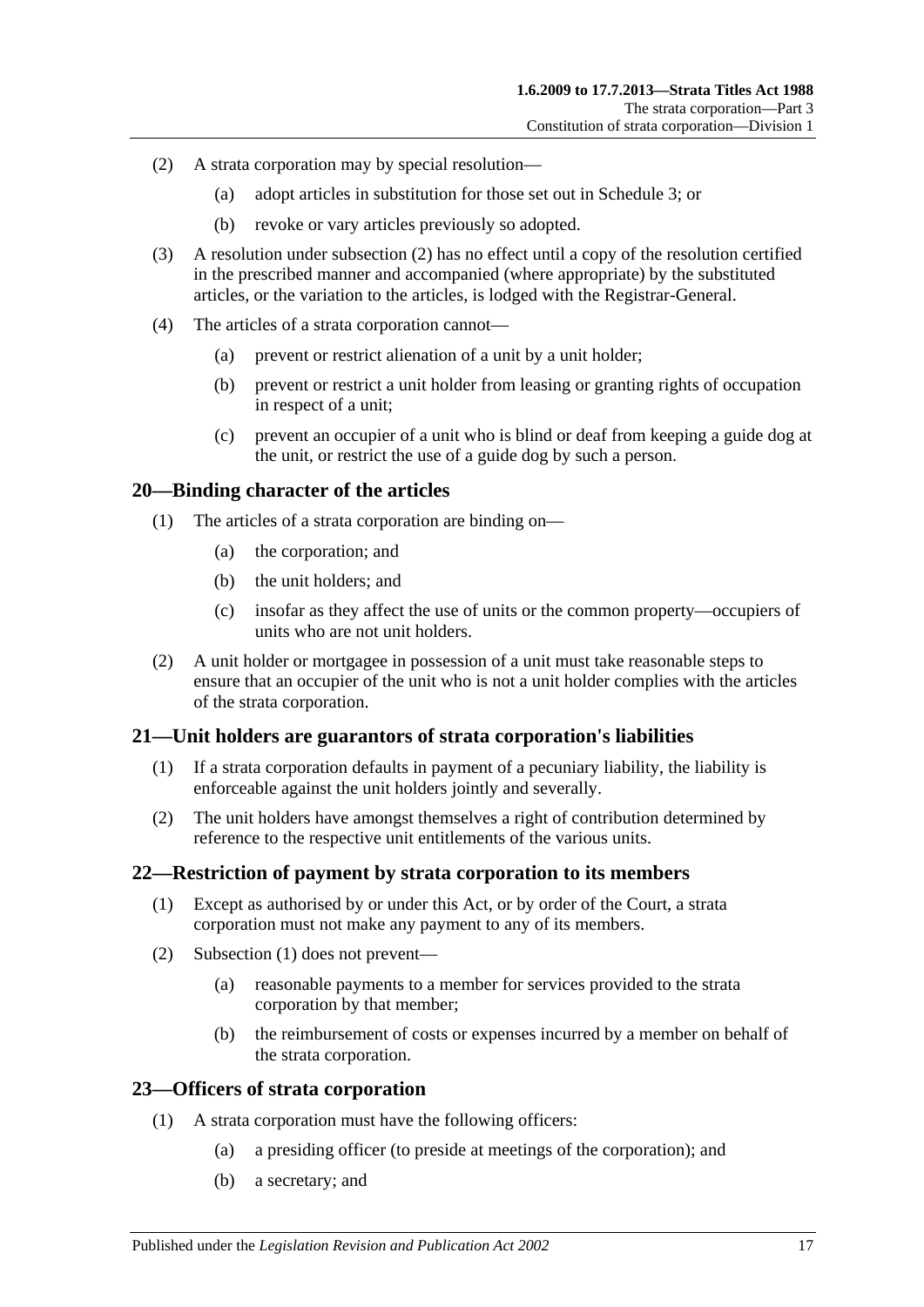#### (c) a treasurer.

- (1a) Unless all of the units comprised in the strata scheme consist of non-residential premises, the officers of a strata corporation must be unit holders.
- (2) Any two or more of the above offices may be held simultaneously by the same person.
- (3) Until the first appointments are made to the above offices, they will be held by the original proprietor (or, if the original proprietor is a body corporate, by its nominee or in the absence of a nominee, by its secretary).
- (4) Appointments to the above offices must be made by the strata corporation at a general meeting of the corporation.
- (5) A strata corporation must not allow any of the above offices to remain vacant for more than six months.
- (6) A strata corporation may appoint or engage a person to assist any person appointed under this section as an officer of the corporation.

#### <span id="page-17-0"></span>**24—Contractual formalities**

A strata corporation contracts as follows:

- (a) a contract may be entered into under the common seal of the corporation; or
- (b) a contract may be entered into by an officer or agent authorised by the corporation to enter into the contract on its behalf.

# <span id="page-17-1"></span>**Division 2—General functions, powers and duties**

#### <span id="page-17-2"></span>**25—Functions**

The functions of the strata corporation are as follows:

- (a) to administer and maintain the common property for the benefit of the unit holders and, to such extent as may be appropriate, other members of the strata community; and
- (b) to administer all other property of the corporation; and
- (c) to enforce the articles of the corporation.

#### <span id="page-17-3"></span>**26—General powers**

- (1) For the purpose of carrying out its functions, a strata corporation may—
	- (a) acquire, deal with and dispose of real and personal property (including an interest in a unit) and rights in relation to real and personal property;
	- (b) borrow money and obtain other forms of financial accommodation;
	- (c) open and maintain accounts at ADIs;
	- (d) invest money not immediately required for its purposes—
		- (i) in investments in which trustees are authorised by statute to invest trust funds; or
		- (ii) in any prescribed investment;
	- (e) enter into any kind of contract or arrangement;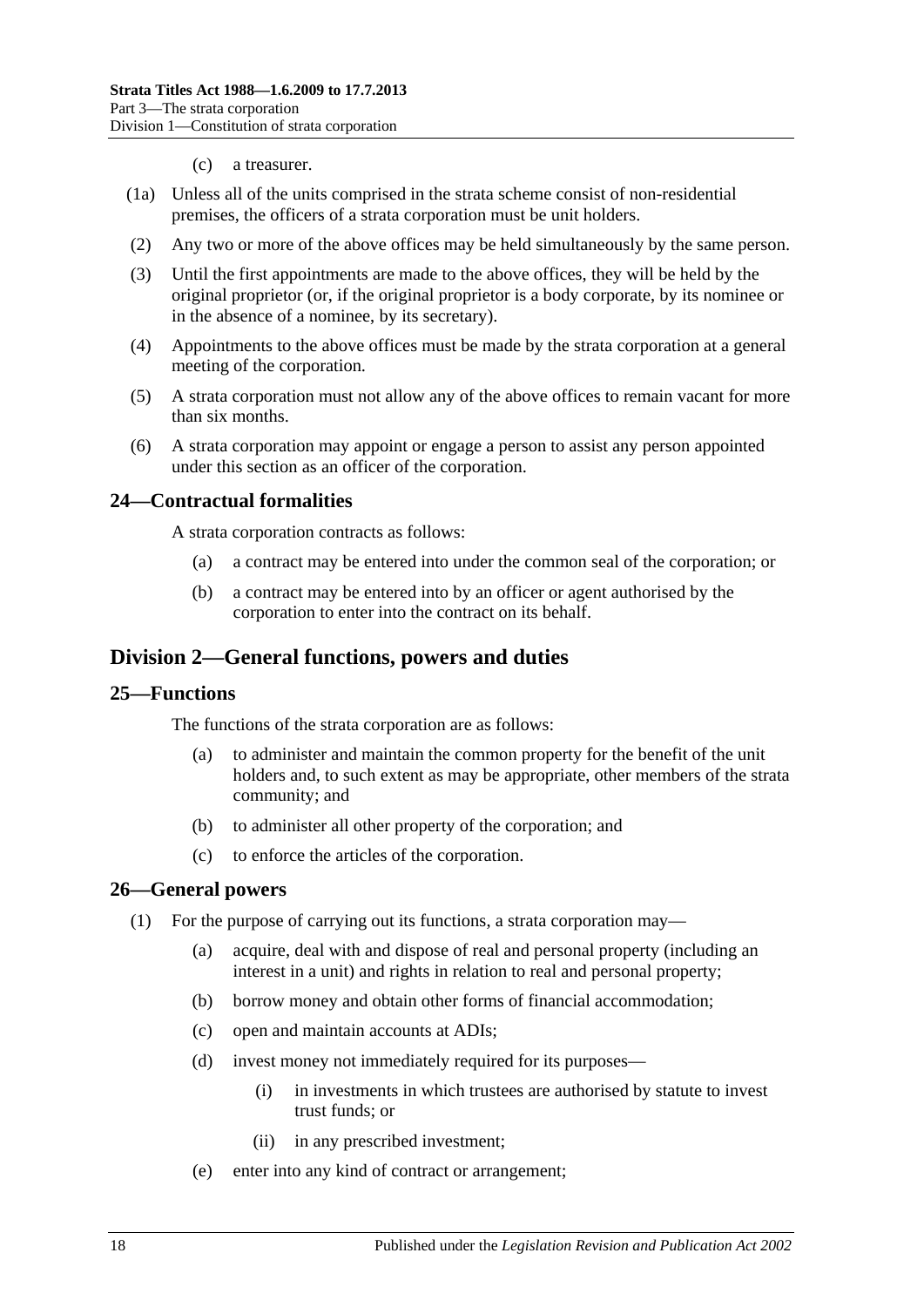- (f) do anything reasonably incidental to its functions under this Act.
- (2) A strata corporation cannot acquire property unless—
	- (a) the property is reasonably required for the purposes of the corporation or for the use or benefit of the strata community;
	- (b) in the case of real property, the property is a unit within the site or is adjacent to the site.
- (3) A strata corporation cannot acquire, deal with or dispose of real property unless authorised by unanimous resolution of the corporation.
- (4) The strata corporation may, if authorised to do so by unanimous resolution of the corporation, grant to a unit holder an exclusive right to occupy part of the common property for a specified period.
- (5) A strata corporation may only dispose of real property that has been held as common property if the property no longer forms part of the site.
- (6) If a strata corporation sells real property, any money received in respect of the sale must, after paying the costs of the sale and any associated expenses, be paid into the funds of the corporation and used to meet any outstanding administrative expenses or other liabilities of the corporation and any remaining balance may then, by unanimous resolution of the corporation, be divided between the unit holders in proportion to the unit entitlements of their respective units.

#### <span id="page-18-0"></span>**27—Power to raise money**

- (1) A strata corporation may raise such funds (including reserve funds for future expenditure of a capital nature) as it thinks necessary.
- (2) For the purpose of raising funds the strata corporation may, by resolution, levy contributions against all unit holders.
- (3) The contributions—
	- (a) will be proportional to the unit entitlements of the various units; or
	- (b) will be determined on such other basis as the strata corporation decides by unanimous resolution.
- (4) If a contribution is not paid on or before the date on which it becomes due and payable in accordance with a resolution of the strata corporation, it bears interest at a rate fixed by the corporation.
- (5) The strata corporation may recover an unpaid contribution (and interest on any such contribution), as a debt, from the unit holder of the unit in respect of which the contribution is payable (whether or not that person was the unit holder when the liability arose).
- <span id="page-18-1"></span>(6) If the strata corporation carries out work that wholly or substantially benefits a particular unit or group of units, the corporation may, subject to any agreement to the contrary, recover the cost of that work as a debt from the unit holder or unit holders of the unit or units.
- (7) Where the cost referred to in [subsection](#page-18-1) (6) is recoverable from two or more unit holders, the extent of their liability will be proportioned according to the unit entitlements of their respective units.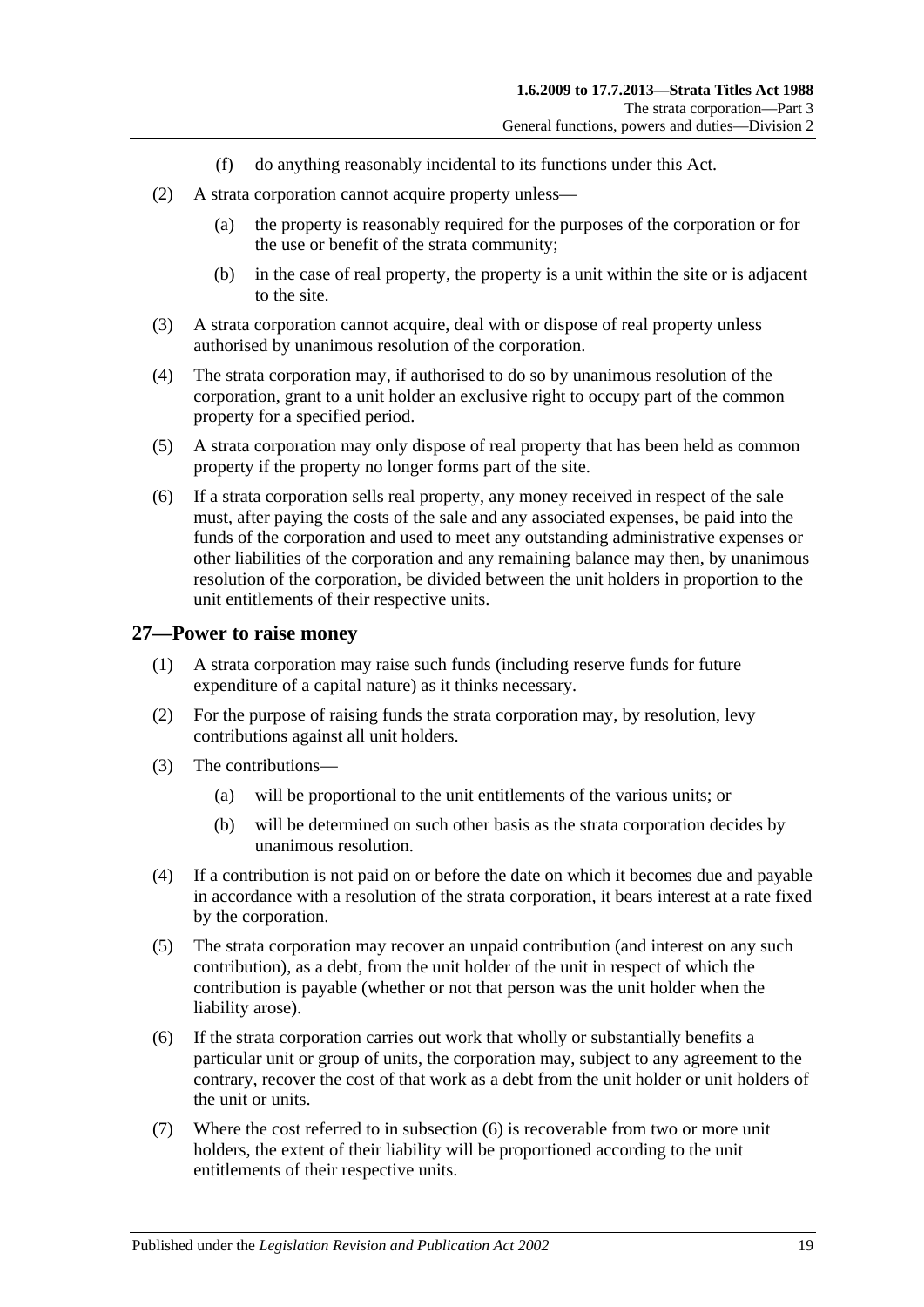(8) An amount paid by a person under this section is not recoverable by the person from the strata corporation when he or she ceases to be a unit holder.

# <span id="page-19-0"></span>**Division 3—Special powers of strata corporation to maintain the integrity of the strata scheme**

#### <span id="page-19-1"></span>**28—Power to enforce duties of maintenance or repair**

- (1) A strata corporation may, by notice in writing to a unit holder, require the unit holder—
	- (a) to carry out specified work in pursuance of a duty of maintenance or repair imposed on the unit holder by the articles;
	- (b) to carry out specified work to remedy a breach of this Act or the articles on the part of the unit holder, a former unit holder, or an occupier or former occupier of the unit;
	- (c) to carry out specified work required to be carried out on the unit by a public authority or council.
- <span id="page-19-3"></span>(2) If the unit holder does not comply with a requirement imposed under this section within the time allowed in the notice, a person or persons authorised by the strata corporation may (using such force as may be reasonably necessary in the circumstances) enter the unit and carry out the specified work.
- (3) A power of entry must not be exercised under [subsection](#page-19-3) (2) unless the unit holder has been given reasonable notice of the proposed entry.
- <span id="page-19-4"></span>(4) Any cost reasonably incurred by the strata corporation in having work carried out under this section may be recovered as a debt from the unit holder.
- (5) Where—
	- (a) the strata corporation recovers costs from a unit holder under [subsection](#page-19-4) (4); and
	- (b) the circumstances out of which the work was required are attributable to the act or default of another person,

the unit holder may in turn recover those costs from that other person as a debt.

# <span id="page-19-2"></span>**29—Alterations and additions**

- (1) A person must not carry out prescribed work in relation to a unit unless the person is authorised to do so—
	- (a) where all of the units comprised in the strata scheme consist of non-residential premises—under the articles of the strata corporation; or
	- (b) in any case—by special resolution of the strata corporation.
- (2) Where a person acts in contravention of this section, the strata corporation may, by notice in writing to the unit holder, require him or her to carry out, within a reasonable period fixed in the notice, specified work—
	- (a) to remedy any structural deficiency caused by the work; or
	- (b) to restore the unit to its previous state.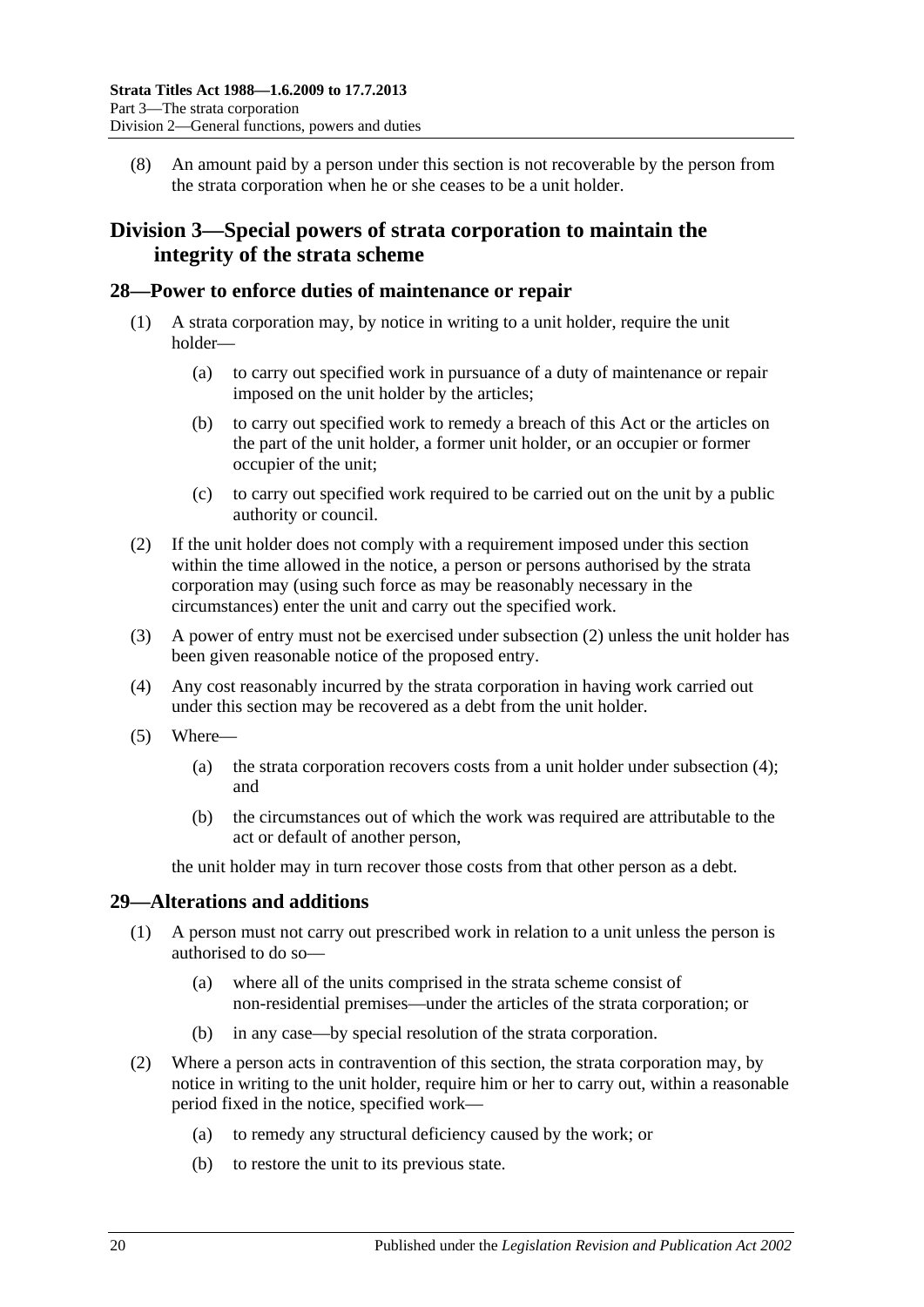#### (6) In this section—

*prescribed work* in relation to a unit means—

- (a) the erection, alteration, demolition or removal of a building or structure;
- (b) the alteration of the external appearance of a building or structure.

# <span id="page-20-0"></span>**Division 4—Duty to insure**

#### <span id="page-20-1"></span>**29A—Application of Division**

This Division does not apply to a strata corporation if all units comprised in the strata scheme are held by the same registered proprietor and no unit comprised in the strata scheme is subject to a contract for sale.

#### <span id="page-20-2"></span>**30—Duty to insure**

- (1) A strata corporation must keep all buildings and building improvements on the site insured to their replacement value.
- (2) The replacement value of buildings and building improvements is the cost of their complete replacement including the cost of any necessary preliminary demolition work, any necessary surveying, architectural or engineering work and any other associated or incidental costs.
- (3) The insurance must be against—
	- (a) risks of damage caused by events (other than subsidence) declared to be prescribed events in relation to home building insurance under Part 5 of the *Insurance Contracts Act 1984* of the Commonwealth; and
	- (b) risks against which insurance is required by the regulations.
- (4) Any money to which a strata corporation is entitled under a contract of insurance in relation to damage to buildings or building improvements must, subject to any contrary order of the Court, be applied by it in reinstating or repairing those buildings or building improvements.

#### <span id="page-20-3"></span>**31—Duty to insure against liability**

- (1) A strata corporation must keep itself insured against liability in tort.
- (2) The insurance cover must be for at least \$5 000 000 or such greater amount as the regulations may prescribe.
- (3) A strata corporation must keep itself insured against any other liability—
	- (a) determined by special resolution of the corporation; or
	- (b) prescribed by the regulations.

#### <span id="page-20-5"></span><span id="page-20-4"></span>**32—Right of unit holders to satisfy themselves as to insurance**

- (1) A strata corporation must, at the request of a unit holder, produce for inspection all current policies of insurance taken out by the corporation.
- (2) A request under [subsection](#page-20-5) (1) may be addressed to the secretary.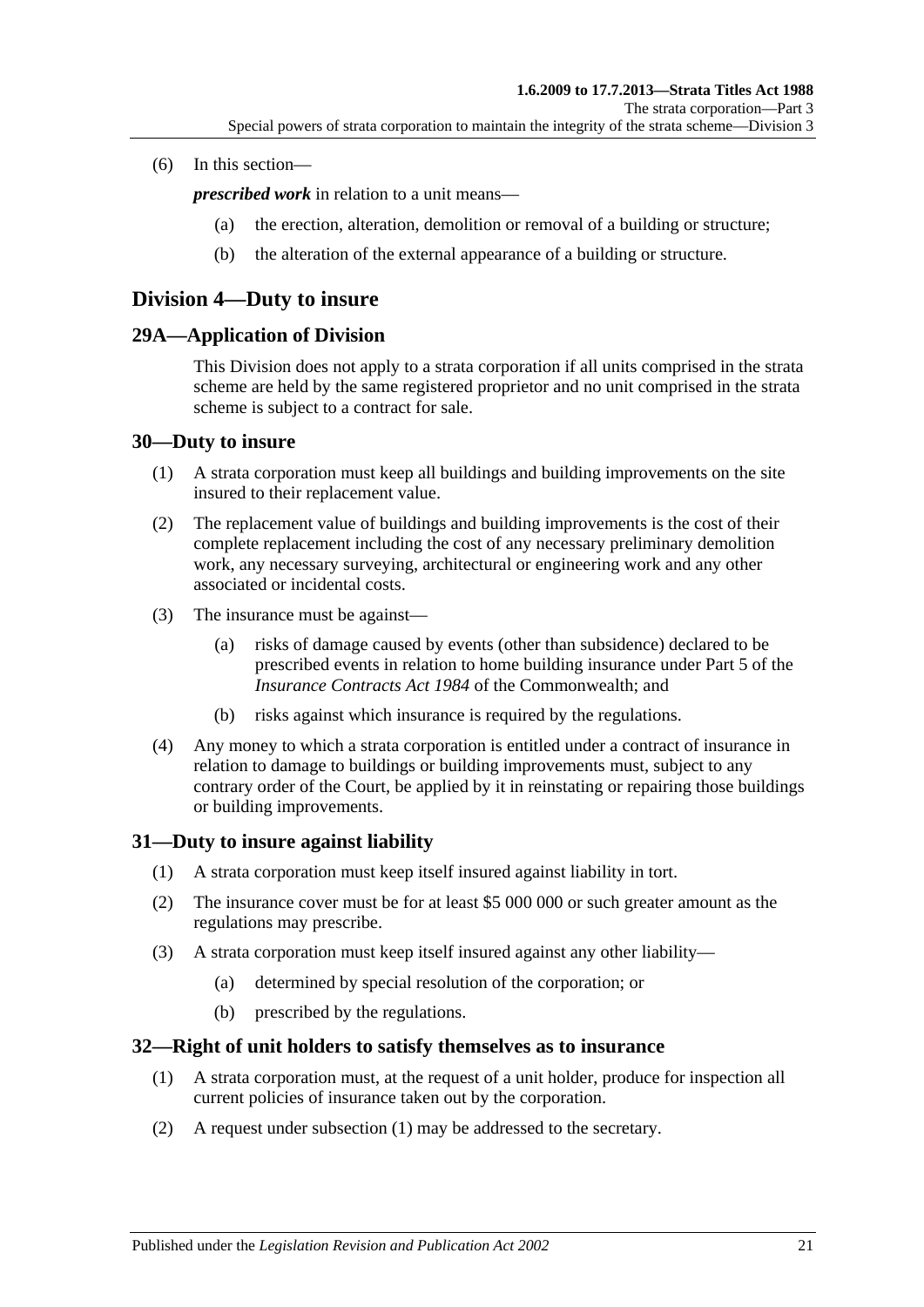# <span id="page-21-0"></span>**Division 5—General meetings**

# <span id="page-21-1"></span>**33—Holding of general meetings**

- (1) A strata corporation may hold a meeting of its members (a *general meeting*) at any time.
- (2) Such a meeting may be convened by—
	- (a) the secretary; or
	- (b) if the corporation has a management committee—any two members of the committee; or
	- (c) the unit holders of one-fifth or more of the total number of units; or
	- (d) in the case of the first such meeting—the original registered proprietor.
- (3) A meeting is convened by giving written notice of the day, time and place of the meeting to all unit holders at least 14 days before the date of the meeting.
- (3a) A person or group of persons proposing to convene a meeting of the members of a strata corporation should take reasonable steps to ensure that the proposed day, time and place are reasonably convenient to a majority of members of the corporation.
- (4) The corporation must hold at least one such meeting (the *annual general meeting*) in every calendar year and no more than 15 months after the last such meeting.
- (5) Subject to [subsection](#page-21-3) (6), no business may be transacted at a general meeting of the corporation unless a quorum, consisting of persons entitled to exercise the voting power in respect of not less than one-half of the units, is present at the time when the meeting proceeds to business.
- <span id="page-21-3"></span>(6) If a quorum is not formed within half an hour of the time appointed for a general meeting of the corporation—
	- (a) the unit holders present must appoint another day for the meeting, being a day at least seven days but not more than 14 days away; and
	- (b) the meeting then stands adjourned to that day at the same place and time; and
	- (c) if the quorum is not formed at the adjourned meeting within half an hour of the relevant time, the persons who are present and entitled to vote constitute a quorum.
- (7) Where a meeting of the corporation is adjourned under [subsection](#page-21-3) (6), the secretary of the corporation must cause reasonable notice of the day, place and time of the adjourned meeting to be given, in writing, to the unit holders.
- (8) In the absence of the presiding officer at a meeting of the corporation, another person who is entitled to vote at the meeting must be chosen to preside.

# <span id="page-21-2"></span>**34—Voting rights at general meetings**

(1) Subject to this section, at a general meeting of a strata corporation, one vote may be exercised in respect of each unit on any matter arising for decision.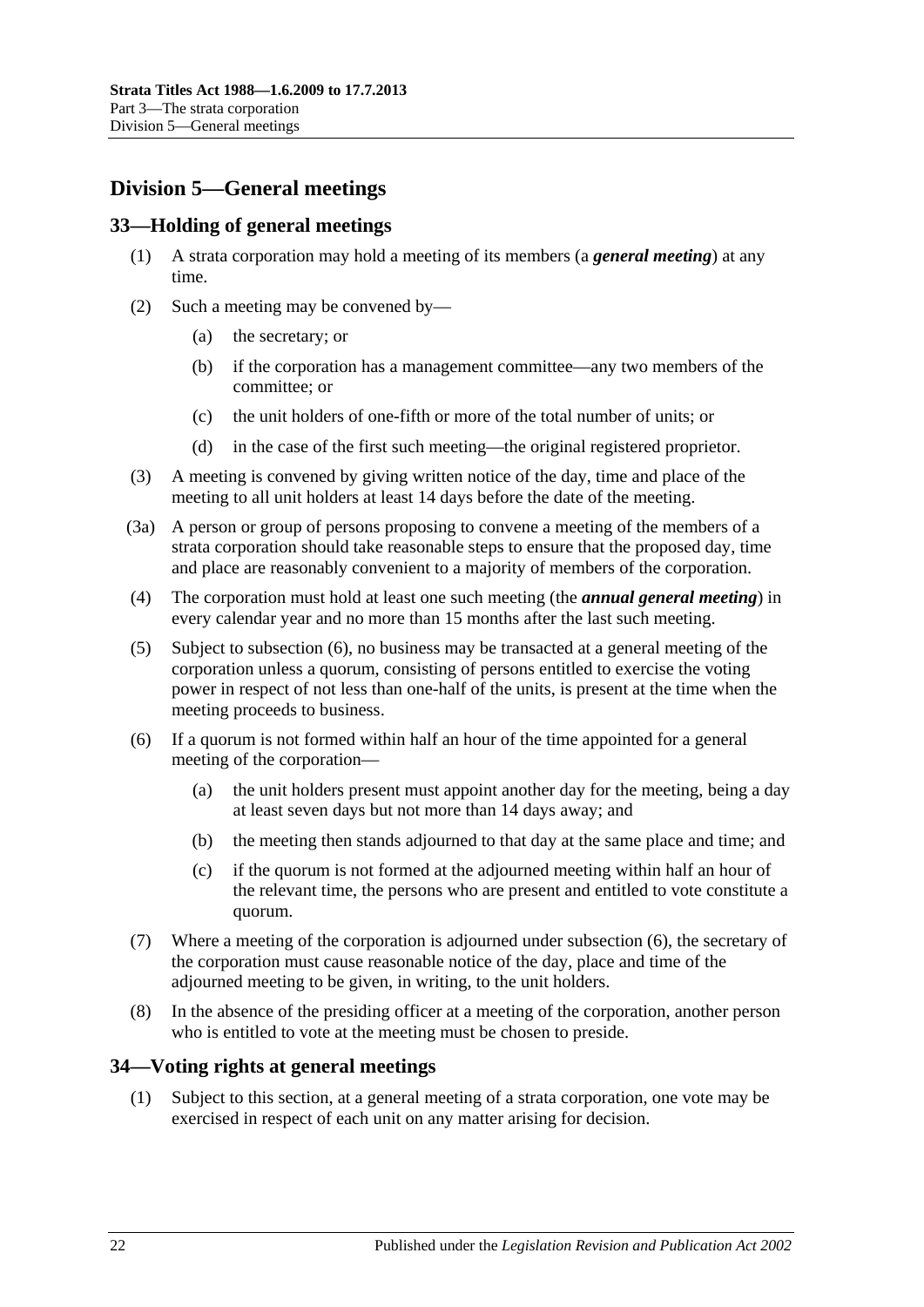- $(2)$  If—
	- (a) all of the units comprised in the strata scheme consist of non-residential premises; and
	- (b) the strata corporation has, by unanimous resolution, decided to adopt the voting system provided by this subsection,

then a number of votes is exercisable in respect of each unit equivalent to the unit entitlement of the unit.

- <span id="page-22-2"></span>(3) A vote may be exercised as follows:
	- (a) it may be exercised (subject to [paragraph](#page-22-2) (b)) by the unit holder or a proxy of the unit holder;
	- (b) if there are two or more unit holders in respect of the same unit, the following provisions apply:
		- (i) if only one attends the meeting—the vote is exercisable by that unit holder;
		- (ii) if two or more attend the meeting—the vote is exercisable by one of them on behalf of all in accordance with an agreement between them or, if there is no such agreement, by the unit holder whose name appears first on the certificate of title for the unit.
- (4) A unit holder may exercise an absentee vote on a proposed resolution by giving the secretary written notice of the proposed vote at least six hours before the time of the meeting.
- (5) A written ballot may be demanded by a unit holder (or a proxy of a unit holder) attending a meeting.
- (6) Such a ballot will be taken amongst the unit holders (or proxies of unit holders) attending the meeting in such manner as the person presiding at the meeting thinks fit.
- (7) Except where a unanimous resolution is required, a vote is not exercisable in relation to a unit unless all amounts due and payable to the strata corporation in respect of the unit have been paid.
- (8) A decision supported by the majority of votes cast at a duly convened meeting of the corporation will be taken to be a decision of the corporation (unless a special or unanimous resolution is required).

# <span id="page-22-0"></span>**Division 6—Management committee**

#### <span id="page-22-1"></span>**35—Management committee**

- (1) Subject to [subsection](#page-22-3) (1a), a strata corporation may, by resolution, appoint a management committee of unit holders.
- <span id="page-22-3"></span>(1a) Where all of the units comprised in the strata scheme consist of non-residential premises, the management committee may consist of, or include, persons who are not unit holders.
- (2) A management committee will, subject to any limitation imposed by the strata corporation, have full power to transact any business of the corporation.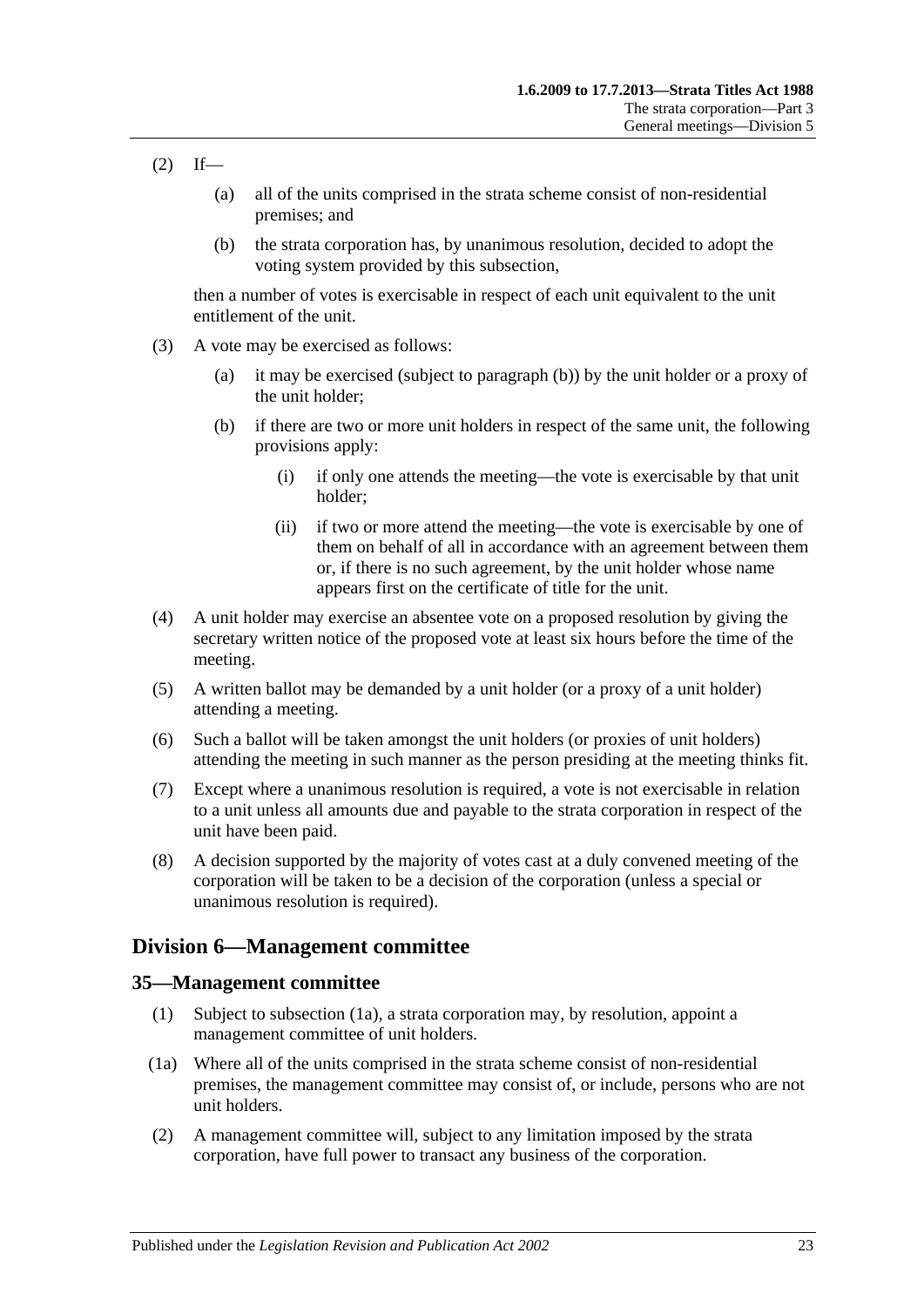- (3) A management committee does not have power to do anything for which a special or unanimous resolution of the strata corporation is required by this Act or by the articles of the corporation.
- <span id="page-23-3"></span>(4) The prescribed number of members of a management committee constitute a quorum of the committee and no business may be transacted at a meeting of the committee unless a quorum is present.
- (4a) The prescribed number for the purposes of [subsection](#page-23-3) (4) is a number ascertained by dividing the total number of members of the committee by two, ignoring any fraction resulting from the division, and adding one.
- (4b) A decision supported by a majority of the members at a meeting of a management committee of which at least three days notice has been given to all members will be taken to be a decision of the committee.
- (5) A member of a management committee holds office on terms fixed by the strata corporation and may be removed by resolution of the strata corporation at any time.
- (6) A management committee may co-opt a suitable person to fill a casual vacancy in the membership of the committee.
- (7) A member of a management committee can appoint another person (who must, unless all of the units comprised in the strata scheme consist of non-residential units, be a unit holder) to act as his or her proxy at any meeting of the committee that the member is unable to attend.
- (8) A management committee must—
	- (a) keep minutes of its proceedings; and
	- (b) cause proper accounting records to be kept in respect of money received and expended by it.
- (9) Subject to the articles and any direction of the strata corporation, a committee may otherwise regulate its meetings and proceedings as it thinks fit.
- (10) A strata corporation may appoint or engage a person to assist its management committee in the performance of the committee's functions.

# <span id="page-23-0"></span>**36—Validity of acts**

Where a management committee acts honestly, the subsequent discovery of some defect affecting the appointment of a member, or the right of a person to act as a member, does not invalidate an act of the committee.

# <span id="page-23-1"></span>**Division 6A—Agents' trust accounts**

# <span id="page-23-2"></span>**36A—Application of Division**

This Division applies where a strata corporation has authorised a person (the *agent)* (not being an ADI or other financial institution) to receive money from another person (not being the corporation) and to hold the money on behalf of the corporation or to deal with it in accordance with this Division.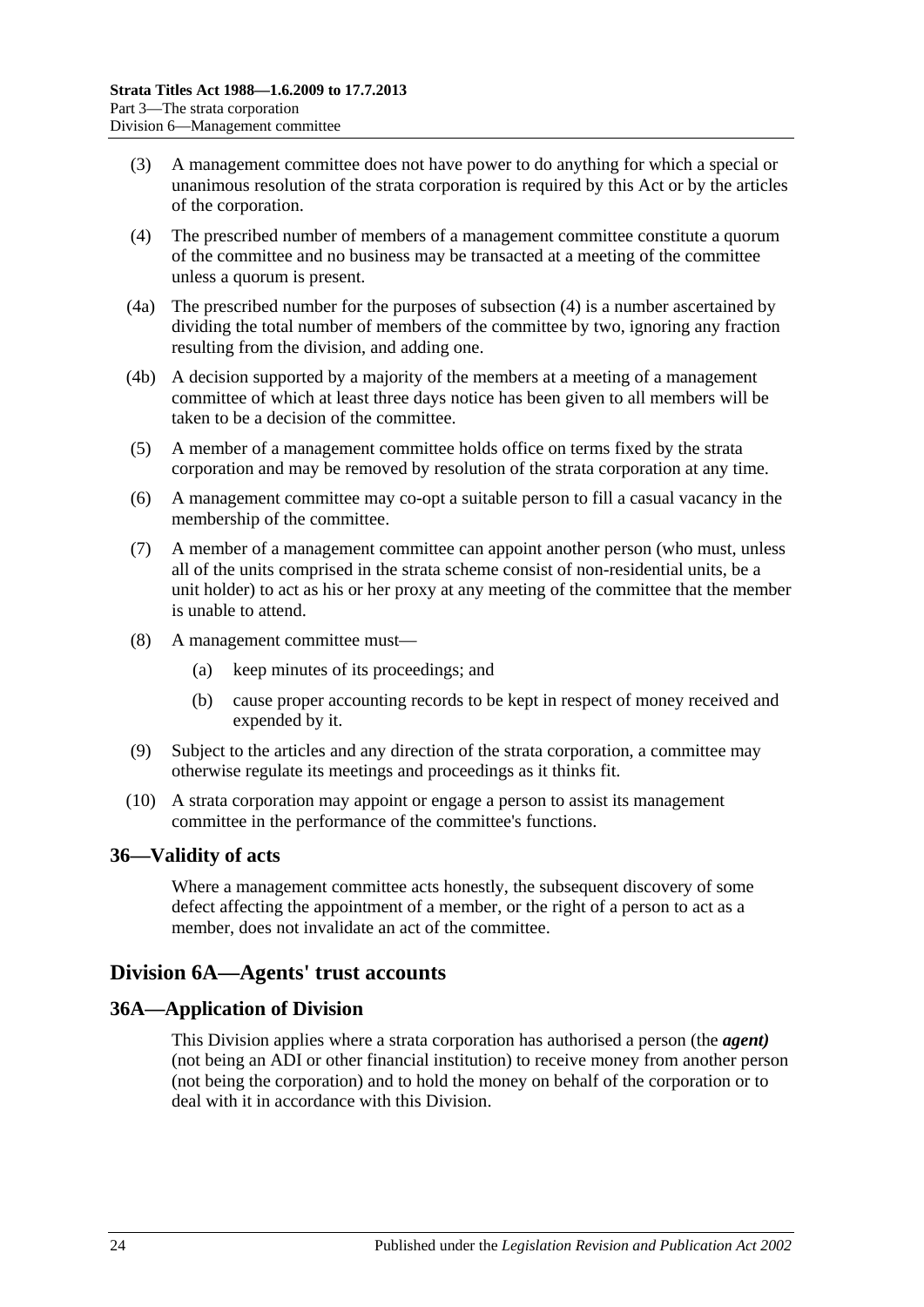# <span id="page-24-0"></span>**36B—Interpretation**

In this Division, unless the contrary intention appears—

*agent* means a person, not being an ADI or other financial institution, who has been authorised by a strata corporation to receive money on its behalf and to hold it or to deal with it in accordance with this Division;

*auditor* means a registered company auditor within the meaning of the Corporations Law;

*financial institution* means an institution of a kind declared by regulation to be a financial institution;

*trust account* means an account in which trust money is required to be deposited by an agent;

*trust money* means money received by an agent on behalf of a strata corporation.

#### <span id="page-24-1"></span>**36C—Trust money to be deposited in trust account**

(1) An agent must, as soon as practicable after receiving trust money, deposit the money in an account authorised by this Division in the name of the agent.

Penalty: Division 5 fine.

- (2) An agent must not pay any money except trust money into the agent's trust account. Penalty: Division 5 fine.
- (3) An agent must not withdraw, or permit another person to withdraw, money from a trust account except in accordance with this Part. Penalty: Division 5 fine.
- (4) An agent must, when applying to open a trust account, inform the ADI or other financial institution that the account is to be a trust account for the purposes of this Division.

Penalty: Division 5 fine.

#### <span id="page-24-2"></span>**36D—Withdrawal of money from trust account**

An agent may withdraw money from a trust account—

- (a) in exercise of powers delegated to the agent by the strata corporation; or
- (b) in satisfaction of a claim for fees, costs or disbursements (that are authorised by the regulations) that the agent has against the corporation; or
- (c) to satisfy an order of a court against the corporation; or
- (d) for making any other payment authorised by law.

#### <span id="page-24-3"></span>**36E—Authorised trust accounts**

An account at an ADI or at any other financial institution prescribed for the purposes of this section by regulation that provides for the payment of interest on money held in the account in accordance with the regulations is authorised for the purposes of this Division.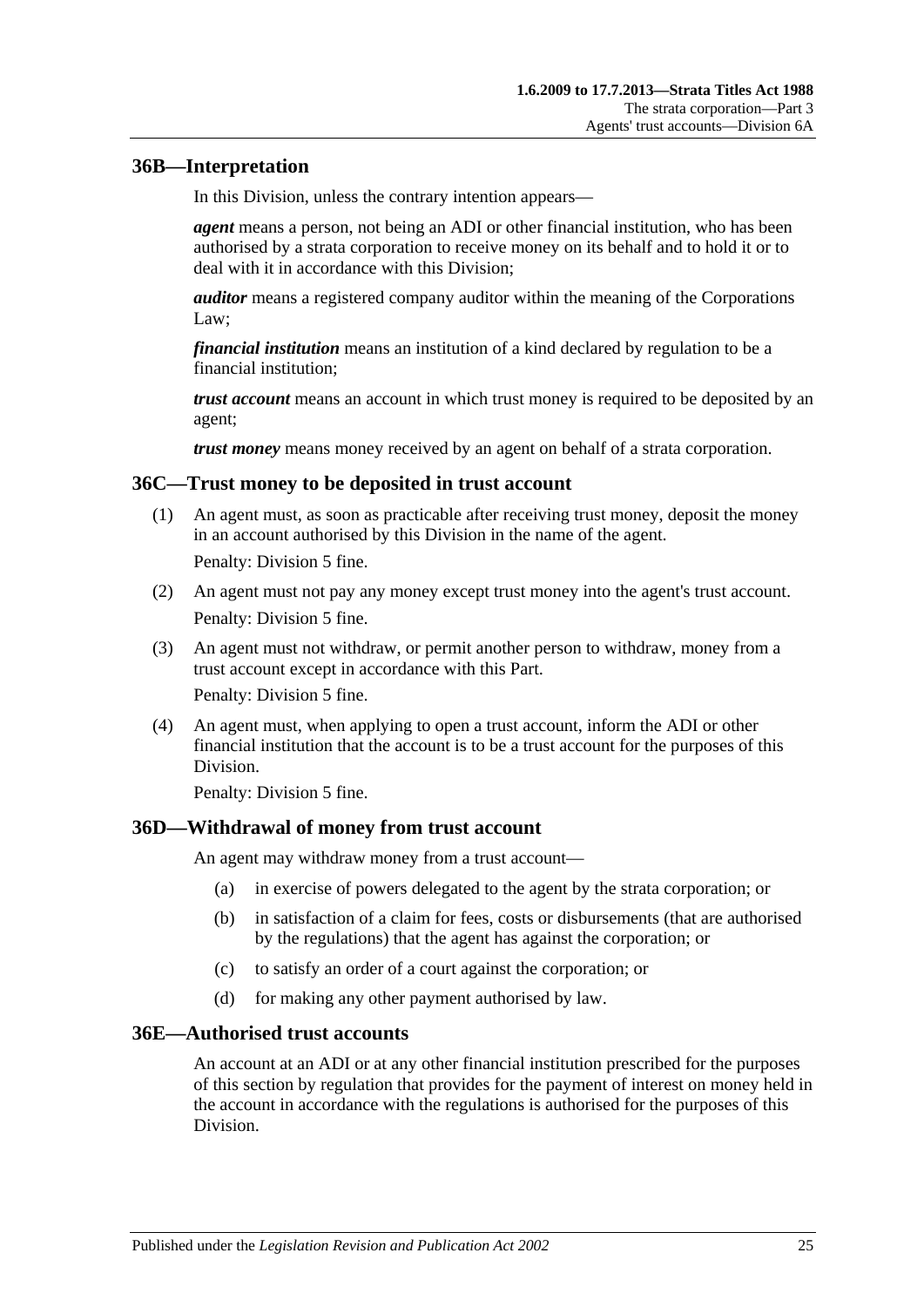### <span id="page-25-0"></span>**36F—Application of interest**

If money received by an agent on behalf of two or more strata corporations is held in the same trust account, interest credited to the trust account must be credited by the agent proportionately to the strata corporations on whose behalf that money is held.

#### <span id="page-25-1"></span>**36G—Keeping of records**

- (1) An agent must keep detailed records of all trust money received by the agent and of any disbursement of, or other dealing with, that money and must compile detailed accounts of those receipts and disbursements or other dealings that—
	- (a) accurately disclose the state of the trust account maintained by the agent; and
	- (b) enable the receipt and disposition of trust money to be conveniently and properly audited; and
	- (c) comply with all other requirements specified by regulation.

Penalty: Division 5 fine.

- <span id="page-25-3"></span>(2) In particular, the agent must, in respect of the receipt of trust money—
	- (a) make available to the person making payment a receipt that sets out the information specified by regulation in the form specified by regulation; and
	- (b) make and retain a copy of the receipt as part of the agent's records.

Penalty: Division 5 fine.

- (3) An agent must, at the request of a strata corporation provide the corporation with a statement setting out details of dealings by the agent with the corporation's money. Penalty: Division 5 fine.
- (4) An agent must keep the accounts and records referred to in this section (including copies of receipts under [subsection](#page-25-3) (2)(b)) in a legible written form, or so as to be readily convertible into such a form, for at least five years.

Penalty: Division 5 fine.

#### <span id="page-25-2"></span>**36H—Audit of trust accounts**

- (1) An agent who maintains a trust account must—
	- (a) have the accounts and records kept under this Division audited by an auditor in respect of each audit period specified by regulation; and
	- (b) lodge with the strata corporation a statement relating to the audit that sets out the information specified by regulation.
- (2) An agent who—
	- (a) fails to have accounts and records audited as required; or
	- (b) fails to lodge the audit statement within the time allowed by or under the regulations,

is guilty of an offence.

Penalty: Division 5 fine.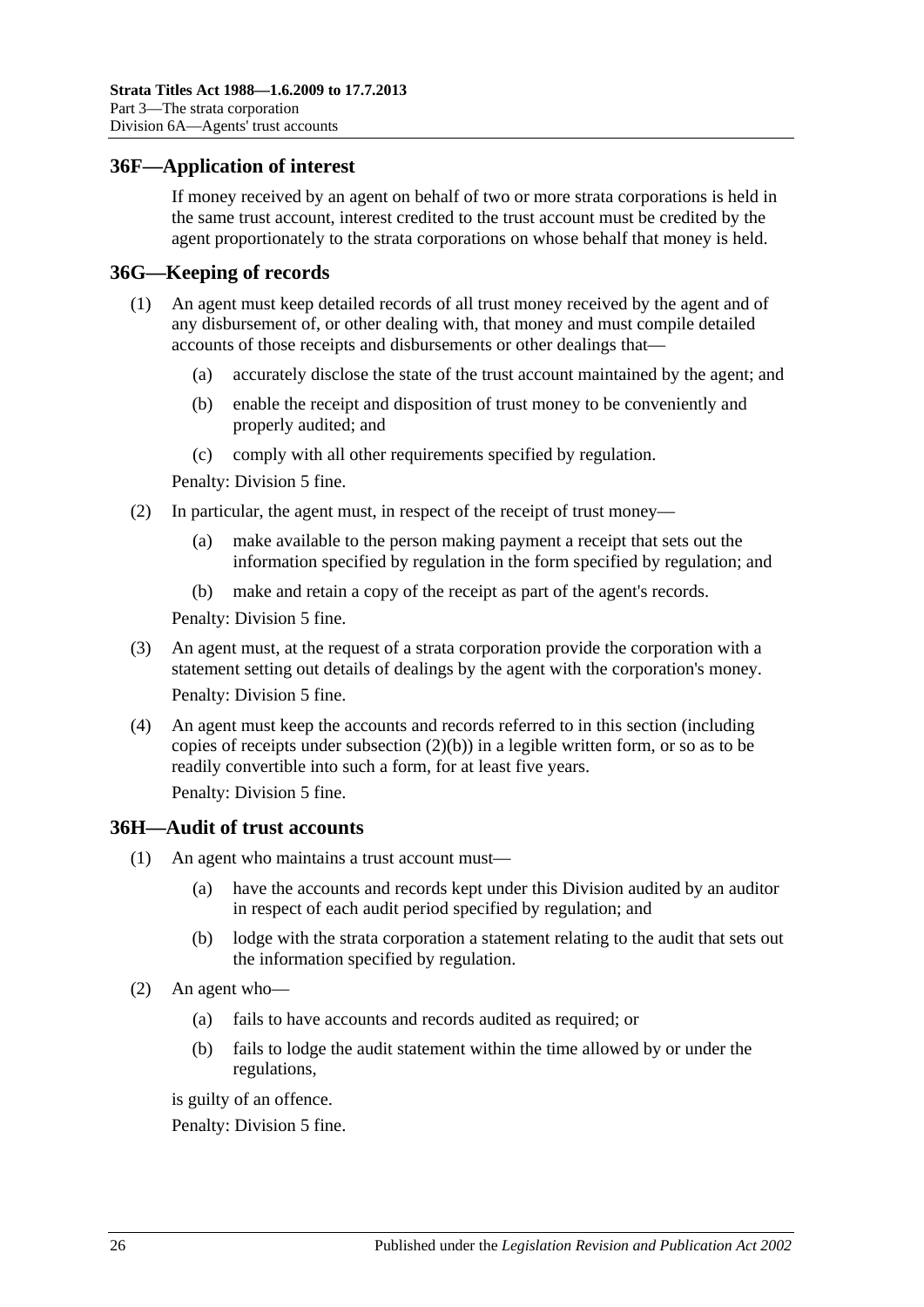# <span id="page-26-0"></span>**36I—Obtaining information for purposes of audit or examination**

- (1) An auditor employed by an agent to make an audit of the trust accounts of the agent, may require the agent or any other person in a position to do so—
	- (a) to produce all the accounts (including accounts that are not trust accounts) relating to the business of the agent and all documents and records relating to those accounts, including written records that reproduce in a readily understandable form information kept by computer, microfilm or other process; and
	- (b) to provide any relevant information relating to the operation of the accounts.
- (2) The manager or other principal officer of an ADI or other financial institution with which an agent has deposited money, whether in his or her own account or in a general or separate trust account, must, on being required to do so by an auditor employed or appointed to make an audit under this Division, disclose every such account (including all deposit slips, cancelled cheques and other documents relating to the operation of the account) to the auditor.

Penalty: Division 5 fine.

- (3) A person who is required by this section to produce documents to an auditor must permit the auditor to make a copy of the whole, or any part, of those documents. Penalty: Division 5 fine.
- (4) In this section—

*account* includes a record required to be kept under this Division in relation to the receipt of and disbursement of or other dealing with trust money;

*agent* includes a former agent.

#### <span id="page-26-1"></span>**36J—ADIs etc to report deficiencies in trust accounts**

An ADI or other financial institution with which a trust account has been established must, as soon as practicable, and in any event within 14 days, after becoming aware of a deficiency in that account, report the deficiency to the Minister.

Penalty: Division 5 fine.

#### <span id="page-26-2"></span>**36K—Confidentiality**

An auditor must not divulge information that has come to his or her knowledge in the course of performing functions under this Division except—

- (a) to the agent; or
- (b) to the Minister; or
- (c) as otherwise required by law.

Penalty: Division 5 fine.

#### <span id="page-26-3"></span>**36L—ADIs etc not affected by notice of trust**

(1) Subject to [subsection](#page-27-4) (2), an ADI or other financial institution is not affected by notice of a specific trust to which money deposited in a trust account is subject, and is not bound to satisfy itself of the due application of that money.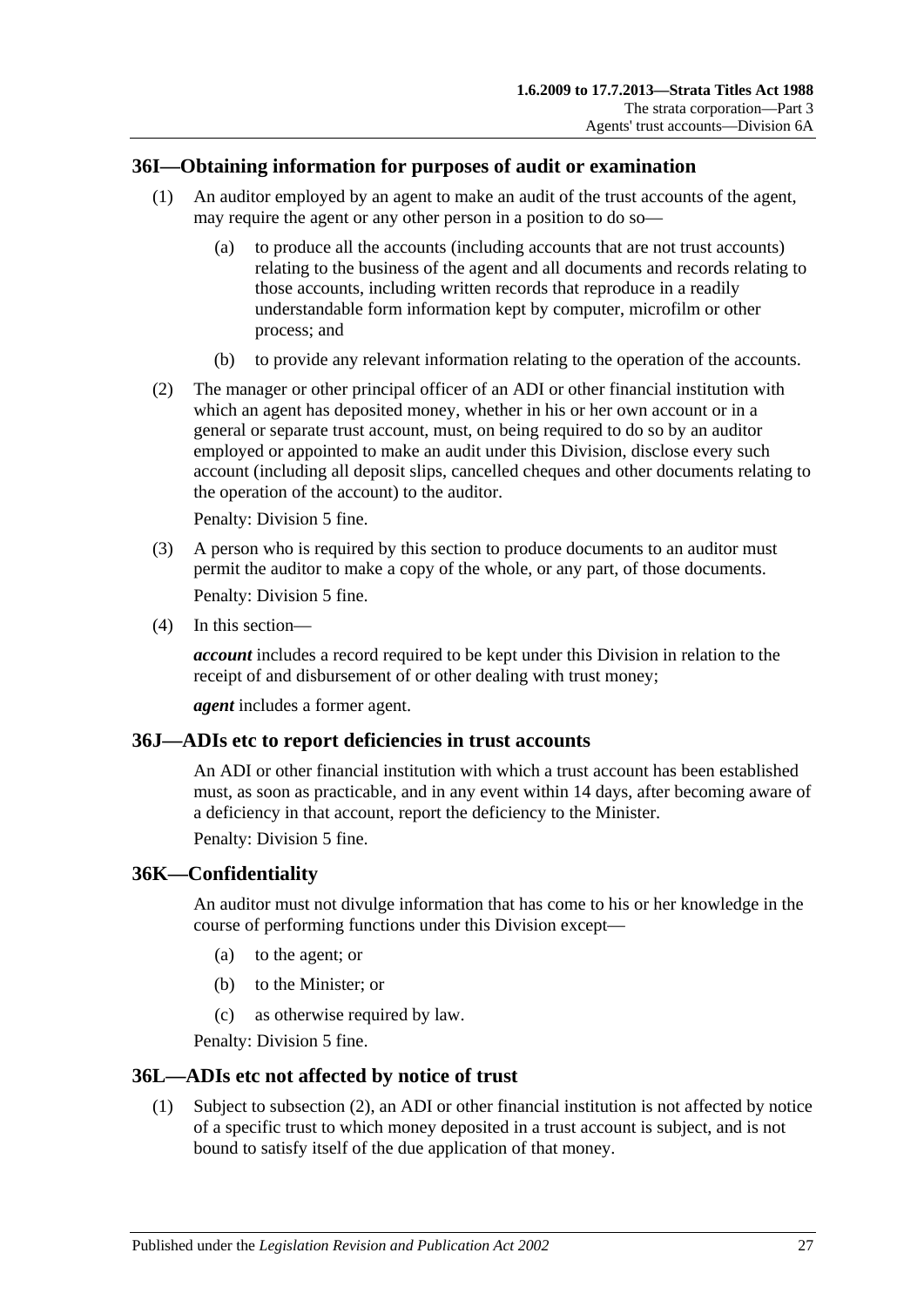<span id="page-27-4"></span>(2) This section does not relieve an ADI or other financial institution of liability for negligence.

# <span id="page-27-0"></span>**Division 7—Appointment of administrator**

# <span id="page-27-1"></span>**37—Administrator of strata corporation's affairs**

(a1) In this section—

*relevant court* means the Court or the Magistrates Court.

- (1) A relevant court may, on application by—
	- (a) a strata corporation;
	- (b) a creditor of a strata corporation;
	- (c) a person with a registered interest in a unit,

appoint an administrator of the strata corporation, or remove or replace an administrator previously appointed.

- (2) An administrator has, while the appointment remains in force, full and exclusive power to administer the affairs of the strata corporation (including power to do anything for which a special or unanimous resolution of the strata corporation is required).
- (3) The administrator must comply with any directions that the relevant court may give from time to time.
- (4) The remuneration of an administrator will be fixed by the relevant court and payable from the strata corporation's funds.
- <span id="page-27-5"></span>(5) The administrator may, by written instrument, delegate any of his or her powers.
- (6) A delegation under [subsection](#page-27-5) (5)—
	- (a) may be made on such conditions as the administrator thinks fit; and
	- (b) is revocable at will; and
	- (c) does not derogate from the power of the administrator to act in any matter personally.
- (7) Where a person—
	- (a) is appointed as an administrator; or
	- (b) is removed or replaced as an administrator,

that person must, within 14 days, give the Registrar-General written notice of his or her appointment, removal or replacement.

# <span id="page-27-2"></span>**Division 8—Supplementary**

# <span id="page-27-3"></span>**38—Duties of the original proprietor in relation to strata corporation**

(1) The original registered proprietor must ensure that a general meeting of the strata corporation is convened within three months after the relevant date.

Penalty: Division 7 fine.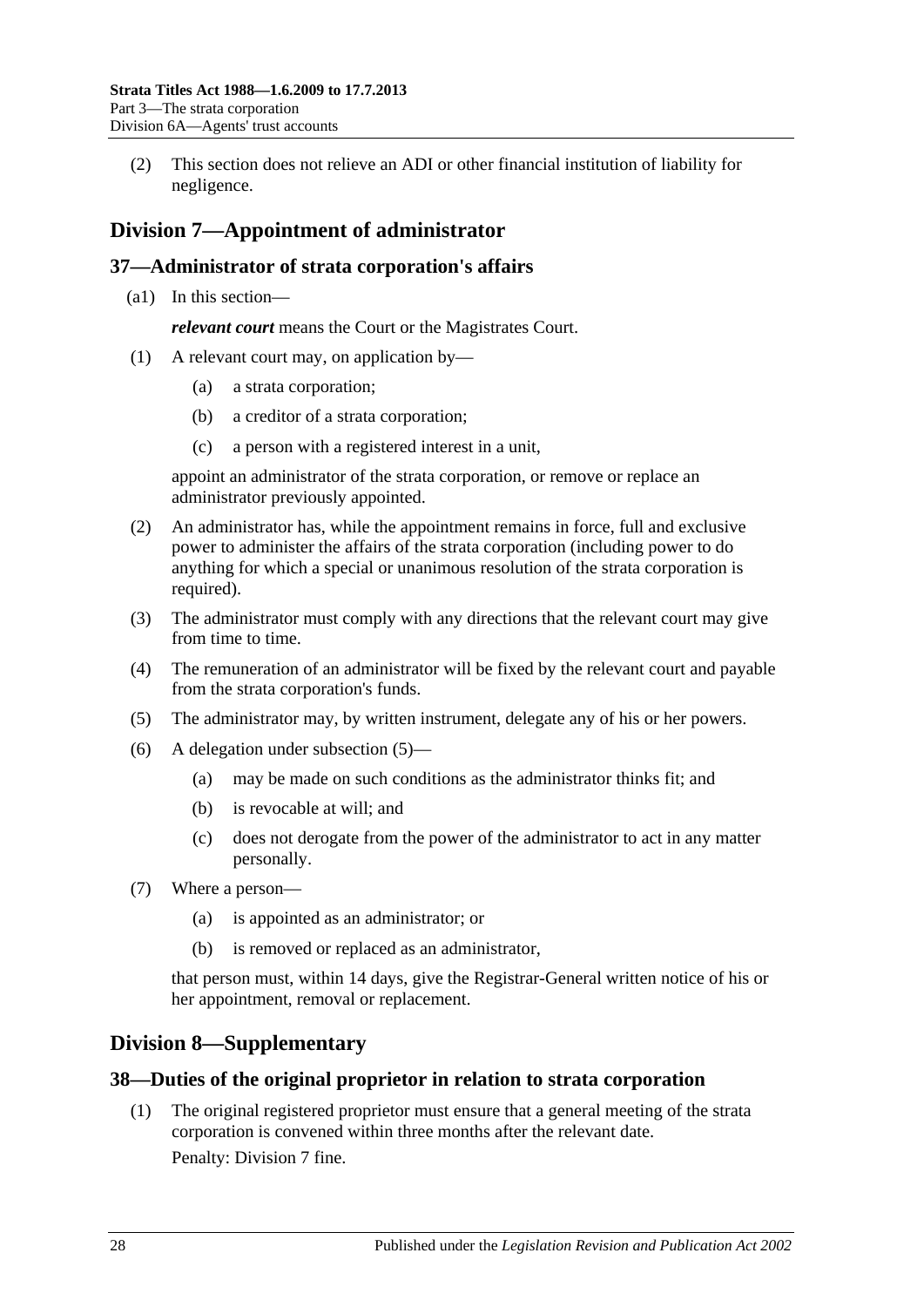- (2) The relevant date is the first date on which there are two or more members of the corporation holding different units.
- (3) The original registered proprietor must, at the first general meeting of the strata corporation, place it in possession of—
	- (a) the duplicate certificate of title for the common property;
	- (b) a copy of all plans, drawings, specifications and reports in his or her possession relating to the design and construction of buildings and building improvements on the site;
	- (c) a copy of any other notice, order or document in his or her possession relating to the strata scheme of which the strata corporation will need to know in order to carry out its statutory functions.

Penalty: Division 7 fine.

# <span id="page-28-2"></span><span id="page-28-0"></span>**39—Power to require handing over of property**

- (1) A strata corporation may by notice in writing to a person who has possession of any record, key, or other property of the corporation, require that person to deliver it to an officer of the corporation named in the notice on or before a specified time.
- (2) A person who fails to comply with a requirement under [subsection](#page-28-2) (1) is guilty of an offence.

Penalty: Division 7 fine.

### <span id="page-28-1"></span>**40—Record keeping**

- <span id="page-28-5"></span><span id="page-28-4"></span><span id="page-28-3"></span>(1) A strata corporation must—
	- (a) keep—
		- (i) a minute book containing minutes of its meetings; and
		- (ii) proper accounting records in respect of its receipts and expenditure;
	- (b) ensure that a proper statement of accounts is prepared in respect of each accounting period;
	- (c) keep a record of any notice or order served on the corporation;
	- (d) retain for such period as may be prescribed—
		- (i) the minute book and accounting records kept under [paragraph](#page-28-3) (a);
		- (ii) a copy of any statement of account prepared under [paragraph](#page-28-4) (b);
		- (iii) any notice or order referred to in [paragraph](#page-28-5) (c);
		- (iv) a copy of any correspondence received or sent by the corporation;
		- (v) notices of meetings of the corporation and its management committee;
		- (vi) such other documentary material as may be prescribed.
- (2) An accounting period for a strata corporation is—
	- (a) a period—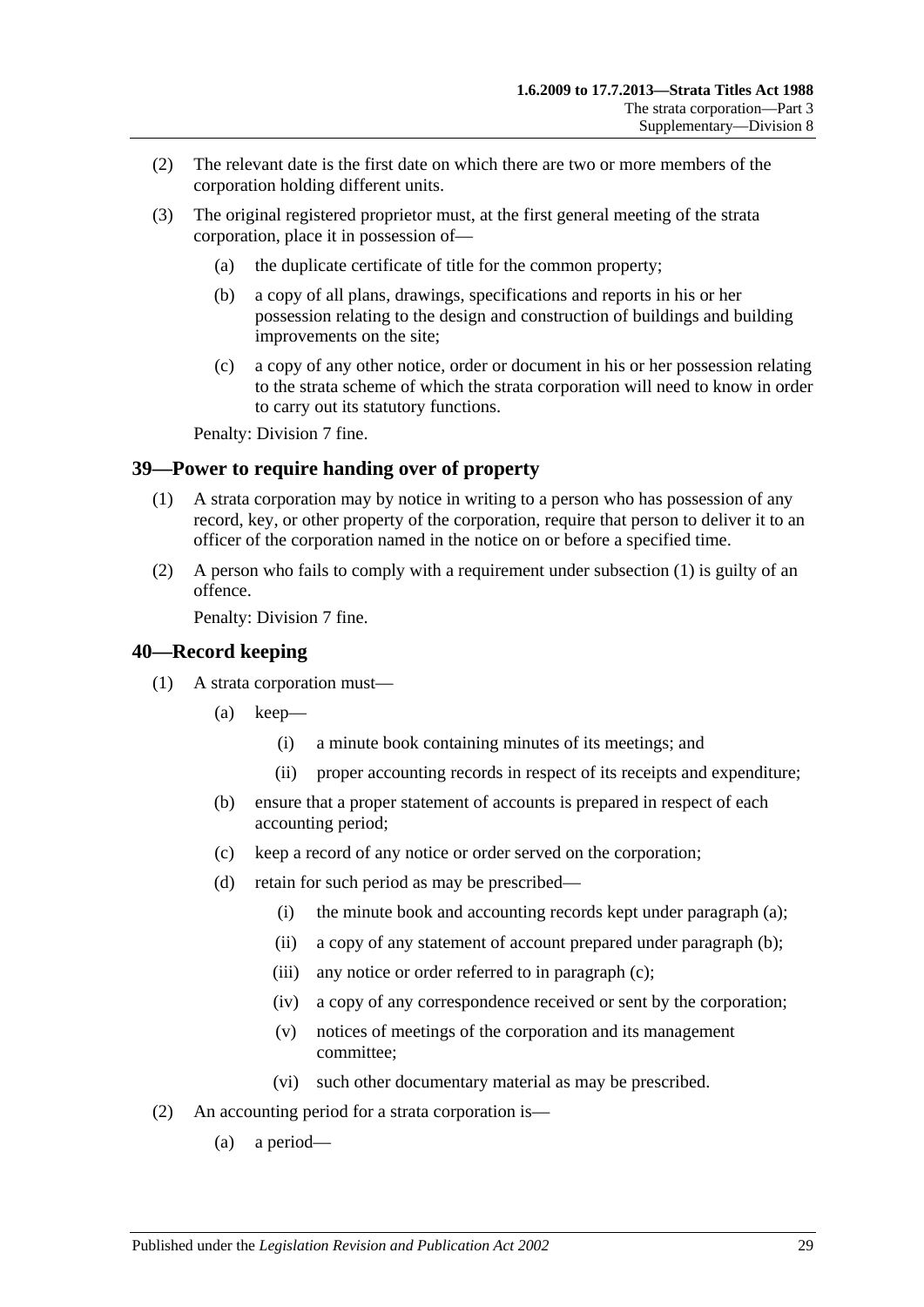- (i) commencing on the commencement of this Act, the date of incorporation of the corporation or the end of a previous accounting period (whichever is the later); and
- (ii) ending on the following 30 June; or
- (b) a period of not less than 9 months and not more than 18 months fixed by the corporation as an accounting period (but the corporation's accounting periods must be consecutive, following immediately one upon the other).

# <span id="page-29-0"></span>**41—Information to be furnished**

- <span id="page-29-1"></span>(1) A strata corporation must, on application by or on behalf of the owner or a mortgagee of a unit, or by or on behalf of a prospective purchaser or mortgagee of a unit—
	- (a) furnish—
		- (i) particulars of any contribution payable in relation to the unit (including details of any arrears of contribution related to the unit);
		- (ii) particulars of the assets and liabilities of the corporation;
		- (iii) particulars of any expenditure that the corporation has incurred, or has resolved to incur, and to which the unit holder of the unit must contribute, or is likely to be required to contribute;
		- (iv) particulars in relation to any prescribed matter;
	- (b) provide copies of—
		- (i) the minutes of general meetings of the corporation and meetings of its management committee for such period, not exceeding two years, specified in the application;
		- (ii) the statement of accounts of the corporation last prepared by the corporation;
		- (iii) the articles for the time being in force;
		- (iv) current policies of insurance taken out by the corporation;
	- (c) make available for inspection—
		- (i) a copy of the accounting records of the corporation;
		- (ii) the minute books of the corporation;
		- (iii) any other prescribed documentary material.

Penalty: Division 9 fine.

- (2) An application under this section must be accompanied by the prescribed fee.
- (2a) A strata corporation must not charge more than the prescribed fee in respect of a service provided in pursuance of an application under this section. Penalty: Division 9 fine.
- (3) The application is duly made if given or sent to—
	- (a) the secretary of the strata corporation;
	- (b) if the strata corporation has a management committee—any member of the management committee.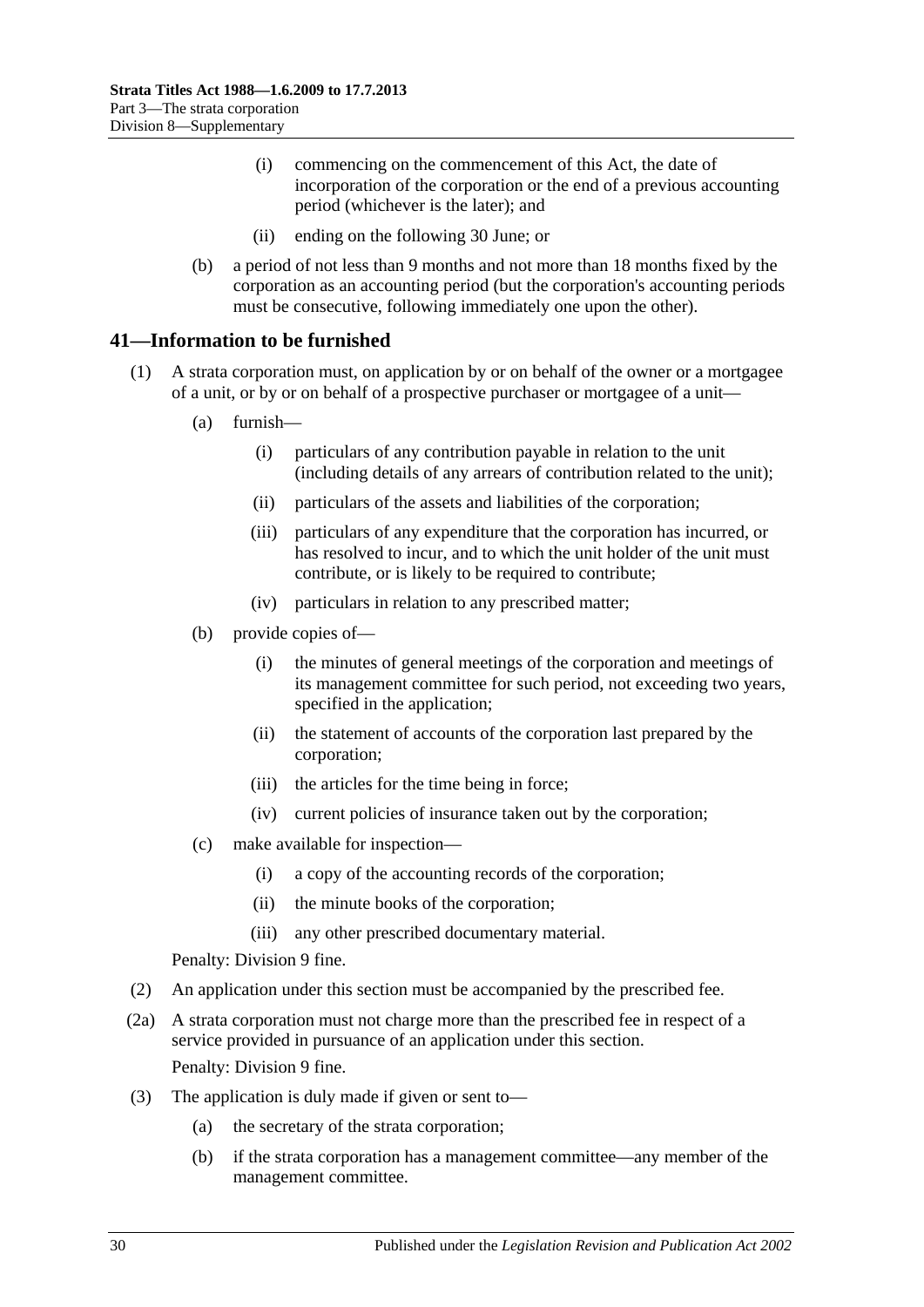(4) A statement of a strata corporation provided for the purposes of [subsection](#page-29-1)  $(1)(a)$  is, in favour of the person to whom it is provided and as against the corporation, conclusive evidence (as at the date of the statement) of the matters contained in the statement.

# <span id="page-30-0"></span>**Part 3A—Resolution of disputes**

# <span id="page-30-1"></span>**41A—Resolution of disputes etc**

- (1) An application may be made under this section—
	- (a) if a strata corporation or a member of a strata corporation claims that a breach of this Act or of the articles of the corporation has occurred; or
	- (b) if a member of a strata corporation claims to have been prejudiced, as occupier of a strata unit, by the wrongful act or default of the strata corporation, of the management committee of the strata corporation, or of some other member of the strata corporation; or
	- (c) if a member of a strata corporation claims that a decision of the strata corporation or of the management committee of the strata corporation is unreasonable, oppressive or unjust; or
	- (d) if a dispute arises—
		- (i) between a strata corporation and a member of the corporation; or
		- (ii) between two or more members of a strata corporation,

in relation to any aspect of the occupation or use of a strata unit.

- (2) Subject to this section, an application must be made to the Magistrates Court.
- <span id="page-30-2"></span>(3) A person may, with the permission of the District Court, bring an application under this section in the District Court.
- <span id="page-30-3"></span>(4) The District Court may, on the application of a party to proceedings under this section that have been commenced in the Magistrates Court, order that the proceedings be transferred to the District Court (and such an order will have effect according to its terms).
- (5) Proceedings should not be commenced in, or transferred to, the District Court under [subsections](#page-30-2) (3) or [\(4\)](#page-30-3) unless the District Court considers that it is appropriate for the court to deal with the matter by reason of the complexity or significance of the matter.
- (6) A court may, on its own initiative or on an application by a party to the proceedings—
	- (a) transfer an application under this section to the Supreme Court on the ground that the application raises a matter of general importance; or
	- (b) state a question of law for the opinion of the Supreme Court.
- (7) A court, in hearing and determining an application under this section, should act according to equity, good conscience and the substantial merits of the case, without regard to technicalities and legal forms, and is not bound by the rules of evidence but may inform itself on any matter in such manner as it thinks fit.
- (8) A member of a strata corporation duly appointed by the corporation for the purpose may represent the corporation in any proceedings under this section.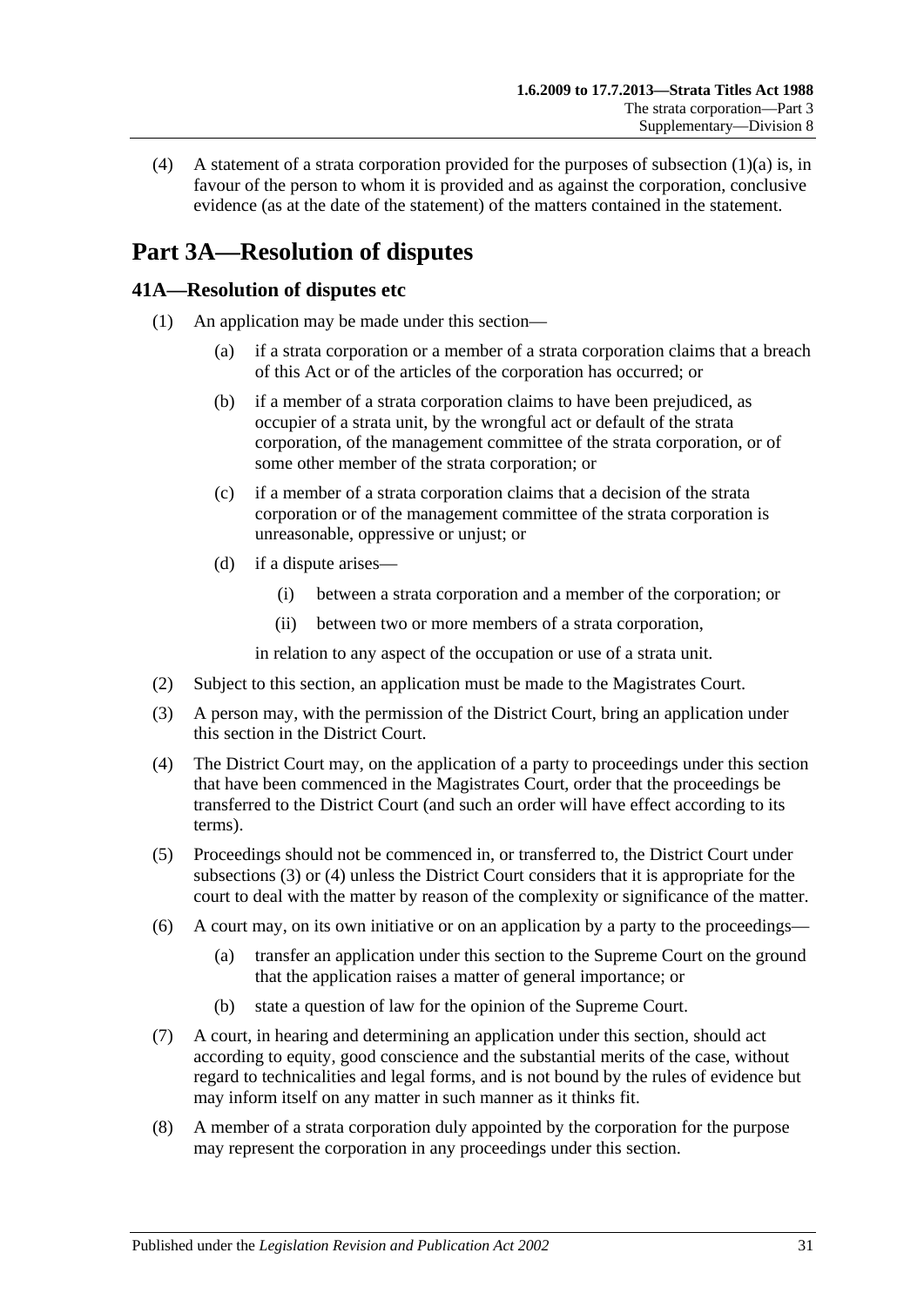- (9) A court may, in respect of an application under this section—
	- (a) attempt to achieve settlement of the proceedings by agreement between the parties;
	- (b) require a party to provide reports or other information for the purposes of the proceedings;
	- (c) order that a party take such action as in the opinion of the court necessary to remedy any default, or to resolve any dispute, and is specified in the order;
	- (d) order that a party refrain from any further action of a kind specified in the order;
	- (e) by order—
		- (i) alter the articles of the corporation;
		- (ii) vary or reverse any decision of the corporation, or of the management committee of the corporation;
	- (f) give judgment on any monetary claim;
	- (g) make orders as to costs;
	- (h) make any incidental or ancillary orders.
- (10) A court should not make an order to alter the articles of a corporation unless—
	- (a) the corporation is a party to the proceedings or the court is satisfied that the corporation has been given a reasonable opportunity to become a party to the proceedings; and
	- (b) if it appears to the court that the alteration could adversely affect a member of the corporation who is not a party to the proceedings, the court is satisfied that the member has been notified of the possibility that such an order could be made and given a reasonable opportunity to make submissions to the court in relation to the matter; and
	- (c) in any event, the court is satisfied that the order is essential to achieving a fair and equitable resolution of the matters in dispute.
- (11) Where an application is made under this section and the court is satisfied that an interim order is justified by the urgency of the case, the court may make an interim order to safeguard the position of any person pending its final resolution.
- (12) An interim order—
	- (a) has effect for such period as the court may determine and specifies in the order, and may be renewed by the court from time to time; and
	- (b) may be made or renewed whether or not notice of the application has been given to a respondent; and
	- (c) unless sooner revoked, ceases to have effect on the determination or resolution of an application under this section.
- (13) A person who fails to comply with an order under this section is guilty of an offence. Penalty: Division 7 fine.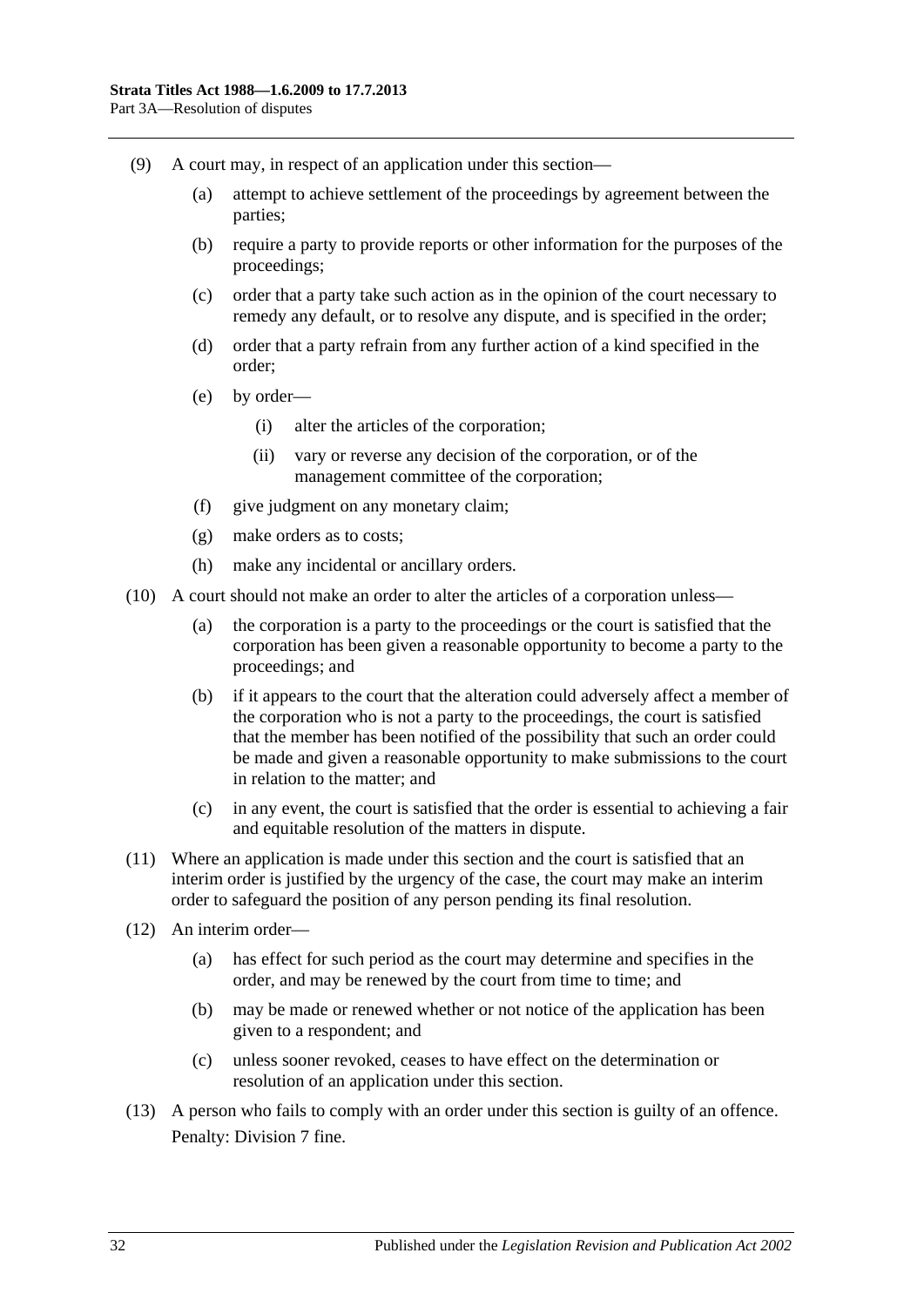- (14) The power to make an order under this section includes the power to vary or revoke an order.
- (15) A court may decline to proceed with an application under this section if it considers that it would be more appropriate for proceedings to be taken in another court or tribunal constituted by law.
- (16) This section does not limit or derogate from any civil remedy at law or in equity.
- (17) Rules of Court may be made dealing with any matter necessary or expedient for the effective and efficient operation of this section.
- (18) The rules for a particular court will be made in the same manner as ordinary rules are made for that court.
- (19) In this section—

*member* in relation to a strata corporation includes any person who is bound to comply with the articles of the corporation.

# <span id="page-32-0"></span>**Part 4—Miscellaneous**

# <span id="page-32-1"></span>**42—Unit holder's power of entry**

$$
(1) If—
$$

 $(a)$ 

- (i) the proper supply of hot or cold water, gas, electricity, heating oil or air-conditioned air to a unit (unit A) fails; or
- (ii) the sewerage, garbage or drainage system as it affects a unit (unit A) fails to operate properly; and
- (b) some other unit (unit B) must be entered in order to investigate the cause of the failure, or to carry out necessary repairs,

the unit holder of unit A, or a person authorised by that unit holder, may, after giving such notice to the unit holder of unit B as may be practicable in the circumstances, enter unit B for that purpose.

(2) Reasonable force may be exerted in the exercise of powers conferred by this section but any damage to unit B must be immediately made good at the expense of the unit holder of unit A.

#### <span id="page-32-2"></span>**43—Insurance by unit holder**

- (1) Nothing in this Act limits the right of a unit holder to effect insurance in respect of the unit.
- <span id="page-32-3"></span>(2) A contract of insurance may be entered into by the unit holder in respect of damage to the unit for an amount equal to the amount secured at the date of the contract by mortgages over the unit.
- (3) Where a contract of insurance of the kind referred to in [subsection](#page-32-3) (2) is in force—
	- (a) payment must be made by the insurer under the contract to the mortgagees whose interests are noted in the contract in order of their respective priorities, subject to the terms and conditions of the contract;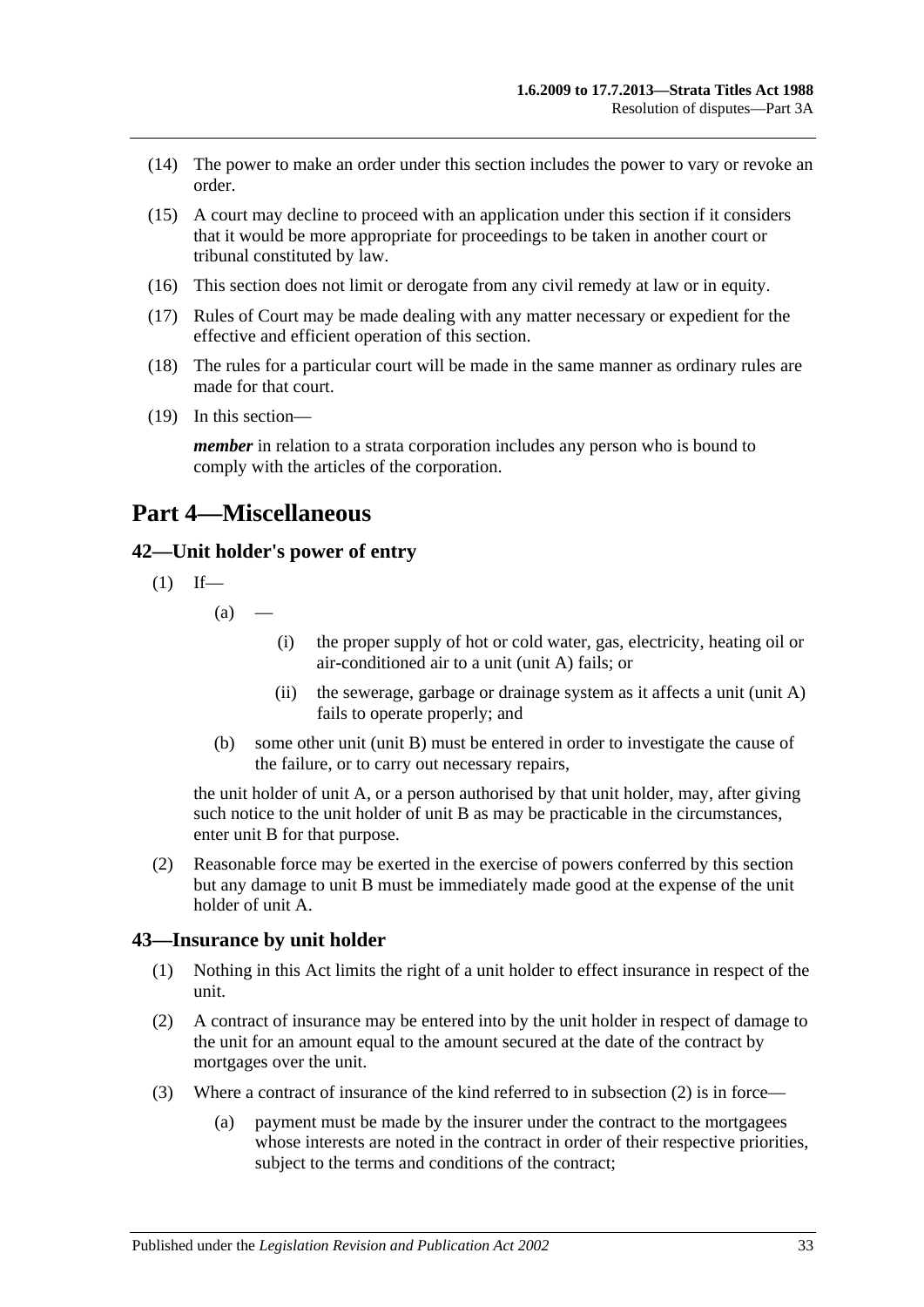- (b) subject to the terms and conditions of the contract, the insurer is liable to pay under the contract—
	- (i) the amount stated in the contract; or
	- (ii) the amount of the damage; or
	- (iii) the amount sufficient, at the date of the payment, to discharge the mortgages noted in the contract,

whichever is the least amount.

- (4) Where the amount so paid by the insurer equals the amount necessary to discharge a mortgage over the unit, the insurer is entitled to an assignment of that mortgage and where the amount is less than the amount necessary to discharge a mortgage over the unit, the insurer is entitled to obtain from the mortgagee a transfer of a proportion of the mortgagee's interest in the mortgage equal to the proportion that the amount of the payment bears to the amount owing under the mortgage immediately before the payment.
- (5) Money received under any such contract of insurance is not liable to be brought into contribution with any other money received under another contract of insurance, except where the other contract of insurance—
	- (a) is in respect of damage to the same unit; and
	- (b) relates to the same mortgage debt.

#### <span id="page-33-0"></span>**44—Dealing with part of unit**

- (1) Subject to this section, a unit holder may not enter into any dealing with a part of the unit unless—
	- (a) the dealing is to be effected by amendment to the strata plan; or
	- (b) the dealing consists of the granting, surrendering or extinction of an easement.
- <span id="page-33-1"></span>(2) Subject to any other law, a unit holder may grant a lease or licence over a part of a unit—
	- (a) if all of the units comprised in the strata scheme consist of non-residential premises; or
	- (b) where [paragraph](#page-33-1) (a) does not apply—
		- (i) if the lease or licence is granted to another unit holder; or
		- (ii) if the lease or licence is authorised by unanimous resolution of the strata corporation (but no authorisation is required in relation to a lease or licence over the whole of a unit).
- (3) Where a unit holder acts in contravention of this section—
	- (a) the dealing is void and no instrument purporting to give effect to the dealing may be lodged for registration; and
	- (b) the unit holder is guilty of an offence.

Penalty: Division 8 fine.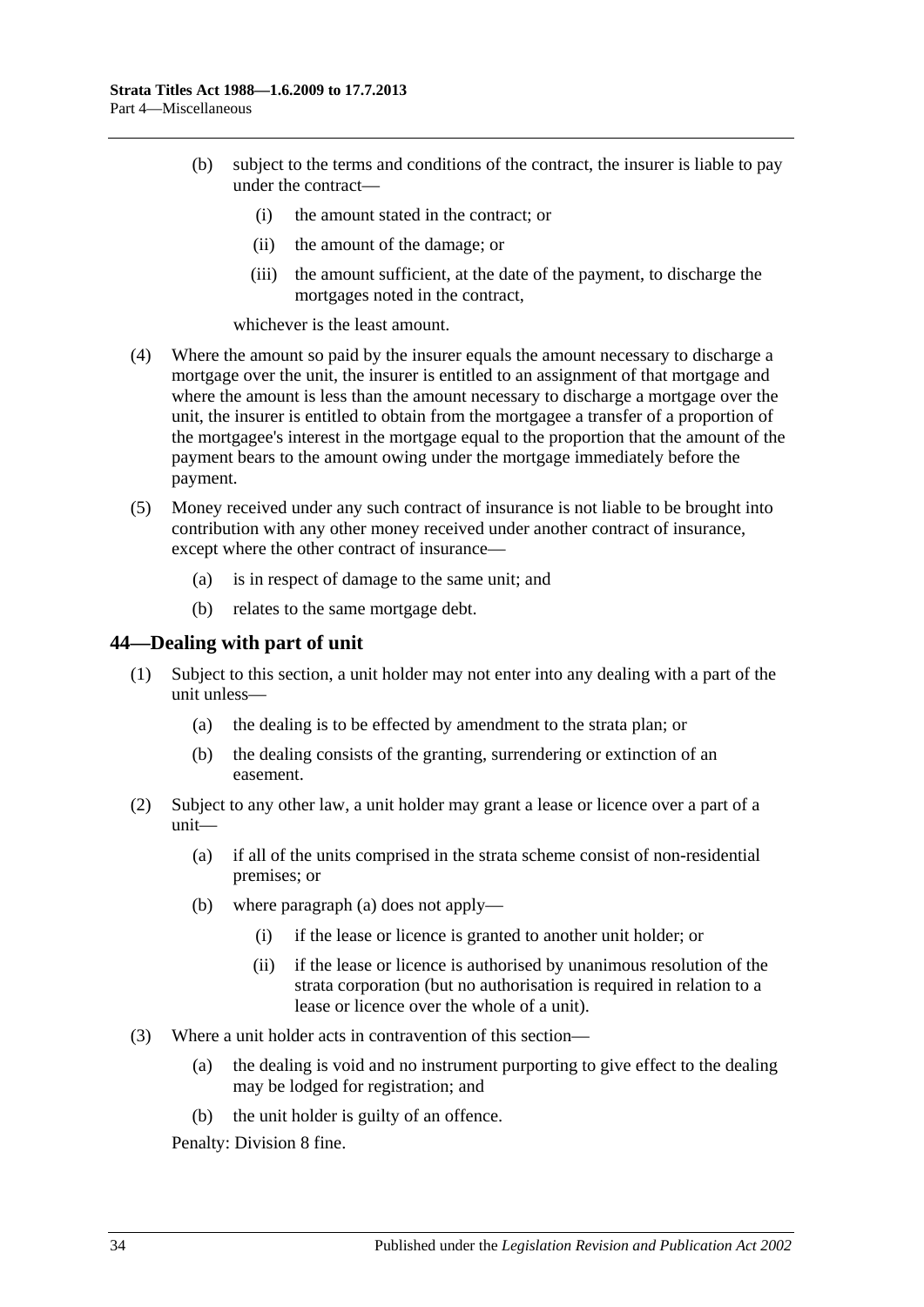#### <span id="page-34-0"></span>**44A—Body corporate may act as officer etc**

- (1) Where a unit holder is a body corporate, the body corporate is eligible to hold the office of presiding officer, secretary or treasurer of the strata corporation, or to be a member of the management committee.
- <span id="page-34-4"></span>(2) If a body corporate is appointed as the presiding officer, secretary or treasurer of a strata corporation, or as a member of a management committee, the body corporate may, by instrument in writing, appoint a person to perform on its behalf any function that is conferred on the body corporate by virtue of the appointment.
- <span id="page-34-5"></span>(2a) Subject to [subsection](#page-34-3) (2b), the person appointed under [subsection](#page-34-4) (2) must be a director, manager, secretary or other officer of the body corporate.
- <span id="page-34-3"></span>(2b) [Subsection](#page-34-5) (2a) does not apply—
	- (a) if all of the units comprised in the relevant strata scheme consist of non-residential premises; or
	- (b) if the body corporate is the South Australian Housing Trust; or
	- (c) in any other case prescribed by regulation.
- (3) A function performed on behalf of a body corporate by a person appointed under [subsection](#page-34-4) (2) will be taken to have been performed by the body corporate.
- (4) A body corporate may revoke at will an appointment under [subsection](#page-34-4) (2).

#### <span id="page-34-1"></span>**45—Persons under disability etc**

- (1) Where a unit holder is under a disability, the rights and powers of that unit holder under this Act may be exercised on his or her behalf by a guardian.
- (2) If a unit holder is under a disability or cannot be found, the Court may on application by the strata corporation or any other person with a proper interest in the matter, dispense with any consent, approval or vote that would otherwise be required from that person under this Act.

#### <span id="page-34-2"></span>**46—Relief where unanimous resolution required**

(a1) In this section—

*relevant court* means the Court or the Magistrates Court.

- <span id="page-34-6"></span>(1) Where a unanimous resolution is necessary under this Act before an act may be done and that resolution is not obtained but the resolution is supported to the extent necessary for a special resolution, a person included in the majority in favour of the resolution may apply to a relevant court to have the resolution declared sufficient to authorise the particular act proposed and, if the court so orders, the resolution will be taken to have been passed as a unanimous resolution.
- (2) Notice of an application under [subsection](#page-34-6) (1) must be served on—
	- (a) every person who was entitled to exercise the power of voting conferred under this Act and did not, either in person or by proxy, vote in favour of the resolution; and
	- (b) any other person whom the court declares to have a sufficient interest in the proceedings to require that the person should be served with notice of the application,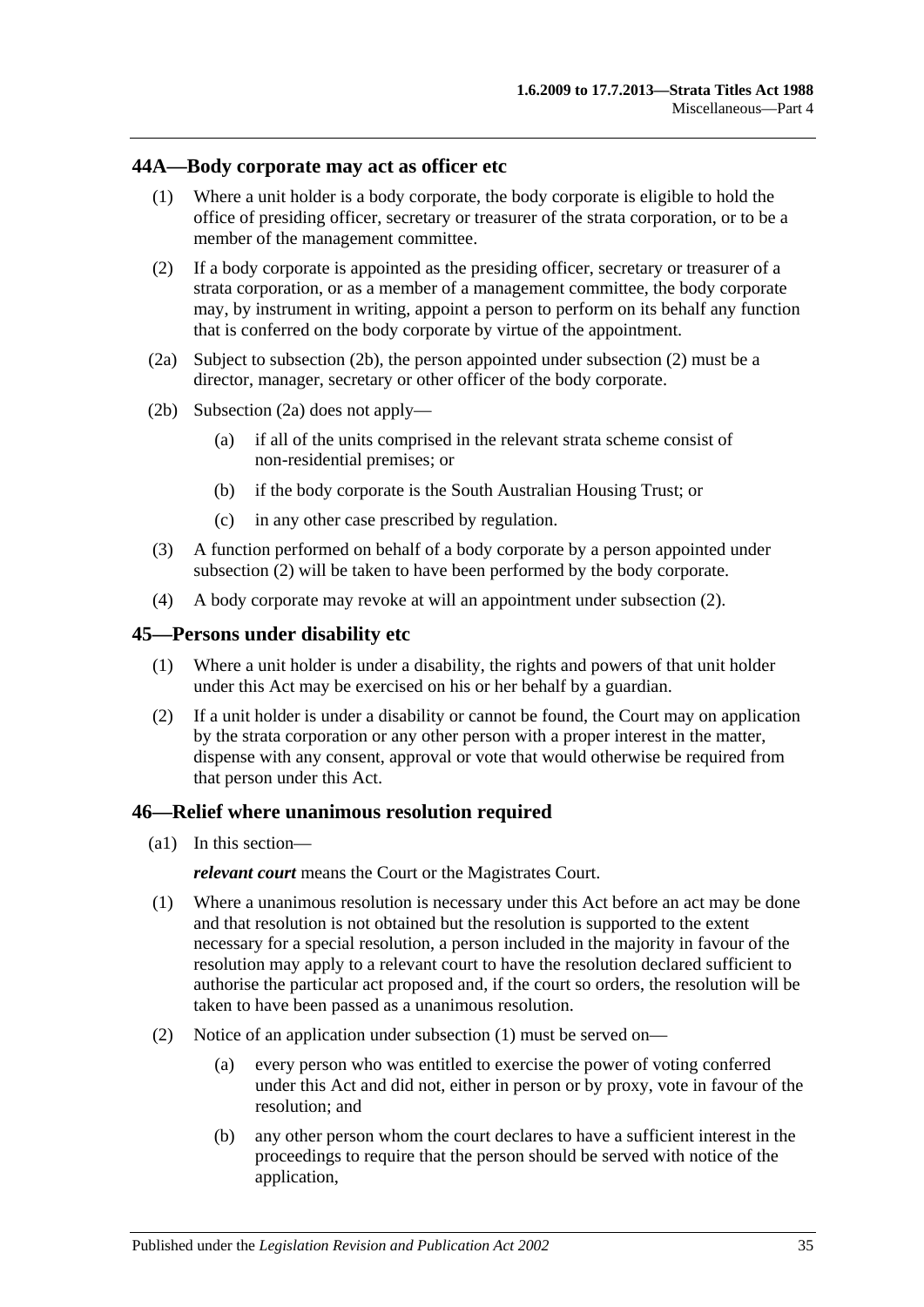and the court may direct that any person served with, or to be served with, notice of proceedings under this subsection be joined as a party to the proceedings.

(3) The court should not order a party who opposes an application under this section to pay the costs of a successful applicant unless the court considers the actions of that party in relation to the application were unreasonable.

# <span id="page-35-4"></span><span id="page-35-0"></span>**47—Vicarious liability of management committee members**

- (1) If a strata corporation for which a management committee has been constituted is guilty of an offence against this Act, each person who was a member of the management committee at the time of the offence is also guilty of an offence and liable to a penalty not exceeding one-half the maximum prescribed for the principal offence.
- (2) It is a defence to a charge under [subsection](#page-35-4) (1) to prove—
	- (a) that the defendant exercised reasonable care in the exercise of his or her responsibilities as a member of the management committee; and
	- (b) that the offence is not attributable to any intentional or negligent act or omission on the defendant's part.

### <span id="page-35-1"></span>**48—Applications etc**

- (1) An application or plan submitted to the Registrar-General under this Act must be in a form approved by the Registrar-General and certified in any manner required by the Registrar-General.
- (2) Any such application must be accompanied by the prescribed fee.
- (3) Any other document that is to be lodged with the Registrar-General under this Act must be accompanied by the prescribed fee.
- (4) The Registrar-General may, in appropriate cases, remit or reduce a fee.

#### <span id="page-35-2"></span>**48A—Applications to Magistrates Court**

If an application is made to the Magistrates Court under any provision of this Act, the *[Magistrates Court Act](http://www.legislation.sa.gov.au/index.aspx?action=legref&type=act&legtitle=Magistrates%20Court%20Act%201991) 1991* applies, with such modifications as may be necessary for the purpose or as may be prescribed, in relation to the application as if the proceedings were a minor civil action within the meaning of that Act.

#### <span id="page-35-3"></span>**49—Service**

- (1) A document to be served under this Act or the articles of a strata corporation may be served personally or by post.
- (2) A strata corporation must keep—
	- (a) a letter box, with the name of the corporation clearly shown on it, for postal delivery to the site; or
	- (b) where there is no postal delivery to the site, a post office box.
- (3) A document may be served on the strata corporation, its secretary or treasurer, or a member of its management committee—
	- (a) by placing it in the strata corporation's letter box; or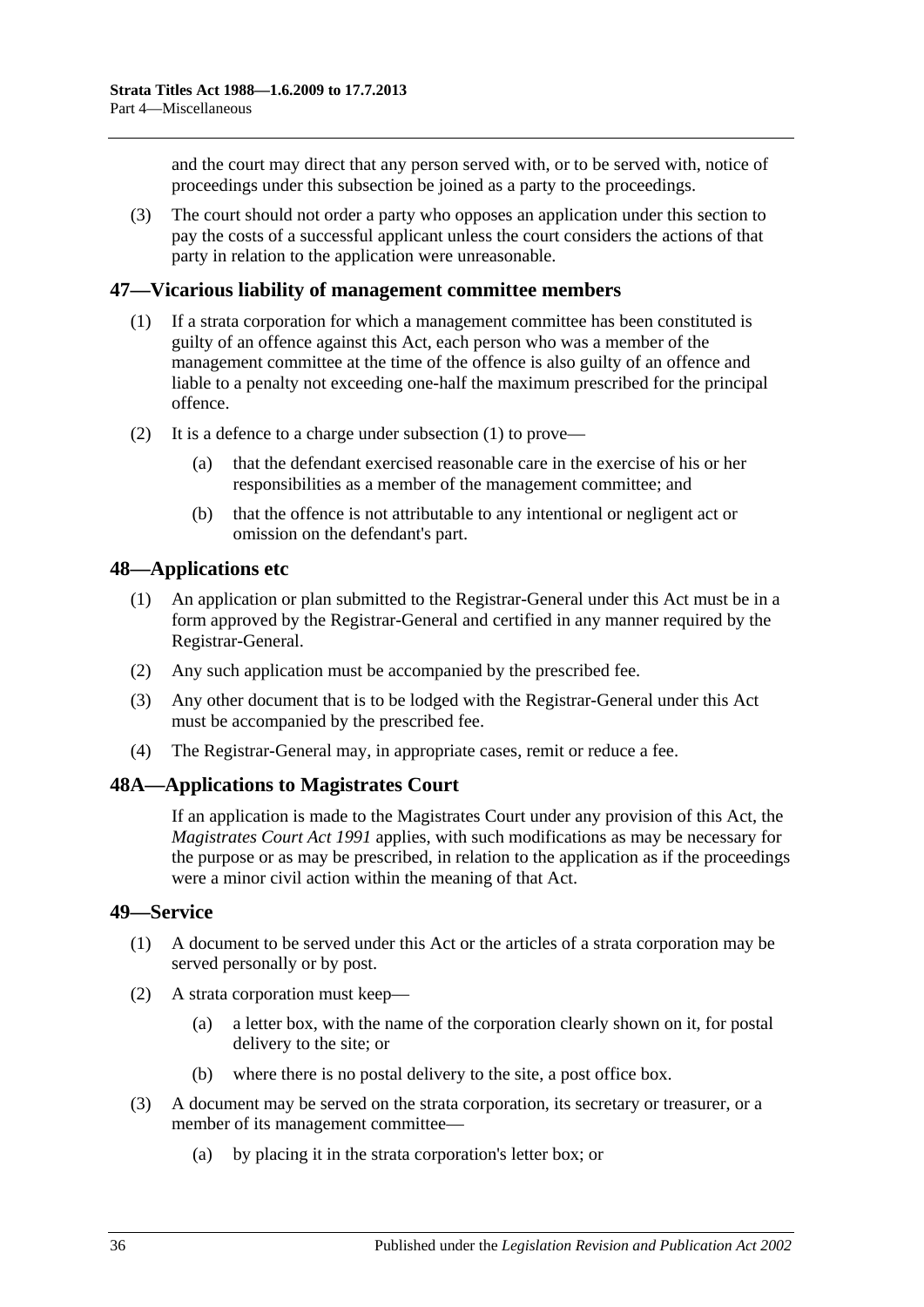(b) by post addressed to the strata corporation, the secretary or treasurer at the postal address of the corporation.

# <span id="page-36-0"></span>**50—Proceedings for offences**

- (1) An offence against this Act is a summary offence.
- (2) A prosecution for an offence against this Act may only be commenced with the written consent of the Attorney-General.
- (3) In proceedings for an offence against this Act, a document apparently signed by the Attorney-General that appears to be a consent to a prosecution for an offence against this Act will be accepted, in the absence of proof to the contrary, as proof of the consent.
- <span id="page-36-5"></span>(4) Where a person fails to comply with an obligation imposed by this Act and is, in consequence of that non-compliance, convicted of an offence against this Act, the court may order the convicted person to comply with the obligation within a time fixed by the court.
- (5) If the convicted person fails to comply with an order under [subsection](#page-36-5) (4), that person is guilty of a further offence.

Penalty: Division 7 fine.

# <span id="page-36-1"></span>**51—Regulations**

- (1) The Governor may make such regulations as are contemplated by this Act, or as are necessary or expedient for the purposes of this Act.
- (2) Any such regulation—
	- (a) may be of general or restricted application;
	- (b) may confer discretionary powers;
	- (c) may impose a fine (not exceeding a division 9 fine) for breach of, or non-compliance with, the regulation or any other regulation.

# <span id="page-36-2"></span>**Schedule 2—Transitional provisions**

# <span id="page-36-3"></span>**1—Interpretation**

In this Schedule—

*the repealed strata title provisions* means Part 19B of the *[Real Property Act](http://www.legislation.sa.gov.au/index.aspx?action=legref&type=act&legtitle=Real%20Property%20Act%201886) 1886* repealed by Schedule 1.

# <span id="page-36-7"></span><span id="page-36-4"></span>**2—Existing plans**

- (1) Subject to [subclause](#page-36-6) (2), a plan deposited in the Lands Titles Registration Office by the Registrar-General in pursuance of the repealed strata title provisions will be taken to be a deposited plan under this Act.
- <span id="page-36-6"></span>(2) Subject to any amendment under this Act, the boundaries of a unit within a plan to which [subclause](#page-36-7) (1) applies are not affected by the enactment of this Act.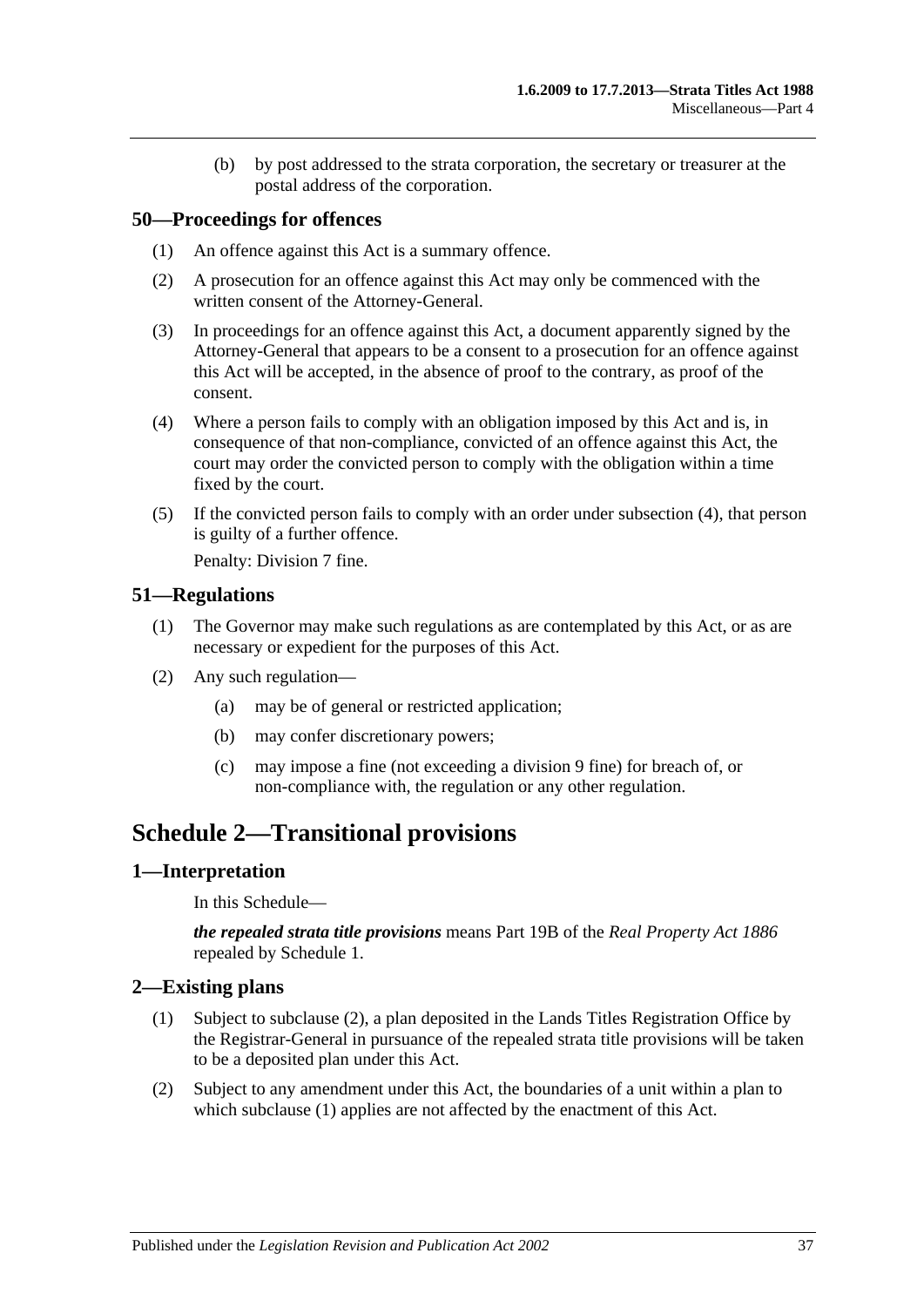# <span id="page-37-0"></span>**3—Strata corporations**

- (1) A corporation existing under the repealed strata title provisions immediately before the commencement of this Act continues as a strata corporation under this Act.
- (2) A committee of a corporation appointed under the repealed strata title provisions and in existence immediately before the commencement of this Act will, subject to this Act, continue as the management committee of the corporation under this Act.
- (3) Where a strata corporation to which this clause applies had adopted articles in substitution for those prescribed by the repealed strata title provisions, those articles continue, subject to amendment or substitution under this Act, as the articles of the corporation.
- (4) In any other case, the articles prescribed by [Schedule 3](#page-37-3) will take the place of those prescribed by the repealed strata title provisions on the expiration of six months from the commencement of this Act (but if those earlier articles had been amended, there will be a corresponding amendment to the [Schedule 3](#page-37-3) articles as they apply to the strata corporation).

# <span id="page-37-4"></span><span id="page-37-1"></span>**4—Continuation and completion of proceedings under the repealed provisions**

- (1) Proceedings commenced under the repealed strata title provisions may be continued and completed as if this Act had not been enacted.
- (2) For the purposes of [subclause](#page-37-4) (1), proceedings for the deposit of a strata plan will be taken to have commenced when a formal application was first made to the Registrar-General, the Commission or the council in relation to the division of the land by strata plan.

# <span id="page-37-2"></span>**6—Application of Acts**

The *[Acts Interpretation Act](http://www.legislation.sa.gov.au/index.aspx?action=legref&type=act&legtitle=Acts%20Interpretation%20Act%201915) 1915* applies, except to the extent of any inconsistency with the provisions of this Schedule, to any repeal made by this Act.

# <span id="page-37-3"></span>**Schedule 3—Articles of strata corporation**

- 1 (1) A unit holder must—
	- (a) maintain the unit in good repair;
	- (b) carry out any work ordered by a council or other public authority in respect of the unit.
	- (2) The occupier of a unit must keep it in a clean and tidy condition.
- 2 A person bound by these articles—
	- (a) must not obstruct the lawful use of the common property by any person; and
	- (b) must not use the common property in a manner that unreasonably interferes with the use and enjoyment of the common property by the other members of the strata community, their customers, clients or visitors; and
	- (c) must not make, or allow his or her customers, clients or visitors to make, undue noise in or about any unit or the common property; and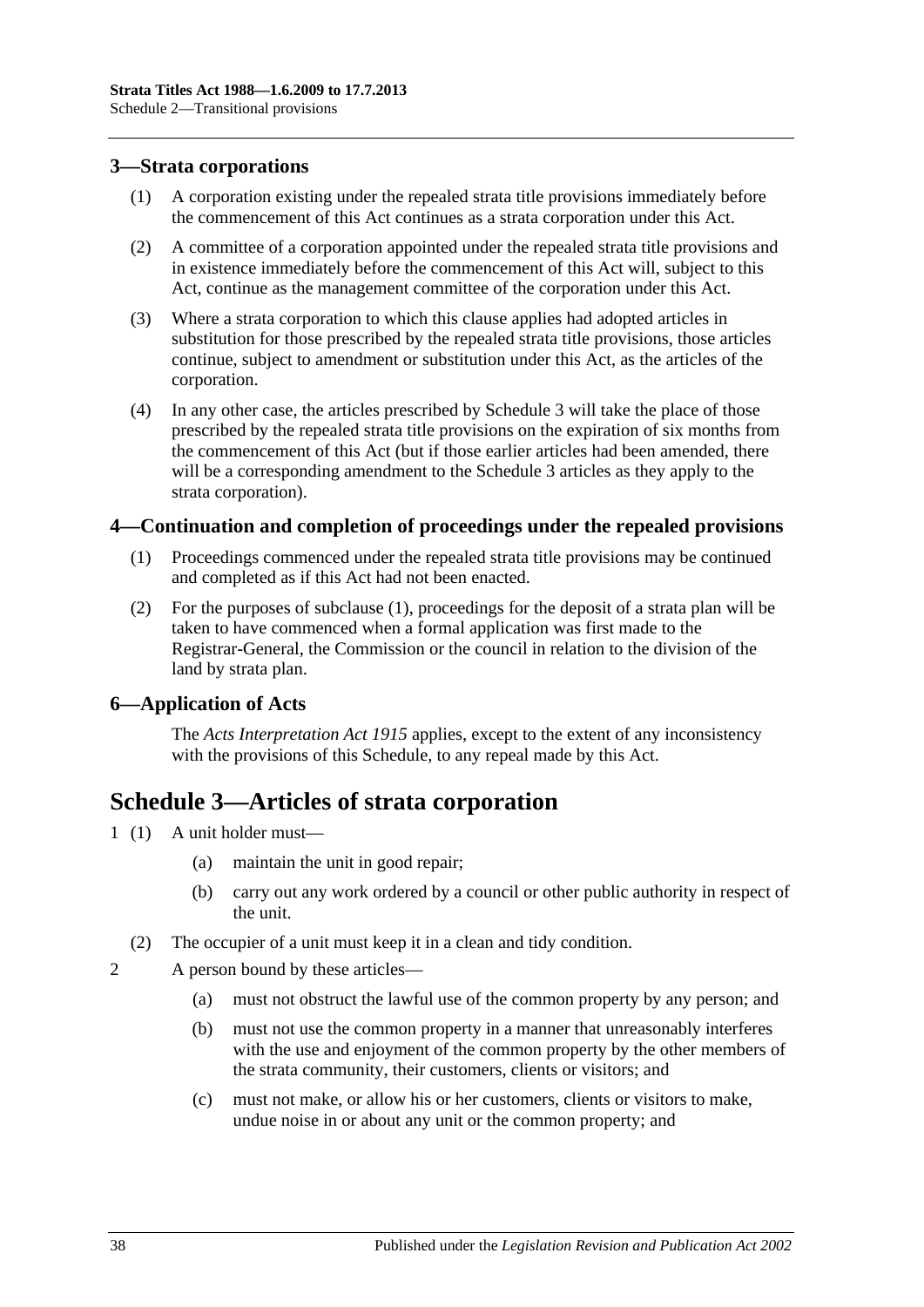- (d) must not interfere, or allow his or her customers, clients or visitors to interfere, with others in the enjoyment of their rights in relation to units or common property.
- 3 A person bound by these articles must not use the unit, or permit the unit to be used, for any unlawful purpose.
- 4 Subject to the *[Strata Titles Act](http://www.legislation.sa.gov.au/index.aspx?action=legref&type=act&legtitle=Strata%20Titles%20Act%201988) 1988*, a person bound by these articles must not, without the strata corporation's consent, keep any animal in, or in the vicinity of, a unit.
- 5 A person bound by these articles—
	- (a) must not park a motor vehicle in a parking space allocated for others or on a part of the common property on which parking is not authorised by the strata corporation; and
	- (b) must take reasonable steps to ensure that his or her customers, clients or visitors do not park in parking spaces allocated for others or on parts of the common property on which parking is not authorised by the strata corporation.
- 6 A person bound by these articles must not, without the consent of the strata corporation—
	- (a) damage or interfere with any lawn, garden, tree, shrub, plant or flower on the common property; or
	- (b) use any portion of the common property for his or her own purposes as a garden.
- 7 A person bound by these articles must not—
	- (a) bring objects or materials onto the site of a kind that are likely to cause justified offence to the other members of the strata community; or
	- (b) allow refuse to accumulate so as to cause justified offence to others.
- 8 A person bound by these articles must not, without the consent of the strata corporation, display any sign, advertisement, placard, banner or any other conspicuous material of a similar nature—
	- (a) on part of his or her unit so as to be visible from outside the building; or
	- (b) on any part of the common property.
- 9 The occupier of a unit may, without the consent of the strata corporation, paint, cover or in any other way decorate the inside of any building forming part of the unit and may, provided that unreasonable damage is not caused to any common property, fix locks, catches, screens, hooks and other similar items to that building.
- 10 The occupier of a unit used for residential purposes must not, without the consent of the strata corporation, use or store on the unit or on the common property any explosive or other dangerous substance.
- 11 A person bound by these articles—
	- (a) must maintain within the unit, or on a part of the common property set apart for the purpose by the strata corporation, a receptacle for garbage adequately covered; and
	- (b) must comply with all council by-laws relating to the disposal of garbage.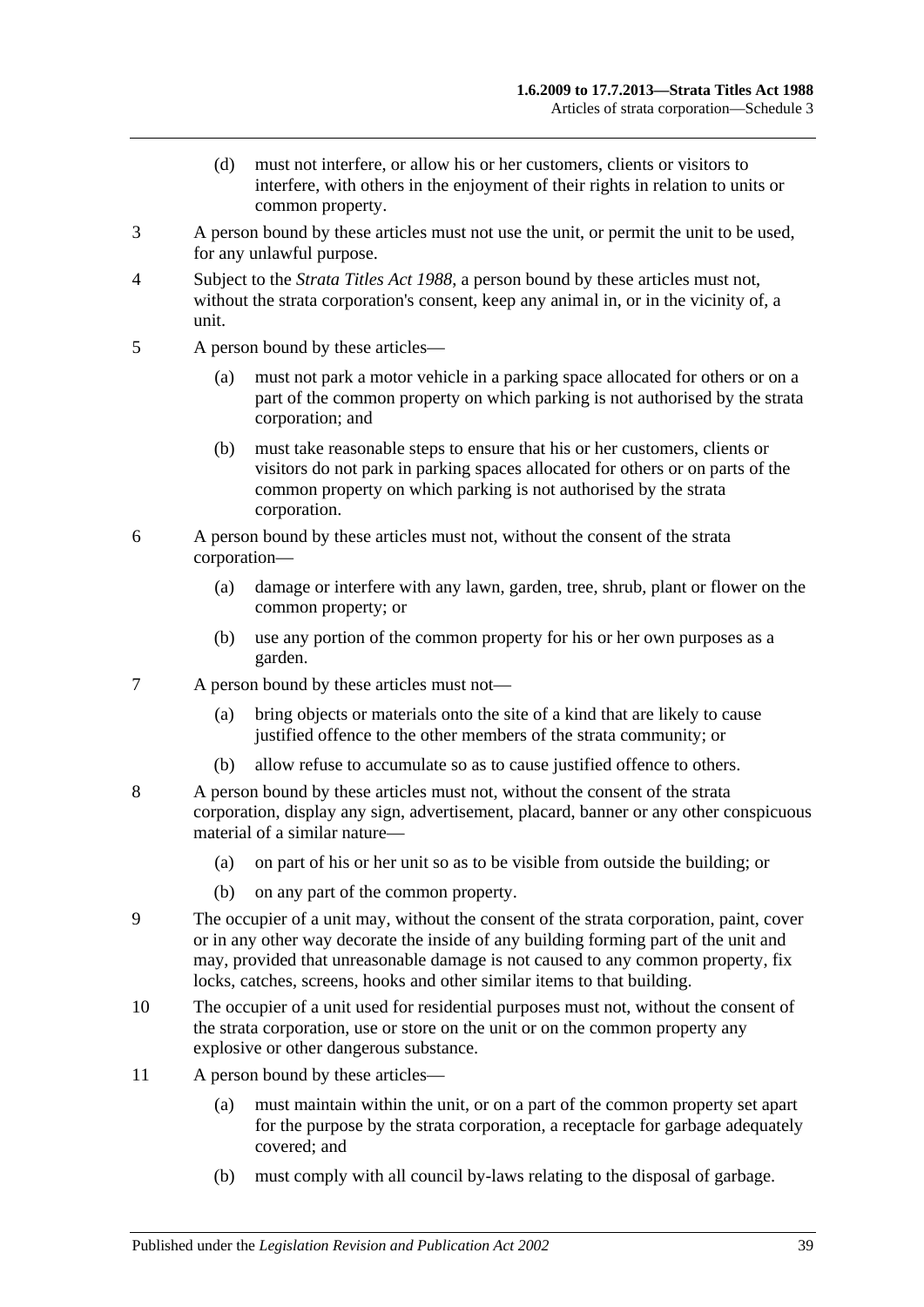- 12 A unit holder must immediately notify the strata corporation of—
	- (a) any change in the ownership of the unit, or any change in the address of an owner;
	- (b) any change in the occupancy of the unit.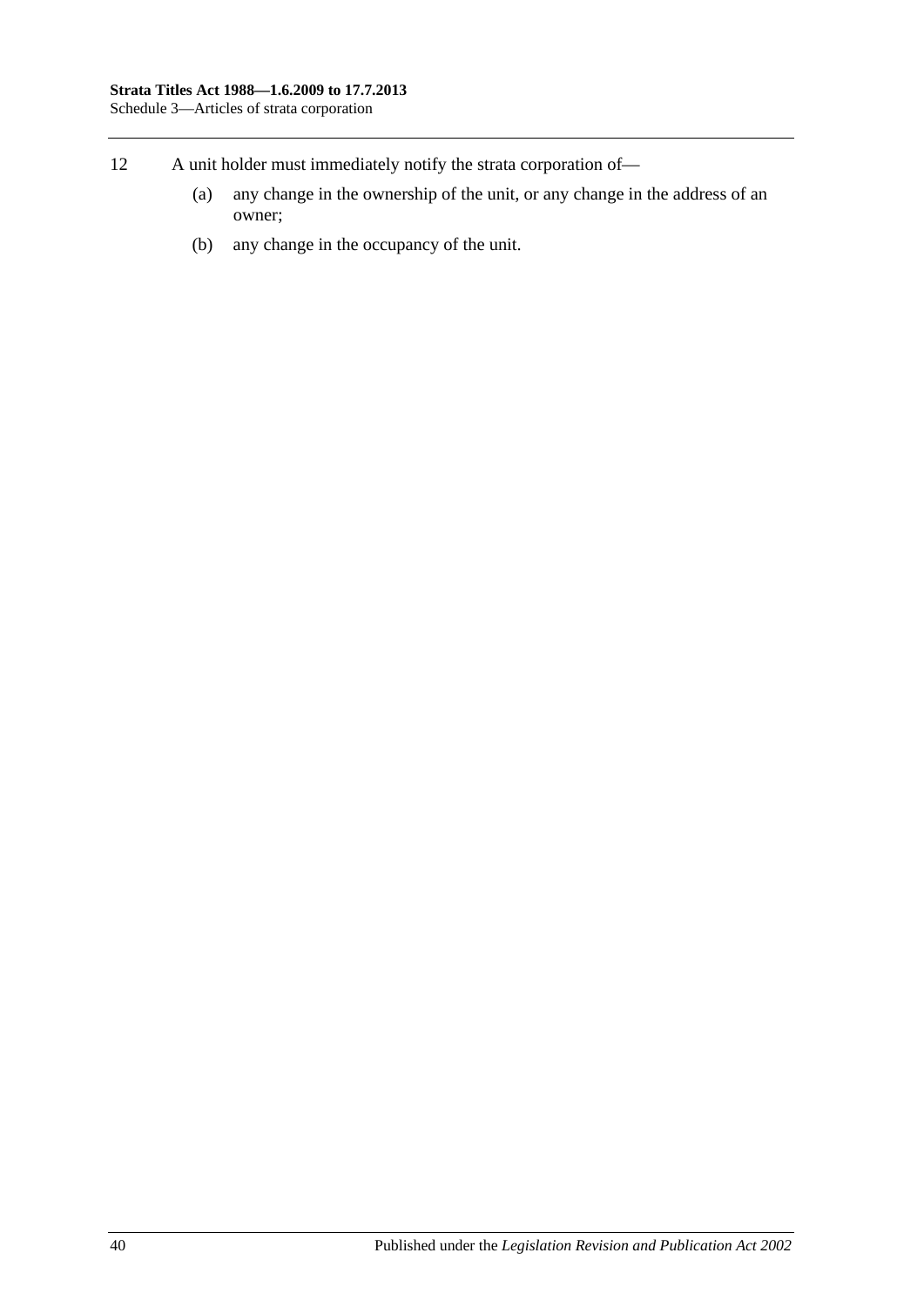# <span id="page-40-0"></span>**Legislative history**

# **Notes**

- Amendments of this version that are uncommenced are not incorporated into the text.
- Please note—References in the legislation to other legislation or instruments or to titles of bodies or offices are not automatically updated as part of the program for the revision and publication of legislation and therefore may be obsolete.
- Earlier versions of this Act (historical versions) are listed at the end of the legislative history.
- For further information relating to the Act and subordinate legislation made under the Act see the Index of South Australian Statutes or www.legislation.sa.gov.au.

# **Legislation amended by principal Act**

The *Strata Titles Act 1988* amended the following:

*Real Property Act 1886 Land Agents, Brokers and Valuers Act 1973 Legal Practitioners Act 1981 Retirement Villages Act 1987*

# **Principal Act and amendments**

#### New entries appear in bold.

| Year    | N <sub>0</sub> | Title                                                                   | Assent     | Commencement                                                                       |
|---------|----------------|-------------------------------------------------------------------------|------------|------------------------------------------------------------------------------------|
| 1988    | 13             | Strata Titles Act 1988                                                  | 7.4.1988   | 1.9.1988 (Gazette 21.7.1988 p420)                                                  |
| 1989    | 16             | Strata Titles Act Amendment<br>Act 1989                                 | 20.4.1989  | 4.5.1989 (Gazette 27.4.1989 p1152)                                                 |
| 1990    | 13             | Strata Titles Act Amendment<br>Act 1990                                 | 12.4.1990  | 2.8.1990 ( <i>Gazette 26.7.1990 p397</i> ) except<br>ss 6(b) & 27-1.9.1988: s 2(2) |
| 1990    | 54             | <b>Statute Law Revision Act</b><br>(No. 2) 1990                         | 22.11.1990 | Sch 4-24.12.1990 (Gazette 6.12.1990<br><i>p1685</i> )                              |
| 1991    | 78             | Strata Titles (Resolution of Disputes) 12.12.1991<br>Amendment Act 1991 |            | 2.4.1992 (Gazette 19.3.1992 p876)                                                  |
| 1992 23 |                | Real Property (Transfer of<br>Allotments) Amendment Act 1992            | 14.5.1992  | 21.5.1992 (Gazette 21.5.1992 p1468)                                                |
| 1992    | 26             | <b>Statutes Amendment</b><br>(Attorney-General's Portfolio)<br>Act 1992 | 14.5.1992  | 6.7.1992 (Gazette 2.7.1992 p209)                                                   |
| 1993    | 54             | <b>Statutes Repeal and Amendment</b><br>(Development) Act 1993          | 27.5.1993  | 15.1.1994 (Gazette 27.10.1993 p1889)                                               |
| 1993    | 56             | Heritage Act 1993                                                       | 27.5.1993  | 15.1.1994 (Gazette 27.10.1993 p1890)                                               |
| 1994    | 11             | Real Property (Miscellaneous)<br>Amendment Act 1994                     | 5.5.1994   | Sch-8.9.1994 (Gazette 8.9.1994 p728)                                               |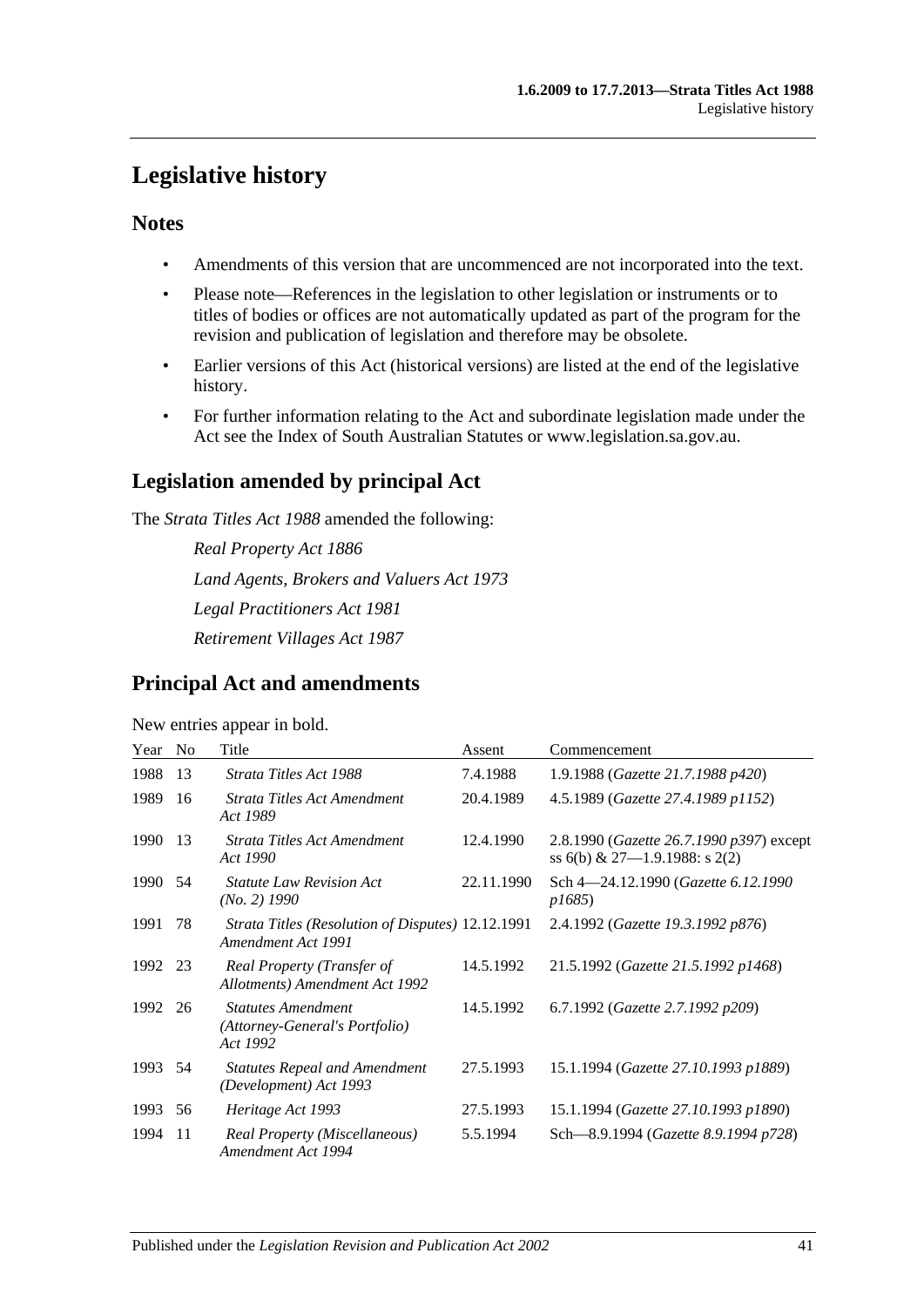#### **Strata Titles Act 1988—1.6.2009 to 17.7.2013** Legislative history

| 1996    | -38 | <b>Statutes Amendment (Community</b><br>Titles) Act 1996 as amended by<br>43/1997 | 9.5.1996  | ss 42-45-4.11.1996 (Gazette<br>31.10.1996 p1460); s 41-9.5.1998<br>$(s 7(5)$ Acts Interpretation Act 1915)                                                                                                                                                      |
|---------|-----|-----------------------------------------------------------------------------------|-----------|-----------------------------------------------------------------------------------------------------------------------------------------------------------------------------------------------------------------------------------------------------------------|
| 1997    | 43  | <b>Statutes Amendment (Community</b><br>Titles) Amendment Act 1997                | 17.7.1997 | 17.7.1997                                                                                                                                                                                                                                                       |
| 1998    | 59  | <b>Statutes Amendment</b><br>(Attorney-General's Portfolio)<br>Act 1998           | 3.9.1998  | Pt 12 (s 21)-13.12.1998 ( <i>Gazette</i><br>3.12.1998 p1676)                                                                                                                                                                                                    |
| 1999    | -33 | <b>Financial Sector Reform (South</b><br>Australia) Act 1999                      | 17.6.1999 | Sch (item $56$ )—1.7.1999 being the date<br>specified under s 3(16) of the <i>Financial</i><br>Sector Reform (Amendments and<br>Transitional Provisions) Act (No. 1) 1999<br>of the Commonwealth as the transfer date<br>for the purposes of that Act: $s$ 2(2) |
| 2006    | -17 | Statutes Amendment (New Rules of<br>Civil Procedure) Act 2006                     | 6.7.2006  | Pt 71 (ss 223 & 224)-4.9.2006 (Gazette<br>17.8.2006 p2831)                                                                                                                                                                                                      |
| 2008 12 |     | <b>Statutes Amendment (Real Property)8.5.2008</b><br>Act 2008                     |           | Pt 6 (ss 73-86)-1.6.2009 (Gazette<br>28.5.2009 p1843)                                                                                                                                                                                                           |
| 2012 8  |     | Statutes Amendment (Community and 12.4.2012<br>Strata Titles) Act 2012            |           | Pt $3$ (ss $46-73$ ) & Sch 1-uncommenced                                                                                                                                                                                                                        |
| 2013    | 11  | <b>Statutes Amendment</b><br>(Attorney-General's Portfolio)<br>Act 2013           | 18.4.2013 | Pt 11 (ss $24 \& 25$ )—immediately after<br>8/2012 s 8 (Gazette 6.6.2013 p2498)                                                                                                                                                                                 |

# **Provisions amended**

New entries appear in bold.

Entries that relate to provisions that have been deleted appear in italics.

| Provision                | How varied                          | Commencement |
|--------------------------|-------------------------------------|--------------|
| Long title               | amended by 54/1990 s 3(1) (Sch 4)   | 24.12.1990   |
| Pt1                      |                                     |              |
| s <sub>2</sub>           | deleted by $54/1990 s 3(1)$ (Sch 4) | 24.12.1990   |
| s 3                      |                                     |              |
| $s \; 3(1)$              |                                     |              |
| the Commission           | substituted by $54/1993$ s $13(a)$  | 15.1.1994    |
| fence                    | inserted by $13/1990$ s $3(a)$      | 2.8.1990     |
| holder                   | inserted by 12/2008 s 73(1)         | 1.6.2009     |
| statutory<br>encumbrance | inserted by $13/1990$ s $3(b)$      | 2.8.1990     |
|                          | amended by 54/1993 s 13(b)          | 15.1.1994    |
|                          | (c) deleted by $54/1993$ s $13(b)$  | 15.1.1994    |
|                          | amended by 56/1993 Sch 2            | 15.1.1994    |
|                          | amended by $12/2008$ s $73(2)$ —(5) | 1.6.2009     |
| Pt 2                     |                                     |              |
| Pt 2 Div 1               |                                     |              |
| s <sub>5</sub>           |                                     |              |
| s 5(3)                   | amended by 12/2008 s 74             | 1.6.2009     |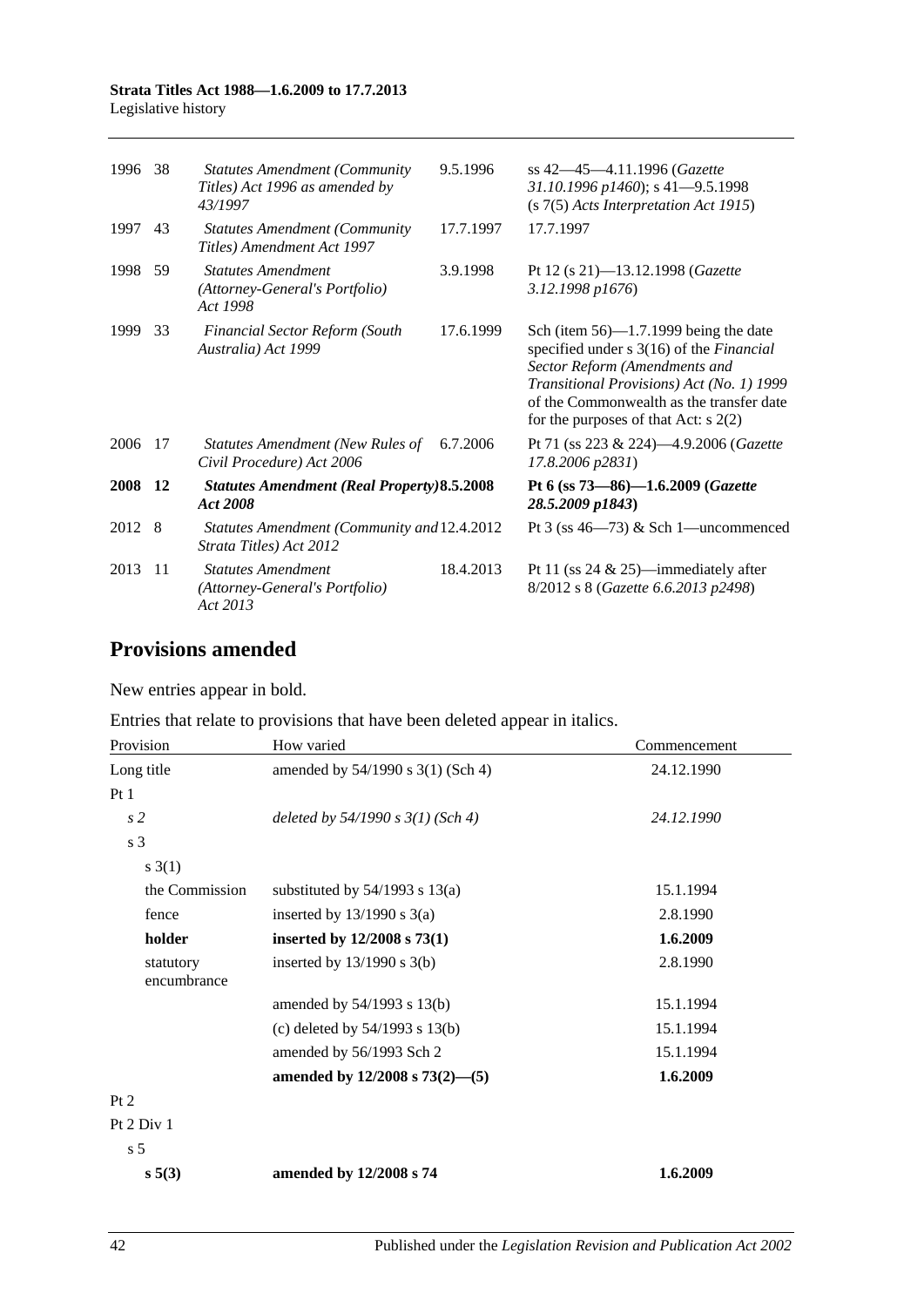| $s\,5(6)$                                | amended by 13/1990 s 4                                         | 2.8.1990   |
|------------------------------------------|----------------------------------------------------------------|------------|
| s 5(7)                                   | amended by 78/1991 s 3                                         | 2.4.1992   |
| Pt 2 Div 2 before deletion<br>by 12/2008 |                                                                |            |
| s <sub>7</sub>                           |                                                                |            |
| $s \, 7(4)$                              | amended by $54/1993 s 13(c)$                                   | 15.1.1994  |
| $s \, 7(6)$                              | amended by $13/1990 s 5(a)$                                    | 2.8.1990   |
| $s \, 7(7)$                              | amended by $13/1990 s 5(b)$ , (c)                              | 2.8.1990   |
| $s\delta$                                |                                                                |            |
| $s \, \delta(1)$                         | amended by $38/1996 s 41(a)$                                   | 9.5.1998   |
| $s \& (1a)$ and $(1b)$                   | inserted by $38/1996$ s $41(b)$ as substituted by<br>43/1997s2 | 9.5.1998   |
| $s \, 8(4)$                              | amended by 11/1994 Sch                                         | 8.9.1994   |
| $s \, 8(5)$                              | substituted by $13/1990 s 6(a)$                                | 2.8.1990   |
|                                          | deleted by 11/1994 Sch                                         | 8.9.1994   |
| $s \, 8(6)$                              | substituted by $13/1990 s 6(b)$                                | 1.9.1988   |
| $s \, 8(7)$                              | inserted by $13/1990 s 6(b)$                                   | 1.9.1988   |
| Pt 2 Div 2                               | deleted by 12/2008 s 75                                        | 1.6.2009   |
| Pt 2 Div 4                               |                                                                |            |
| s 12                                     |                                                                |            |
| $s\ 12(2)$                               | amended by $13/1990$ s $7(a)$                                  | 2.8.1990   |
|                                          | amended by 12/2008 s 76(1)                                     | 1.6.2009   |
| s 12(2a)                                 | inserted by 12/2008 s 76(2)                                    | 1.6.2009   |
| s 12(3)                                  | amended by 54/1993 s 13(d)                                     | 15.1.1994  |
|                                          | (b) deleted by $12/2008$ s $76(3)$                             | 1.6.2009   |
| s 12(3a)                                 | inserted by $13/1990$ s $7(b)$                                 | 2.8.1990   |
| $s$ 12(3b) and (3c)                      | inserted by 12/2008 s 76(4)                                    | 1.6.2009   |
| s 12(4a)                                 | inserted by $13/1990$ s $7(c)$                                 | 2.8.1990   |
| s 12(5)                                  | substituted by $13/1990$ s $7(d)$                              | 2.8.1990   |
|                                          | amended by 12/2008 s 76(5)                                     | 1.6.2009   |
| s 12(5a)                                 | inserted by $13/1990$ s $7(d)$                                 | 2.8.1990   |
|                                          | amended by 12/2008 s 76(6)                                     | 1.6.2009   |
| $s\ 12(6)$                               | amended by 13/1990 s 7(e)                                      | 2.8.1990   |
|                                          | amended by 11/1994 Sch                                         | 8.9.1994   |
| s 12(6a)                                 | inserted by $13/1990 s 7(f)$                                   | 2.8.1990   |
|                                          | deleted by 11/1994 Sch                                         | 8.9.1994   |
| $s\ 12(8)$                               | inserted by 38/1996 s 42                                       | 4.11.1996  |
| s 12A                                    | inserted by 12/2008 s 77                                       | 1.6.2009   |
| Pt 2 Div 5                               | amended by 13/1990 s 8                                         | 2.8.1990   |
|                                          | amended by $54/1990 s 3(1)$ (Sch 4)                            | 24.12.1990 |
|                                          | amended by 23/1992 s 7                                         | 21.5.1992  |
|                                          | deleted by $54/1993 s 13(e)$                                   | 15.1.1994  |

Pt 2 Div 6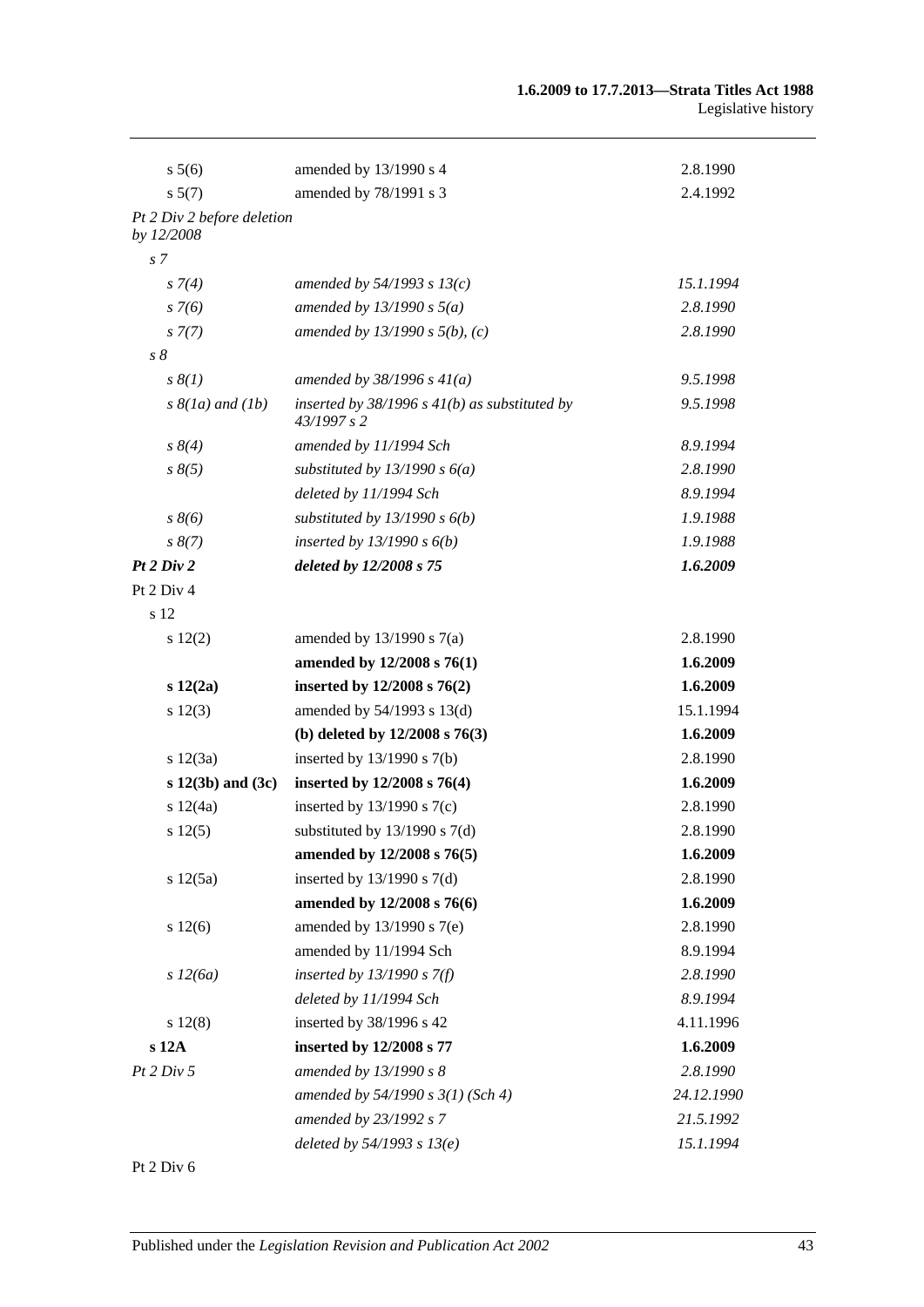| s 16                 |                                          |            |
|----------------------|------------------------------------------|------------|
| 16(2)                | amended by 13/1990 s 9                   | 2.8.1990   |
|                      | amended by 12/2008 s 78                  | 1.6.2009   |
| Pt 2 Div 7           |                                          |            |
| s 17                 |                                          |            |
| $s\ 17(3)$           | amended by 12/2008 s 79(1)               | 1.6.2009   |
| s 17(5)              | amended by 12/2008 s 79(2)               | 1.6.2009   |
| $s\ 17(7)$           | amended by $13/1990$ s $10(a)$           | 2.8.1990   |
| s 17(7a)             | inserted by 13/1990 s 10(b)              | 2.8.1990   |
| 17(9)                | inserted by 38/1996 s 43                 | 4.11.1996  |
| Pt 2 Div 7A          | inserted by 38/1996 s 44                 | 4.11.1996  |
| Pt 2 Div 8           | inserted by 13/1990 s 11                 | 2.8.1990   |
| s 17A                |                                          |            |
| s 17A(1)             | amended by 12/2008 s 80                  | 1.6.2009   |
| s 17B                |                                          |            |
| s $17B(2)$ and $(3)$ | substituted by 11/1994 Sch               | 8.9.1994   |
| s $17B(4)$           | deleted by 11/1994 Sch                   | 8.9.1994   |
| $s$ 17B(5)           | amended by $54/1993 s 13(f)$             | 15.1.1994  |
|                      | deleted by 11/1994 Sch                   | 8.9.1994   |
| $s$ 17B(6)           | amended by 54/1993 s $13(g)$             | 15.1.1994  |
|                      | deleted by 11/1994 Sch                   | 8.9.1994   |
| $Pt\,3$              |                                          |            |
| Pt 3 Div 1           |                                          |            |
| s 20                 |                                          |            |
| $s\,20(3)$           | deleted by 78/1991 s 4                   | 2.4.1992   |
| s 22                 |                                          |            |
| $s\,22(1)$           | amended by 54/1990 s 3(1) (Sch 4)        | 24.12.1990 |
|                      | amended by 78/1991 s 5                   | 2.4.1992   |
| s 23                 |                                          |            |
| $s\,23(1)$           | amended by 13/1990 s 12(a)               | 2.8.1990   |
| $s$ 23 $(1a)$        | inserted by 13/1990 s 12(b)              | 2.8.1990   |
| $s\,23(5)$           | amended by 54/1990 s 3(1) (Sch 4)        | 24.12.1990 |
|                      | substituted by 78/1991 s 6               | 2.4.1992   |
| Pt 3 Div 2           |                                          |            |
| s 25                 | amended by 13/1990 s 13                  | 2.8.1990   |
| s 26                 |                                          |            |
| $s \; 26(1)$         | amended by $33/1999$ Sch (item $56(a)$ ) | 1.7.1999   |
| $s \; 26(2)$         | amended by 13/1990 s 14(a)               | 2.8.1990   |
| $s \; 26(3)$         | amended by 13/1990 s 14(b)               | 2.8.1990   |
| $s \; 26(6)$         | amended by 54/1990 s 3(1) (Sch 4)        | 24.12.1990 |
| s 27                 |                                          |            |
| $s\,27(8)$           | inserted by 13/1990 s 15                 | 2.8.1990   |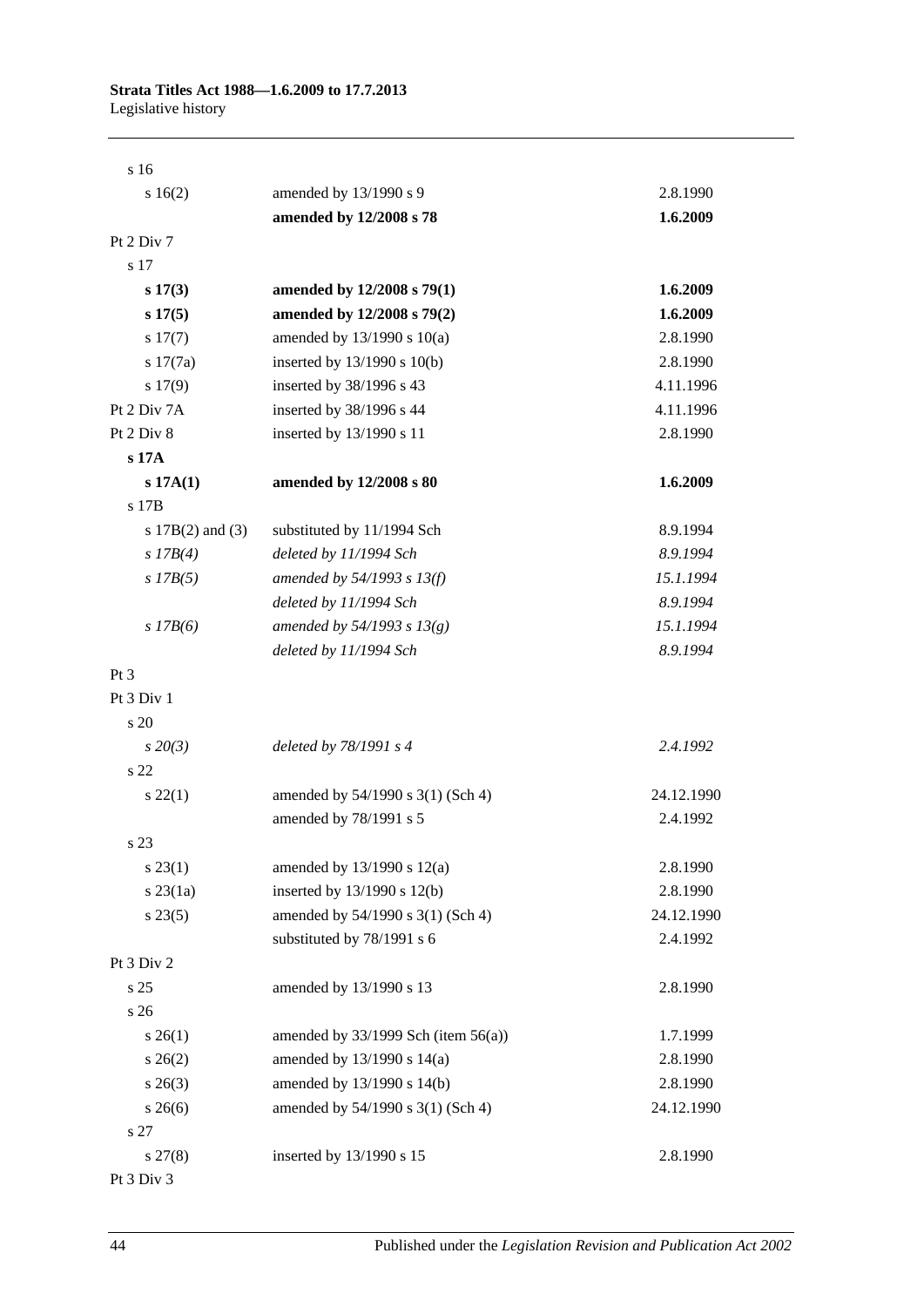| s 29                  |                                          |            |
|-----------------------|------------------------------------------|------------|
| $s\,29(1)$            | substituted by 13/1990 s 16              | 2.8.1990   |
| $s\,29(3)$            | amended by $54/1990 s 3(1)$ (Sch 4)      | 24.12.1990 |
|                       | deleted by 78/1991 s 7                   | 2.4.1992   |
| $s\,29(4)$            | deleted by 78/1991 s 7                   | 2.4.1992   |
| $s\,29(5)$            | amended by 54/1990 s 3(1) (Sch 4)        | 24.12.1990 |
|                       | deleted by 78/1991 s 7                   | 2.4.1992   |
| s 29A                 | inserted by 26/1992 s 10                 | 6.7.1992   |
| Pt 3 Div 4            |                                          |            |
| s 30                  |                                          |            |
| $s \ 30(3)$           | amended by 13/1990 s 17                  | 2.8.1990   |
| s 31                  |                                          |            |
| $s \, 31(2)$          | amended by 13/1990 s 18                  | 2.8.1990   |
| s 32                  |                                          |            |
| $s \, 32(1)$          | amended by 54/1990 s 3(1) (Sch 4)        | 24.12.1990 |
|                       | amended by 78/1991 s 8                   | 2.4.1992   |
| Pt 3 Div 5            |                                          |            |
| s 33                  |                                          |            |
| $s \, 33(2)$          | amended by 13/1990 s 19(a)               | 2.8.1990   |
| $s \, 33(3)$          | amended by 13/1990 s 19(b)               | 2.8.1990   |
| $s \, 33(3a)$         | inserted by $13/1990$ s $19(c)$          | 2.8.1990   |
| $s \, 33(4)$          | amended by 54/1990 s 3(1) (Sch 4)        | 24.12.1990 |
|                       | amended by 78/1991 s 9                   | 2.4.1992   |
| $s \, 33(6)$          | substituted by $13/1990$ s $19(d)$       | 2.8.1990   |
| $s \, 33(7)$          | amended by 13/1990 s 19(e)               | 2.8.1990   |
| $s \, 33(8)$          | inserted by $13/1990$ s $19(f)$          | 2.8.1990   |
| s 34                  |                                          |            |
| $s \; 34(2)$          | amended by $13/1990$ s $20(a)$           | 2.8.1990   |
| $s \, 34(5)$          | amended by 13/1990 s 20(b)               | 2.8.1990   |
| $s \frac{34(6)}{2}$   | substituted by $13/1990$ s $20(c)$       | 2.8.1990   |
| $s \, 34(8)$          | substituted by $13/1990$ s $20(d)$       | 2.8.1990   |
| Pt 3 Div 6            |                                          |            |
| s 35                  |                                          |            |
| $s \, 35(1)$          | amended by $13/1990$ s $21(a)$           | 2.8.1990   |
| $s \frac{35}{1a}$     | inserted by 13/1990 s 21(b)              | 2.8.1990   |
| $s \, 35(4)$          | substituted by $13/1990$ s $21(c)$       | 2.8.1990   |
| s $35(4a)$ and $(4b)$ | inserted by 13/1990 s 21(c)              | 2.8.1990   |
| $s \, 35(6)$          | amended by 13/1990 s 21(d)               | 2.8.1990   |
| $s \, 35(7)$          | amended by 13/1990 s 21(e)               | 2.8.1990   |
| Pt 3 Div 6A           | inserted by 38/1996 s 45                 | 4.11.1996  |
| s 36A                 | amended by $33/1999$ Sch (item $56(b)$ ) | 1.7.1999   |
| s 36B                 |                                          |            |
| agent                 | amended by $33/1999$ Sch (item $56(c)$ ) | 1.7.1999   |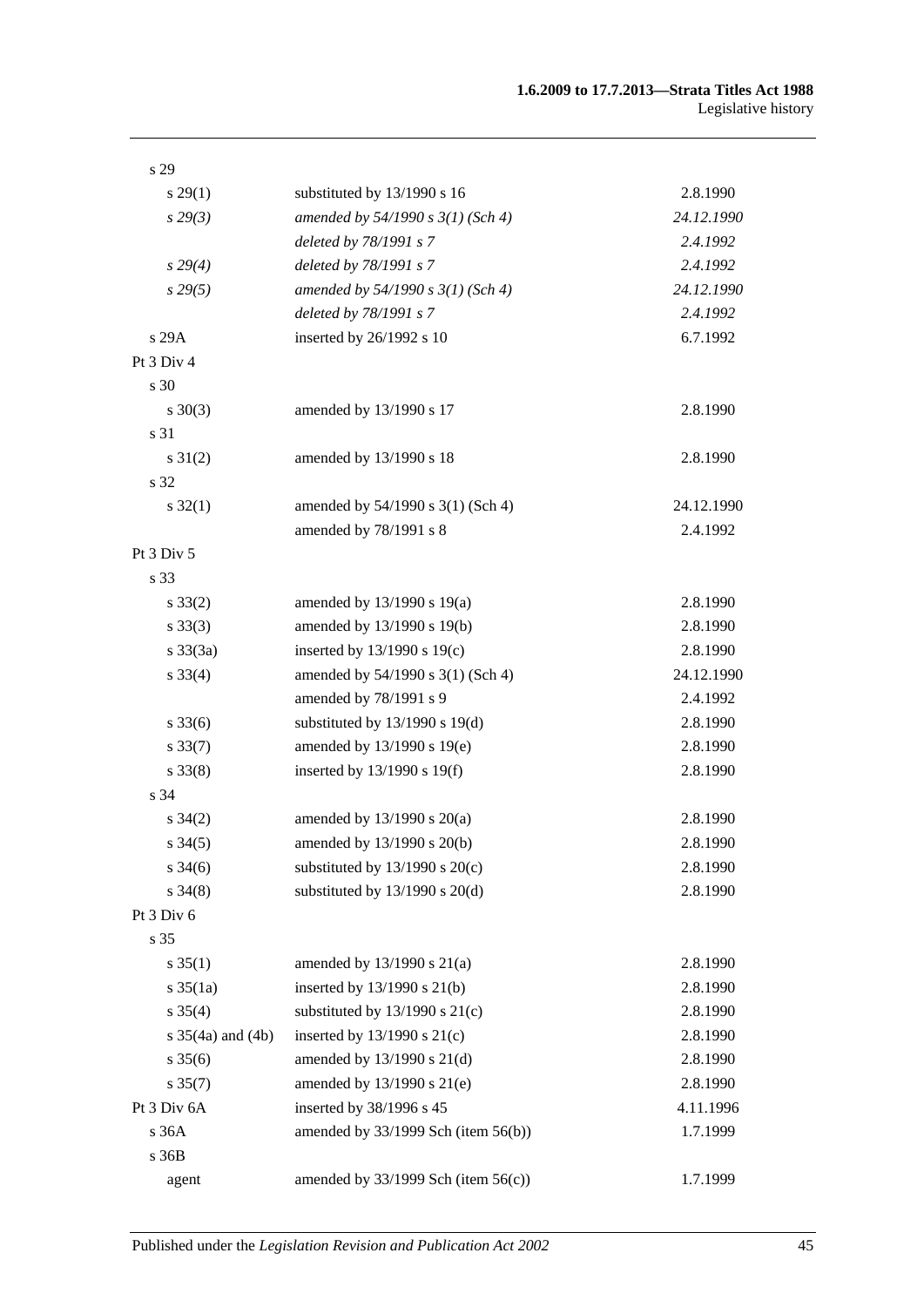| s 36C                |                                          |            |
|----------------------|------------------------------------------|------------|
| s $36C(4)$           | amended by $33/1999$ Sch (item $56(d)$ ) | 1.7.1999   |
| s 36E                | amended by $33/1999$ Sch (item $56(e)$ ) | 1.7.1999   |
| s 36G                |                                          |            |
| $s \, 36G(4)$        | amended by 12/2008 s 81                  | 1.6.2009   |
| s 36H                |                                          |            |
| $s \; 36H(1)$        | amended by 59/1998 s 21                  | 13.12.1998 |
| s 36I                |                                          |            |
| $s \; 36I(2)$        | amended by $33/1999$ Sch (item $56(f)$ ) | 1.7.1999   |
| s 36J                | amended by $33/1999$ Sch (item $56(g)$ ) | 1.7.1999   |
| s 36L                |                                          |            |
| s $36L(1)$ and $(2)$ | amended by $33/1999$ Sch (item $56(h)$ ) | 1.7.1999   |
| Pt 3 Div 7           |                                          |            |
| s <sub>37</sub>      |                                          |            |
| $s \, 37(a1)$        | inserted by $12/2008$ s $82(1)$          | 1.6.2009   |
| $s \, 37(1)$         | amended by 12/2008 s 82(2)               | 1.6.2009   |
| $s \, 37(3)$         | amended by 12/2008 s 82(3)               | 1.6.2009   |
| $s \, 37(4)$         | amended by 12/2008 s 82(4)               | 1.6.2009   |
| Pt 3 Div 8           |                                          |            |
| s 38                 |                                          |            |
| $s \, 38(1)$         | amended by 54/1990 s 3(1) (Sch 4)        | 24.12.1990 |
| $s \ 38(2)$          | substituted by 13/1990 s 22              | 2.8.1990   |
| $s \ 38(3)$          | amended by 54/1990 s 3(1) (Sch 4)        | 24.12.1990 |
| s 39                 |                                          |            |
| $s \, 39(2)$         | amended by 54/1990 s 3(1) (Sch 4)        | 24.12.1990 |
| s 40                 |                                          |            |
| $s\ 40(2)$           | amended by 54/1990 s 3(1) (Sch 4)        | 24.12.1990 |
| s 41                 |                                          |            |
| $s\ 41(1)$           | amended by 13/1990 s 23(a), (b)          | 2.8.1990   |
|                      | amended by 54/1990 s 3(1) (Sch 4)        | 24.12.1990 |
| $s\ 41(2a)$          | inserted by $13/1990$ s $23(c)$          | 2.8.1990   |
|                      | amended by 54/1990 s 3(1) (Sch 4)        | 24.12.1990 |
| Pt 3A                | inserted by 78/1991 s 10                 | 2.4.1992   |
| $s$ 41 $A$           |                                          |            |
| $s\ 41A(2)$          | substituted by $26/1992$ s $11(a)$       | 6.7.1992   |
|                      | substituted by 12/2008 s 83              | 1.6.2009   |
| $s\ 41A(3)$          | amended by 17/2006 s 223                 | 4.9.2006   |
| $s\ 41A(4)$          | amended by 26/1992 s 11(b)               | 6.7.1992   |
| $s$ 41A(19)          |                                          |            |
| small claim          | deleted by $26/1992 s 11(c)$             | 6.7.1992   |
| Pt 4                 |                                          |            |
| s 44                 |                                          |            |
| $s\,44(2)$           | substituted by 13/1990 s 24              | 2.8.1990   |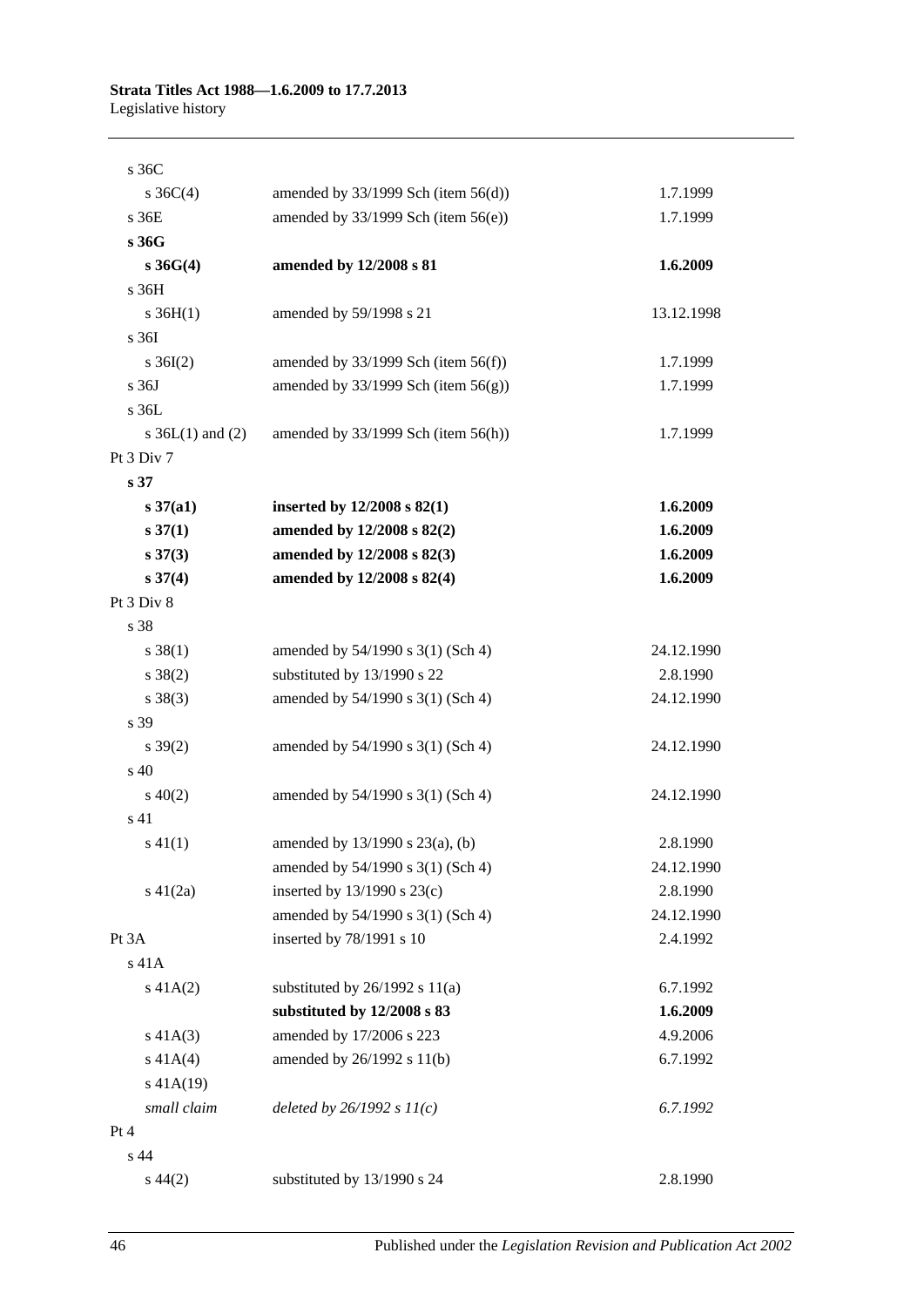| $s\,44(3)$                         | amended by 54/1990 s 3(1) (Sch 4)                   | 24.12.1990 |
|------------------------------------|-----------------------------------------------------|------------|
| s 44A                              | inserted by 16/1989 s 3                             | 4.5.1989   |
|                                    | s $44A(2a)$ and $(2b)$ inserted by $13/1990$ s $25$ | 2.8.1990   |
| s <sub>46</sub>                    |                                                     |            |
| $s\,46(a1)$                        | inserted by $12/2008$ s $84(1)$                     | 1.6.2009   |
| $s\,46(1)$                         | amended by 12/2008 s 84(2), (3)                     | 1.6.2009   |
| $s\,46(2)$ and (3)                 | amended by 12/2008 s 84(4)                          | 1.6.2009   |
| s 48A                              | inserted by 12/2008 s 85                            | 1.6.2009   |
| s 49                               |                                                     |            |
| $s\,49(2)$                         | amended by 54/1990 s 3(1) (Sch 4)                   | 24.12.1990 |
|                                    | substituted by $78/1991$ s $11(a)$                  | 2.4.1992   |
| $s\,49(3)$                         | amended by 78/1991 s 11(b)                          | 2.4.1992   |
| s <sub>50</sub>                    |                                                     |            |
| s 50(4)                            | amended by 13/1990 s 26                             | 2.8.1990   |
| s 50(5)                            | amended by 54/1990 s 3(1) (Sch 4)                   | 24.12.1990 |
| s <sub>51</sub>                    |                                                     |            |
| s 51(2)                            | amended by 54/1990 s 3(1) (Sch 4)                   | 24.12.1990 |
| Sch 1                              | deleted by $54/1990 s 3(1)$ (Sch 4)                 | 24.12.1990 |
| Sch 2                              |                                                     |            |
| cl <sub>2</sub>                    | substituted by 13/1990 s 27                         | 1.9.1988   |
| cl 5 before deletion by<br>12/2008 |                                                     |            |
| cl 5(4)                            | amended by 17/2006 s 224                            | 4.9.2006   |
| cl <sub>5</sub>                    | deleted by 12/2008 s 86                             | 1.6.2009   |
| Sch 3                              |                                                     |            |
| Article 6                          | amended by 13/1990 s 28                             | 2.8.1990   |

# **Historical versions**

Reprint No 1—2.4.1992 Reprint No 2—21.5.1992 Reprint No 3—6.7.1992 Reprint No 4—15.1.1994 Reprint No 5—8.9.1994 Reprint No 6—4.11.1996 Reprint No 7—9.5.1998 Reprint No 8—13.12.1998 Reprint No 9—1.7.1999 4.9.2006